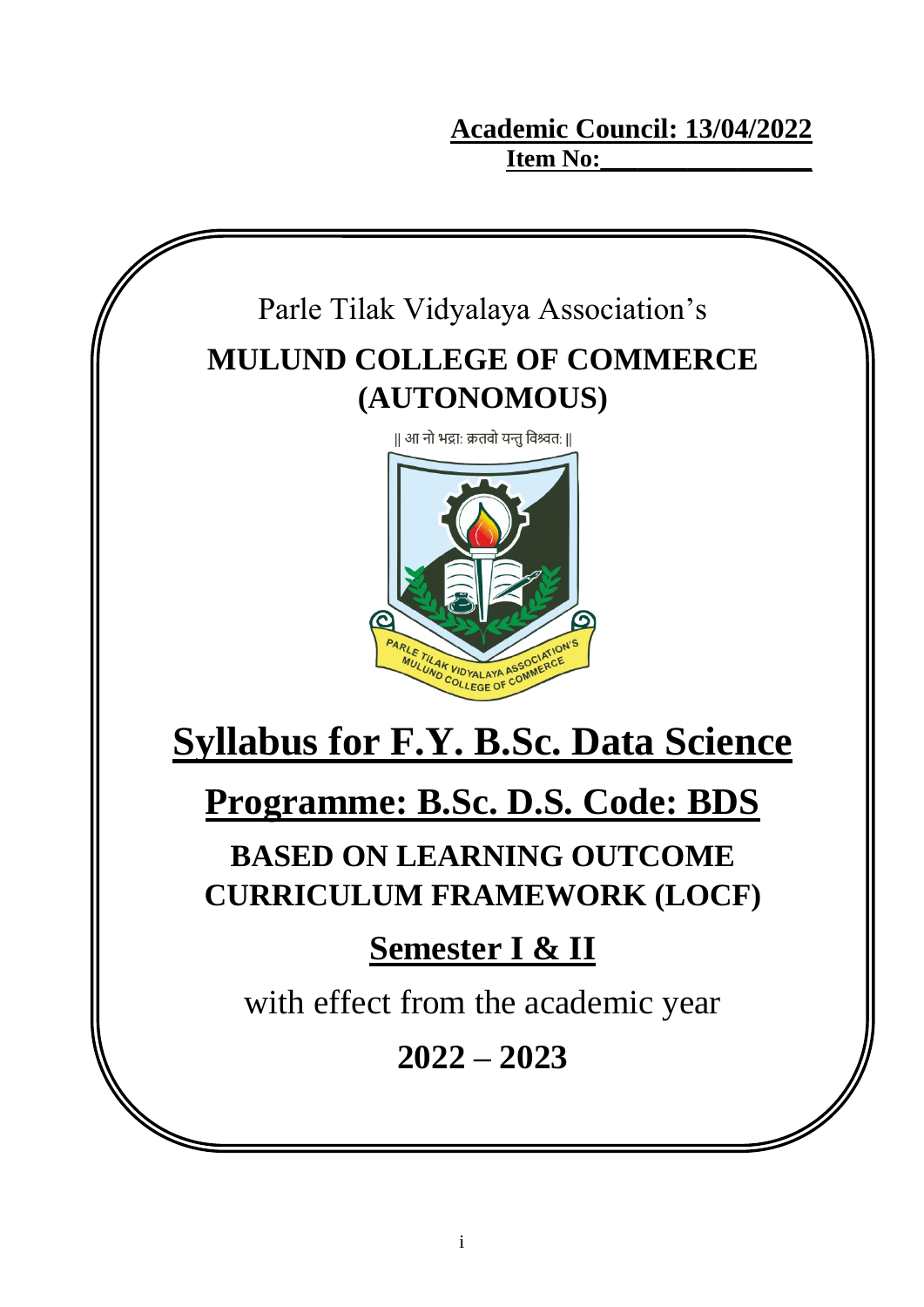AC\_\_\_\_\_\_\_\_\_\_\_\_\_\_ Item No:

## **Parle Tilak Vidyalaya Association's MULUND COLLEGE OF COMMERCE (AUTONOMOUS)**



## **Syllabus for Approval**

| Sr. No. | Heading               | Particulars                            |
|---------|-----------------------|----------------------------------------|
| 1.      | Title of the Course   | <b>B.Sc. (Data Science)</b>            |
|         |                       |                                        |
| 2.      | Eligibility for       | HSC or equivalent from any stream / 3  |
|         | Admission             | years Diploma from MSBTE or equivalent |
| 3.      | <b>Passing Marks</b>  | 40%                                    |
|         |                       |                                        |
| 4.      | Ordinances /          | As applicable for all B.Sc. Courses    |
|         | Regulations (if, any) |                                        |
| 5.      | Number of years /     | Three years $-Six$ Semesters           |
|         | <b>Semesters</b>      |                                        |
| 6.      | Level                 | P.G. / U.G. / Diploma / Certificate    |
|         |                       | (Strike out which is not applicable)   |
| 7.      | Pattern               | Yearly / Semester, Choice Based        |
|         |                       | (Strike out which is not applicable)   |
| 8.      | <b>Status</b>         | New / Revised                          |
|         |                       |                                        |
| 9.      | To be implemented     | From the Academic Year $2022 - 2023$   |
|         | from Academic year    |                                        |

Date: February , 2022 Signature: **Name of the BoS Chairperson Dr. Hiren Dand** 

[hiren.dand@mccmulund.ac.in](mailto:hiren.dand@mccmulund.ac.in)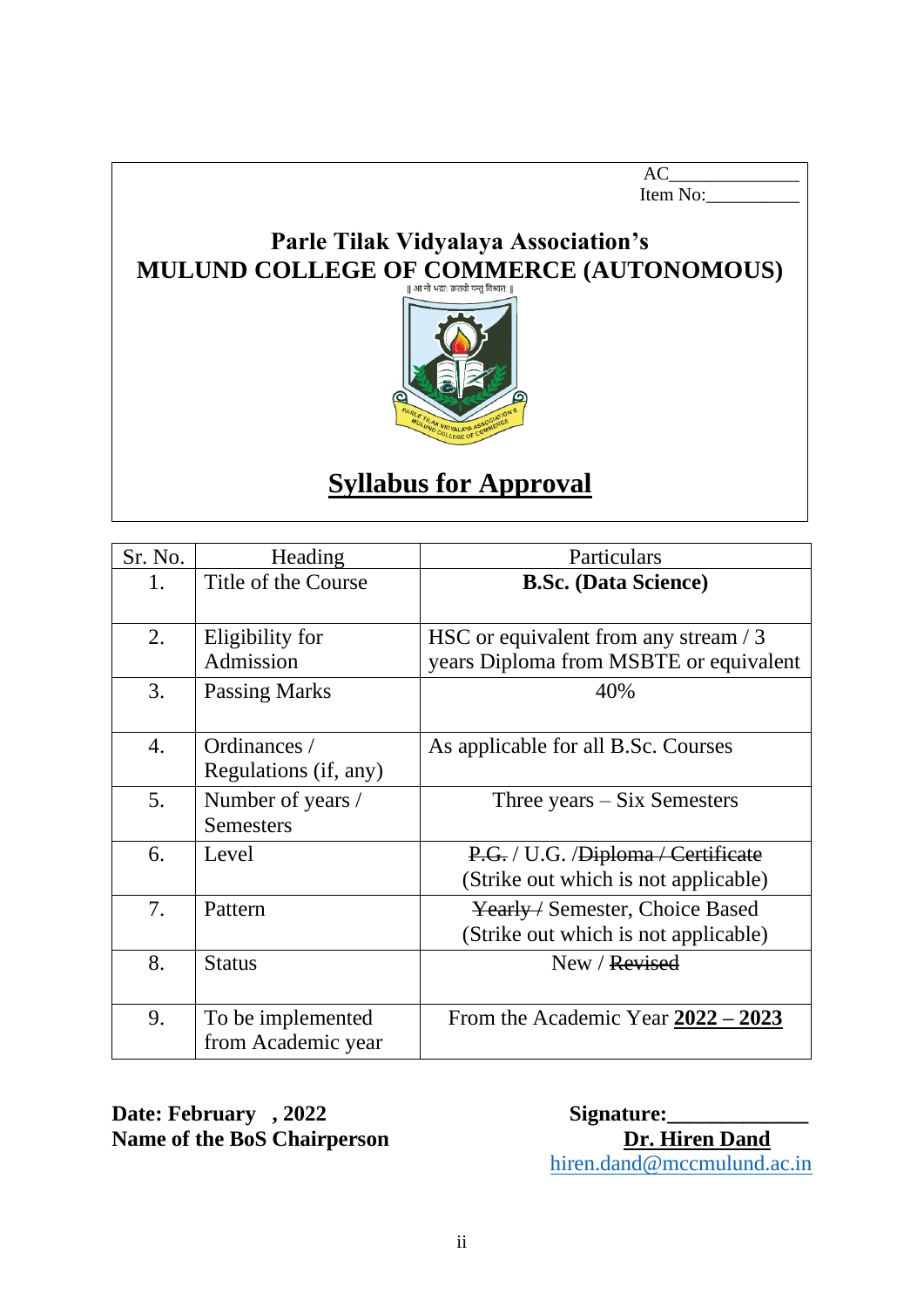## **Three Year Bachelor of Science Degree in Data Science Preamble**

Data Science refers to extraction of knowledge from large volumes of data that are structured or unstructured, which is continuation of data mining and predictive analytics. It involves different categories of analytical approaches for modelling various types of business scenarios and arriving at solution and strategies for optimal decision-making in marketing, finance, operations, organizational behaviour and other managerial aspects. This new field of study breaks down into a number of different areas, from constructing big data infrastructure and configuring the various server tools that sit on top of the hardware, to performing the analysis and developing the right transformations to generate useful results.

Data Science is an interdisciplinary field that combines the magic of programming, mathematics and business. Combined with Machine Learning, it helps to identify a future trend which can be used to derive actionable insights for creating future impact. These skills will help for the role of a Data Scientist. As a Data Science aspirant, learner will be emphasising of the knowledge to share from the quantitative analysis to programming concept and extended to business intelligence. Data science can add value to any business which can use the data well.

Data Science consists of 3 parts namely:

**Machine Learning**: Machine Learning involves algorithms and mathematical models, chiefly employed to make machines learn and prepare them to adapt to everyday advancements.

**Big Data**: Everyday, we are producing so much of data in the form of clicks, orders, videos, images, comments, articles, RSS Feeds etc. These data is generally unstructured and is often called as Big Data. Big Data tools and techniques mainly help in converting this unstructured data into a structured form.

**Business Intelligence**: Each business has and produces too much data every day. This data when analysed carefully and then presented in visual reports involving graphs, can bring good decision making to life. This can help the management in taking the best decision after carefully delving into patterns and details the reports bring to life.

What Does a Data Scientist Do?

- Empower the management and controlling officers to make better decisions
- Direct actions based on trends, which in turn help to define new goals
- Identify opportunities
- Making decisions with quantifiable, data-driven evidence
- Test the decisions taken
- Identify and refine the target audiences
- Recruit the right talent for the organisation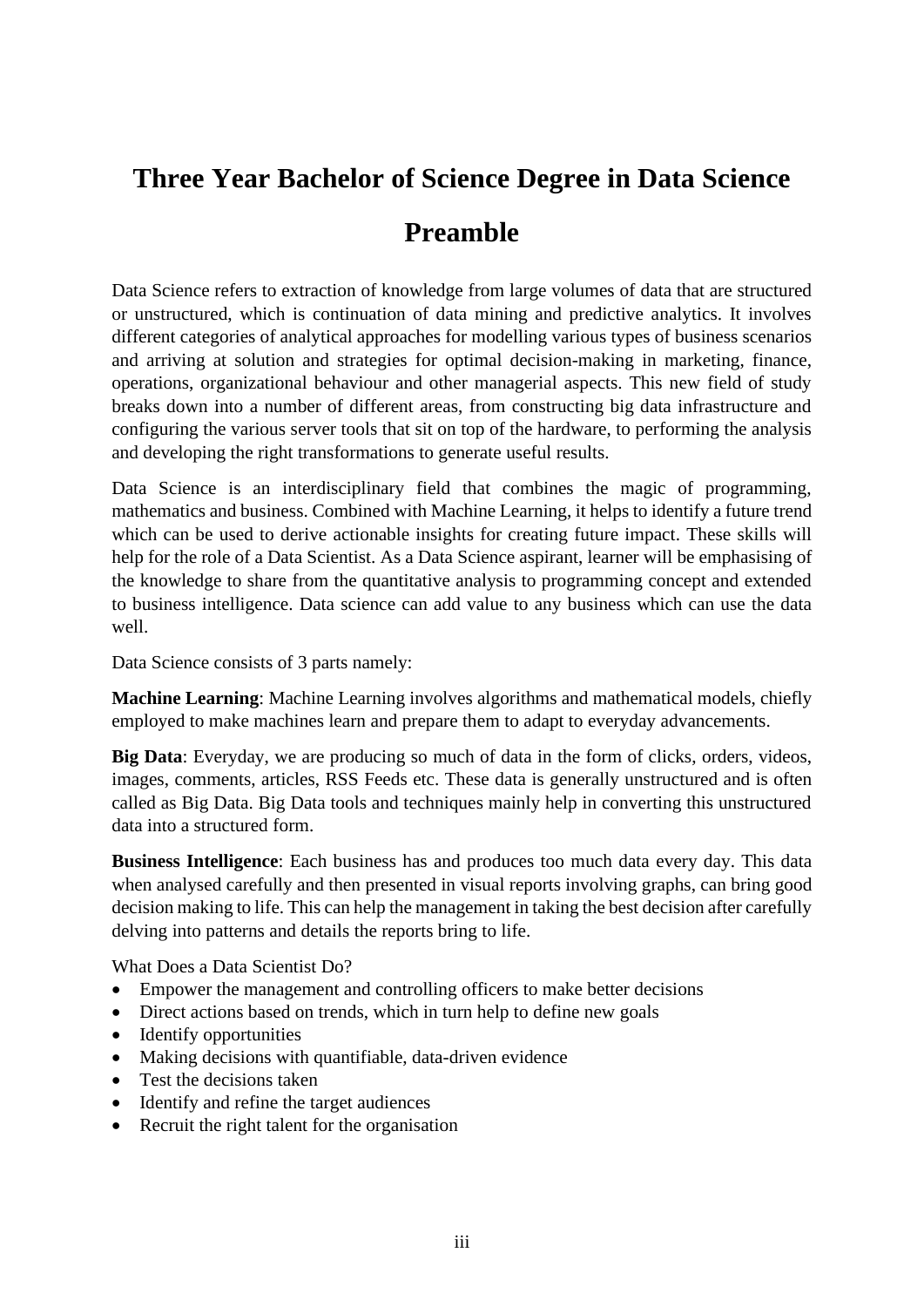## **Programme Specific Outcomes**

- Build a strong foundation of statistics for data science.
- Use all the features and new updates of Python and R for data science.
- Perform scientific and technical computing using the Python SciPy package and its subpackages Integrate, Optimize, Statistics, IO, and Weave.
- Gain expertise in mathematical computing using the NumPy and Scikit-Learn package
- Gain an in-depth understanding of data structure and data manipulation
- Understand and use linear and non-linear regression models and classification techniques for data analysis
- Obtain a comprehensive knowledge of supervised and unsupervised learning models such as linear regression, logistic regression, clustering, dimensionality reduction, K-NN and pipeline
- Master the concepts recommendation engine, time series modelling, gain practical mastery over principles, algorithms, and applications of Machine Learning
- Learn to analyse data using Tableau and Power BI and become proficient in building interactive dashboards
- Understand deep reinforcement learning techniques applied in Natural Language Processing
- Understand the different components of the Hadoop ecosystem and learn to work with HBase, its architecture and data storage, learning the difference between HBase and RDBMS, and use Hive and Impala for partitioning
- Understand MapReduce and its characteristics and learn how to ingest data using Sqoop and Flume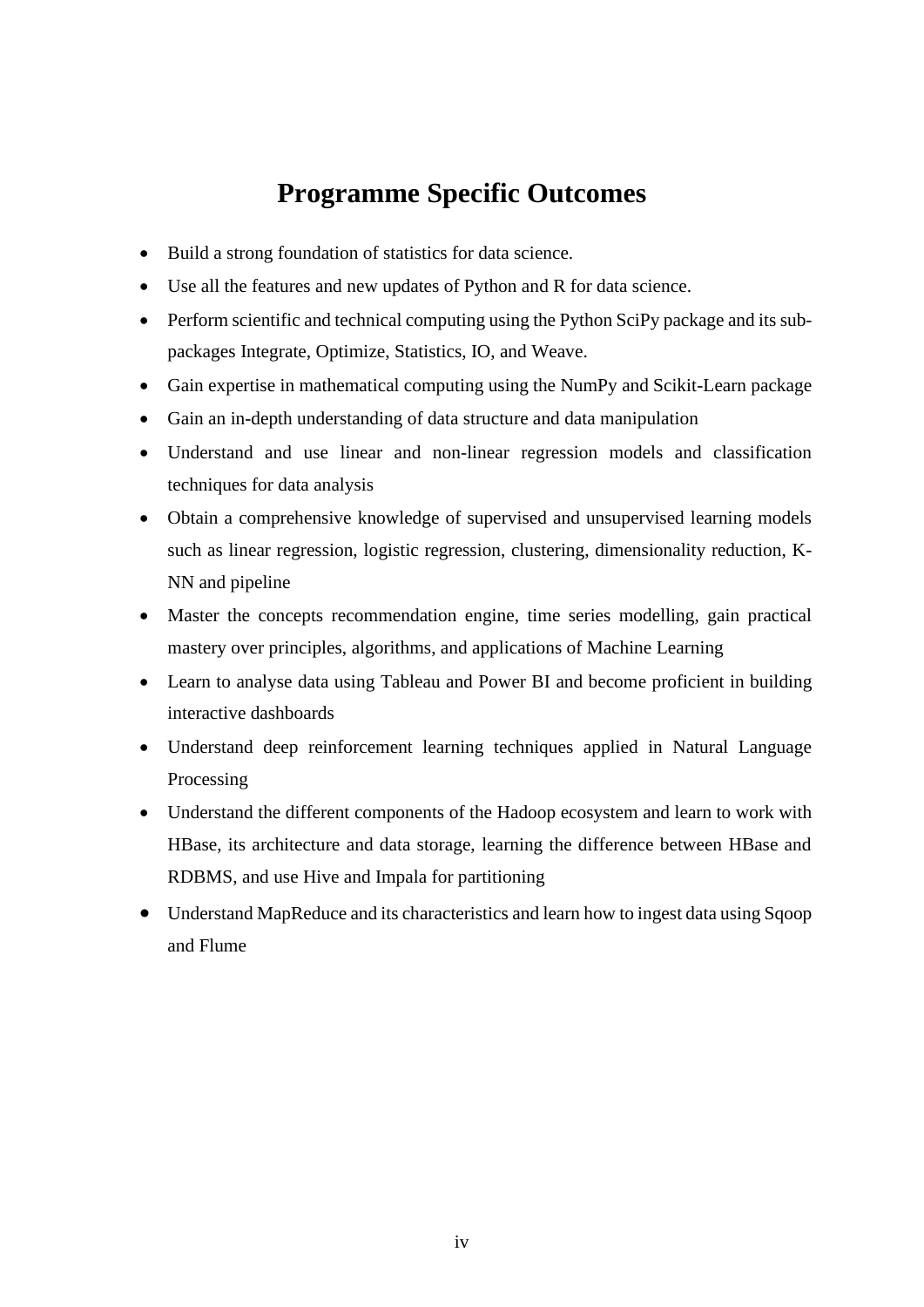## **Courses**

| <b>SEMESTER 1</b> |                      |                                              |                |              |
|-------------------|----------------------|----------------------------------------------|----------------|--------------|
| Course            | <b>Course Type</b>   | <b>Course Name</b>                           | <b>Credits</b> | <b>Marks</b> |
| Code              |                      |                                              |                |              |
| <b>USDS101</b>    | CC                   | <b>Descriptive Statistics</b>                | $\mathbf{2}$   | 100          |
| <b>USDS1P1</b>    | <b>CC</b> Practical  | <b>Descriptive Statistics Practical</b>      | $\overline{2}$ | 50           |
| <b>USDS102</b>    | cc                   | Introduction to Programming                  | $\overline{2}$ | <b>100</b>   |
| <b>USDS1P2</b>    | <b>CC</b> Practical  | <b>Introduction to Programming Practical</b> | 2              | 50           |
| <b>USDS103</b>    | <b>SEC</b>           | Web Technology                               | $\overline{2}$ | <b>100</b>   |
| <b>USDS1P3</b>    | <b>SEC Practical</b> | <b>Web Technology Practical</b>              | $\overline{2}$ | 50           |
| <b>USDS104</b>    | <b>AEC</b>           | <b>Business Communication and</b>            | $\mathcal{D}$  | 100          |
|                   |                      | <b>Information Ethics</b>                    |                |              |
| <b>USDS1P4</b>    | <b>AEC Practical</b> | <b>ICT</b> Practical                         | $\overline{2}$ | 50           |
| <b>USDS105</b>    | $\bf CC$             | Precalculus                                  | $\overline{2}$ | <b>100</b>   |
| <b>USDS1P5</b>    | <b>CC</b> Tutorials  | <b>Precalculus Tutorials</b>                 | $\mathbf{2}$   | 50           |
|                   |                      | <b>Total</b>                                 | 20             | 750          |
|                   |                      | <b>Additional Credits Course</b>             | $\mathbf{2}$   |              |
|                   |                      | <b>Total Credits</b>                         | 22             |              |

| <b>SEMESTER 2</b> |                     |                                         |                       |              |
|-------------------|---------------------|-----------------------------------------|-----------------------|--------------|
| <b>Course</b>     | <b>Course Type</b>  | <b>Course Name</b>                      | <b>Credits</b>        | <b>Marks</b> |
| Code              |                     |                                         |                       |              |
| <b>USDS201</b>    | CC                  | Probability and Distributions           | 2                     | 100          |
| <b>USDS2P1</b>    | <b>CC</b> Practical | Probability and Distributions Practical | 2                     | 50           |
| <b>USDS202</b>    | CC                  | Database Management                     | $\mathbf{2}$          | 100          |
| <b>USDS2P2</b>    | <b>CC</b> Practical | <b>Database Management Practical</b>    | $\mathbf{2}$          | 50           |
| <b>USDS203</b>    | $\bf CC$            | R Programming                           | $\overline{2}$        | 100          |
| <b>USDS2P3</b>    | <b>CC</b> Practical | R Programming Practical                 | $\overline{2}$        | 50           |
| <b>USDS204</b>    | <b>AEC</b>          | <b>Environmental Science</b>            | $\overline{2}$        | 100          |
| <b>USDS2P4</b>    | <b>AEC Project</b>  | Project Presentation on Data Science in | $\mathbf{2}$          | 50           |
|                   |                     | <b>Environmental Science.</b>           |                       |              |
| <b>USDS205</b>    | CC                  | Calculus                                | 2                     | 100          |
| <b>USDS2P5</b>    | <b>CC</b> Practical | <b>Calculus Tutorials</b>               | $\mathcal{D}_{\cdot}$ | 50           |
|                   |                     | <b>Total</b>                            | 20                    | 750          |
|                   |                     | <b>Additional Credits Course</b>        | 2                     |              |
|                   |                     | <b>Total Credits</b>                    | 22                    |              |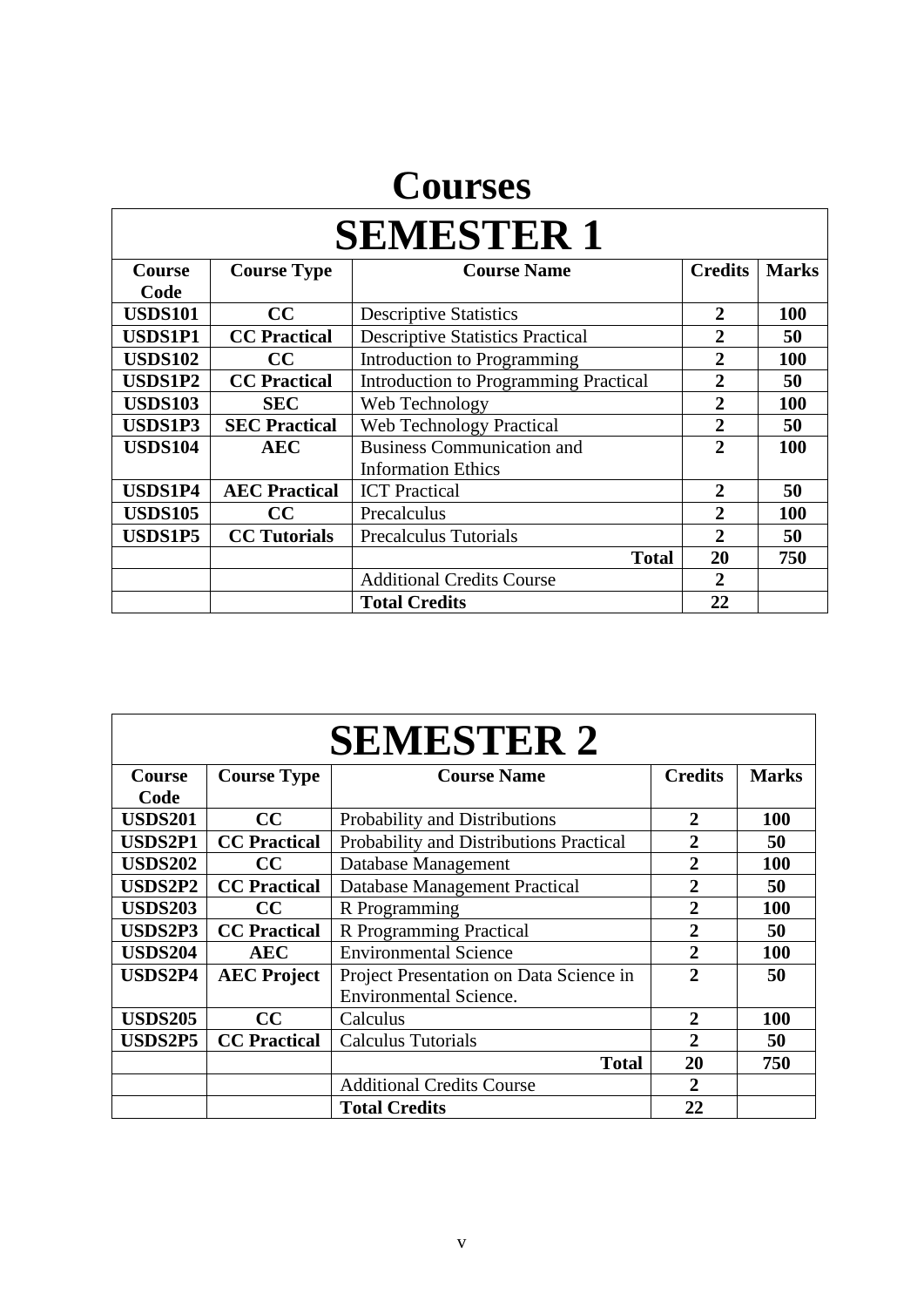| <b>Table of Contents</b>                                   |  |
|------------------------------------------------------------|--|
|                                                            |  |
|                                                            |  |
|                                                            |  |
|                                                            |  |
|                                                            |  |
|                                                            |  |
| USDS104: Business Communication and Information Ethics  18 |  |
|                                                            |  |
|                                                            |  |
|                                                            |  |
|                                                            |  |
|                                                            |  |
|                                                            |  |
|                                                            |  |
|                                                            |  |
|                                                            |  |
|                                                            |  |
|                                                            |  |
|                                                            |  |
|                                                            |  |
|                                                            |  |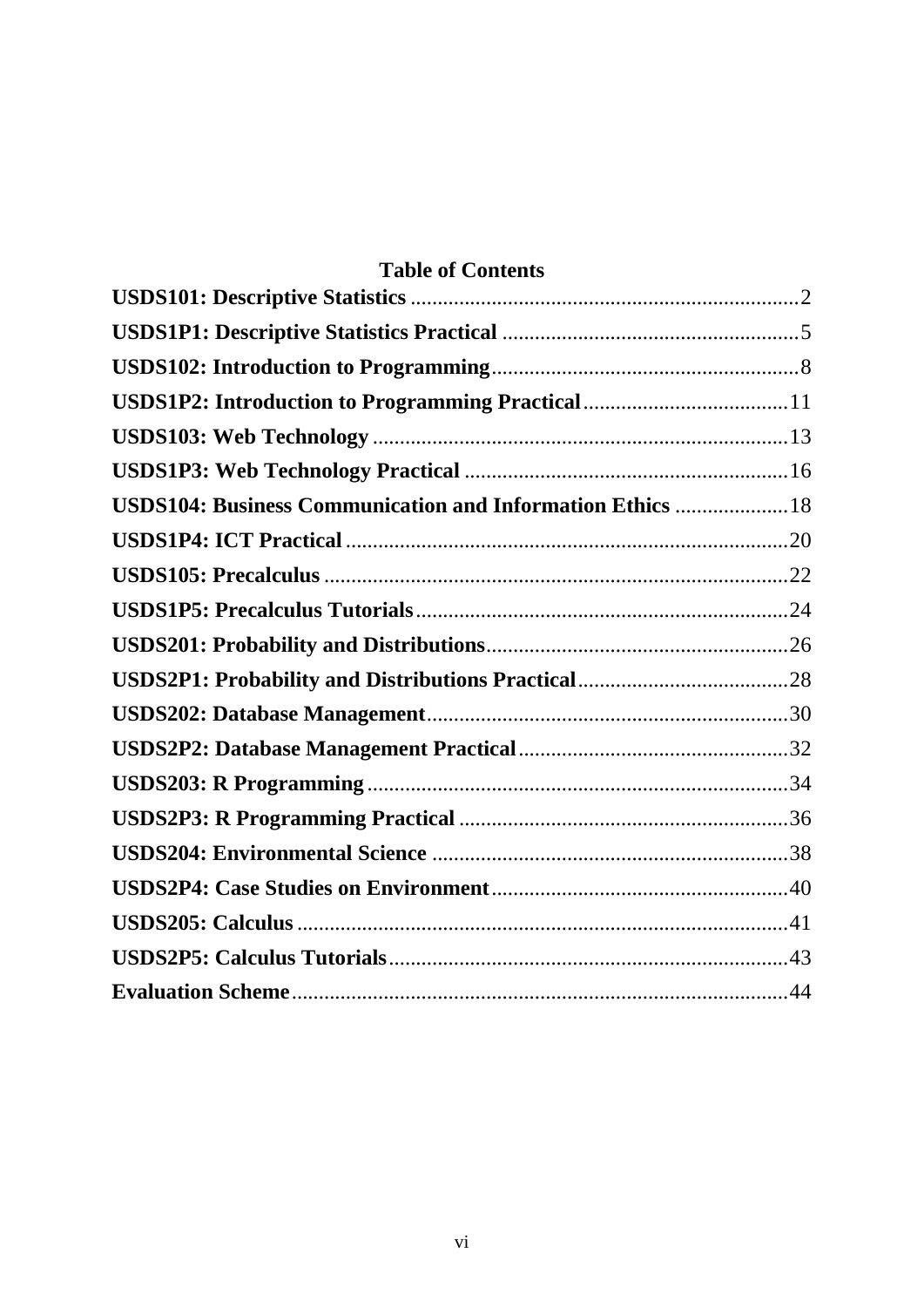# **Semester I**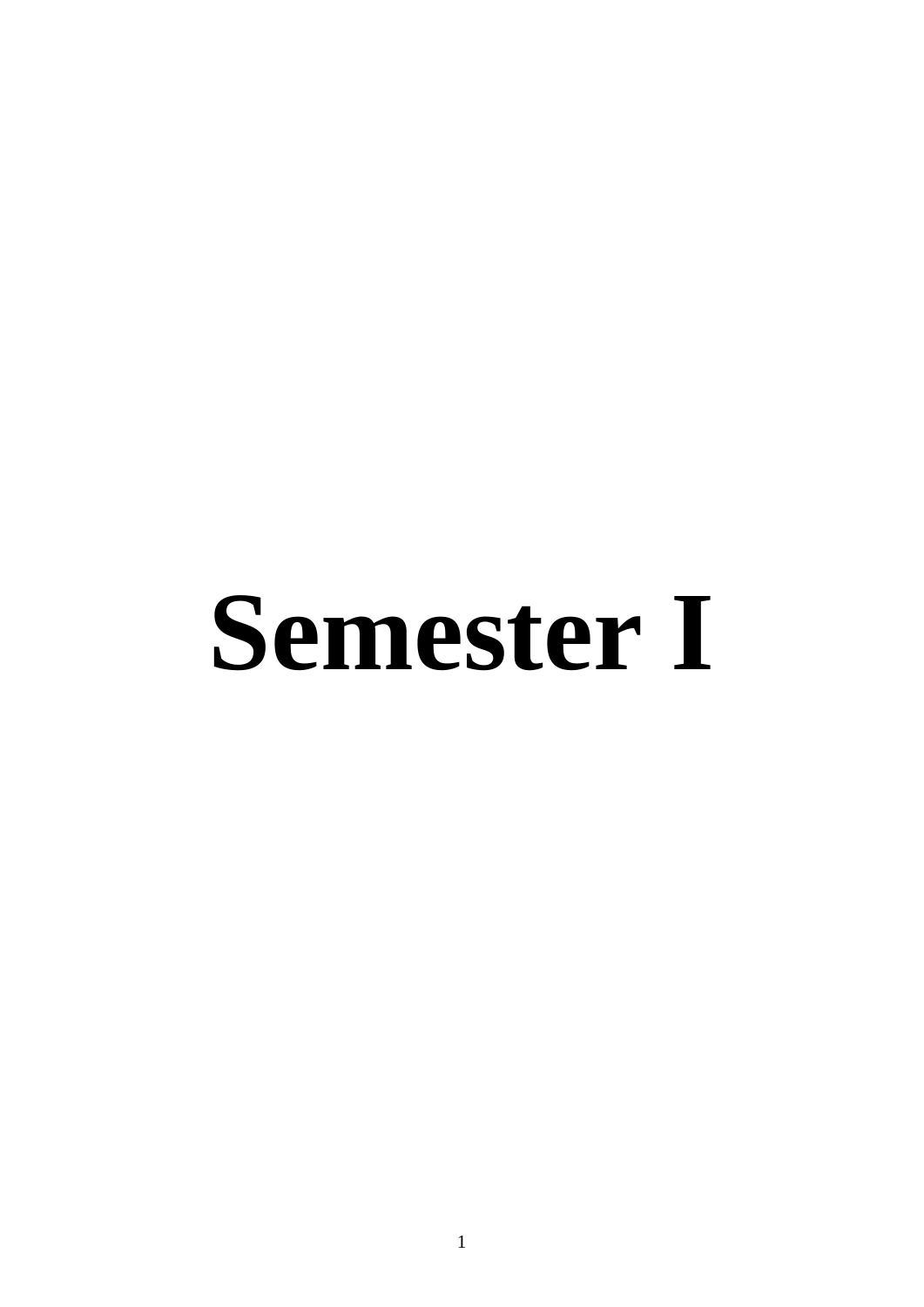## **USDS101: Descriptive Statistics**

<span id="page-7-0"></span>

| SS                                         |                           |              |                             |  |
|--------------------------------------------|---------------------------|--------------|-----------------------------|--|
| <b>B. Sc. (Data Science)</b>               |                           | $Semester-I$ |                             |  |
| <b>Course Name: Descriptive Statistics</b> |                           |              | <b>Course Code: USDS101</b> |  |
| Periods per week (1 Period is 50 minutes)  |                           |              |                             |  |
| <b>Credits</b>                             |                           |              |                             |  |
|                                            |                           | <b>Hours</b> | <b>Marks</b>                |  |
| <b>Evaluation System</b>                   | <b>Theory Examination</b> | $2^{1/2}$    | 60                          |  |
|                                            | <b>Internal</b>           |              |                             |  |

- To understand the use of data for tabulating and analyze statistical information given in descriptive form with attributes.
- To use graphical techniques as well as to compute various measures of central tendency.
- To compute various measures of dispersion, skewness and kurtosis and to calculate range of variables and the deviation of specific data point.
- To compute the correlation coefficient for bivariate data and Calculate the simple linear regression equation for a set of data.
- To Describe and verify mathematical considerations for analyzing time series.

| <b>Details</b>                                                          | <b>Lectures</b>                                                                                                                                                                                                                                                                                                                                                                                                                                                                                                                                                                                                                                                                                                                                                                                                                                                                                                                                                                                                                                                                                                                                                   |
|-------------------------------------------------------------------------|-------------------------------------------------------------------------------------------------------------------------------------------------------------------------------------------------------------------------------------------------------------------------------------------------------------------------------------------------------------------------------------------------------------------------------------------------------------------------------------------------------------------------------------------------------------------------------------------------------------------------------------------------------------------------------------------------------------------------------------------------------------------------------------------------------------------------------------------------------------------------------------------------------------------------------------------------------------------------------------------------------------------------------------------------------------------------------------------------------------------------------------------------------------------|
| 1. Introduction to Statistics and Use in Business:                      |                                                                                                                                                                                                                                                                                                                                                                                                                                                                                                                                                                                                                                                                                                                                                                                                                                                                                                                                                                                                                                                                                                                                                                   |
| a) Meaning of Statistics as a Science, Importance of Statistics,        |                                                                                                                                                                                                                                                                                                                                                                                                                                                                                                                                                                                                                                                                                                                                                                                                                                                                                                                                                                                                                                                                                                                                                                   |
| b) Scope of Statistics : In the field of Industry, Biological Sciences, |                                                                                                                                                                                                                                                                                                                                                                                                                                                                                                                                                                                                                                                                                                                                                                                                                                                                                                                                                                                                                                                                                                                                                                   |
| Medical Sciences, Economics Sciences, Social, Sciences,                 |                                                                                                                                                                                                                                                                                                                                                                                                                                                                                                                                                                                                                                                                                                                                                                                                                                                                                                                                                                                                                                                                                                                                                                   |
| Management Sciences, Agriculture, Insurance, Information                |                                                                                                                                                                                                                                                                                                                                                                                                                                                                                                                                                                                                                                                                                                                                                                                                                                                                                                                                                                                                                                                                                                                                                                   |
| Technology, Education and Psychology.                                   |                                                                                                                                                                                                                                                                                                                                                                                                                                                                                                                                                                                                                                                                                                                                                                                                                                                                                                                                                                                                                                                                                                                                                                   |
|                                                                         |                                                                                                                                                                                                                                                                                                                                                                                                                                                                                                                                                                                                                                                                                                                                                                                                                                                                                                                                                                                                                                                                                                                                                                   |
|                                                                         |                                                                                                                                                                                                                                                                                                                                                                                                                                                                                                                                                                                                                                                                                                                                                                                                                                                                                                                                                                                                                                                                                                                                                                   |
|                                                                         |                                                                                                                                                                                                                                                                                                                                                                                                                                                                                                                                                                                                                                                                                                                                                                                                                                                                                                                                                                                                                                                                                                                                                                   |
|                                                                         |                                                                                                                                                                                                                                                                                                                                                                                                                                                                                                                                                                                                                                                                                                                                                                                                                                                                                                                                                                                                                                                                                                                                                                   |
|                                                                         |                                                                                                                                                                                                                                                                                                                                                                                                                                                                                                                                                                                                                                                                                                                                                                                                                                                                                                                                                                                                                                                                                                                                                                   |
|                                                                         |                                                                                                                                                                                                                                                                                                                                                                                                                                                                                                                                                                                                                                                                                                                                                                                                                                                                                                                                                                                                                                                                                                                                                                   |
|                                                                         |                                                                                                                                                                                                                                                                                                                                                                                                                                                                                                                                                                                                                                                                                                                                                                                                                                                                                                                                                                                                                                                                                                                                                                   |
|                                                                         | 12                                                                                                                                                                                                                                                                                                                                                                                                                                                                                                                                                                                                                                                                                                                                                                                                                                                                                                                                                                                                                                                                                                                                                                |
|                                                                         |                                                                                                                                                                                                                                                                                                                                                                                                                                                                                                                                                                                                                                                                                                                                                                                                                                                                                                                                                                                                                                                                                                                                                                   |
|                                                                         |                                                                                                                                                                                                                                                                                                                                                                                                                                                                                                                                                                                                                                                                                                                                                                                                                                                                                                                                                                                                                                                                                                                                                                   |
|                                                                         |                                                                                                                                                                                                                                                                                                                                                                                                                                                                                                                                                                                                                                                                                                                                                                                                                                                                                                                                                                                                                                                                                                                                                                   |
|                                                                         |                                                                                                                                                                                                                                                                                                                                                                                                                                                                                                                                                                                                                                                                                                                                                                                                                                                                                                                                                                                                                                                                                                                                                                   |
|                                                                         |                                                                                                                                                                                                                                                                                                                                                                                                                                                                                                                                                                                                                                                                                                                                                                                                                                                                                                                                                                                                                                                                                                                                                                   |
|                                                                         |                                                                                                                                                                                                                                                                                                                                                                                                                                                                                                                                                                                                                                                                                                                                                                                                                                                                                                                                                                                                                                                                                                                                                                   |
|                                                                         |                                                                                                                                                                                                                                                                                                                                                                                                                                                                                                                                                                                                                                                                                                                                                                                                                                                                                                                                                                                                                                                                                                                                                                   |
|                                                                         |                                                                                                                                                                                                                                                                                                                                                                                                                                                                                                                                                                                                                                                                                                                                                                                                                                                                                                                                                                                                                                                                                                                                                                   |
|                                                                         |                                                                                                                                                                                                                                                                                                                                                                                                                                                                                                                                                                                                                                                                                                                                                                                                                                                                                                                                                                                                                                                                                                                                                                   |
|                                                                         |                                                                                                                                                                                                                                                                                                                                                                                                                                                                                                                                                                                                                                                                                                                                                                                                                                                                                                                                                                                                                                                                                                                                                                   |
|                                                                         |                                                                                                                                                                                                                                                                                                                                                                                                                                                                                                                                                                                                                                                                                                                                                                                                                                                                                                                                                                                                                                                                                                                                                                   |
|                                                                         |                                                                                                                                                                                                                                                                                                                                                                                                                                                                                                                                                                                                                                                                                                                                                                                                                                                                                                                                                                                                                                                                                                                                                                   |
|                                                                         | c) Statistical organizations in India and their functions: CSO, ISI,<br>NSS, IIPS (Devnar, Mumbai), Bureau of Economics and<br>statistics.<br>Case Study<br>$\mathbf{d}$<br>2. Types of Data and Data Condensation:<br>Method of sampling: Concept of population and sample. Finite<br>a)<br>,Infinite population ,Notion of SRS,SRSWOR and SRSWR<br>b) Types of Characteristics, Different types of scales: nominal,<br>ordinal, interval and ratio scale. Linear and circular scale.<br>c) Types of Data: Primary data, Secondary data, Collection of data and<br>concept of a questionnaire and a schedule, Cross-sectional data,<br>time series data, failure data, industrial data, and directional data.<br>d) Tabulation.<br>Dichotomous classification-for<br>three<br>e)<br>two<br>and<br>attributes, Verification for consistency.<br>f) Association of attributes: Yule's coefficient of association Q.<br>Yule's coefficient of Colligation,<br>Notion of a statistical population: Finite population infinite<br>g)<br>population, homogeneous population and heterogeneous<br>population. Notion of sample, random sample and non-random<br>sample. |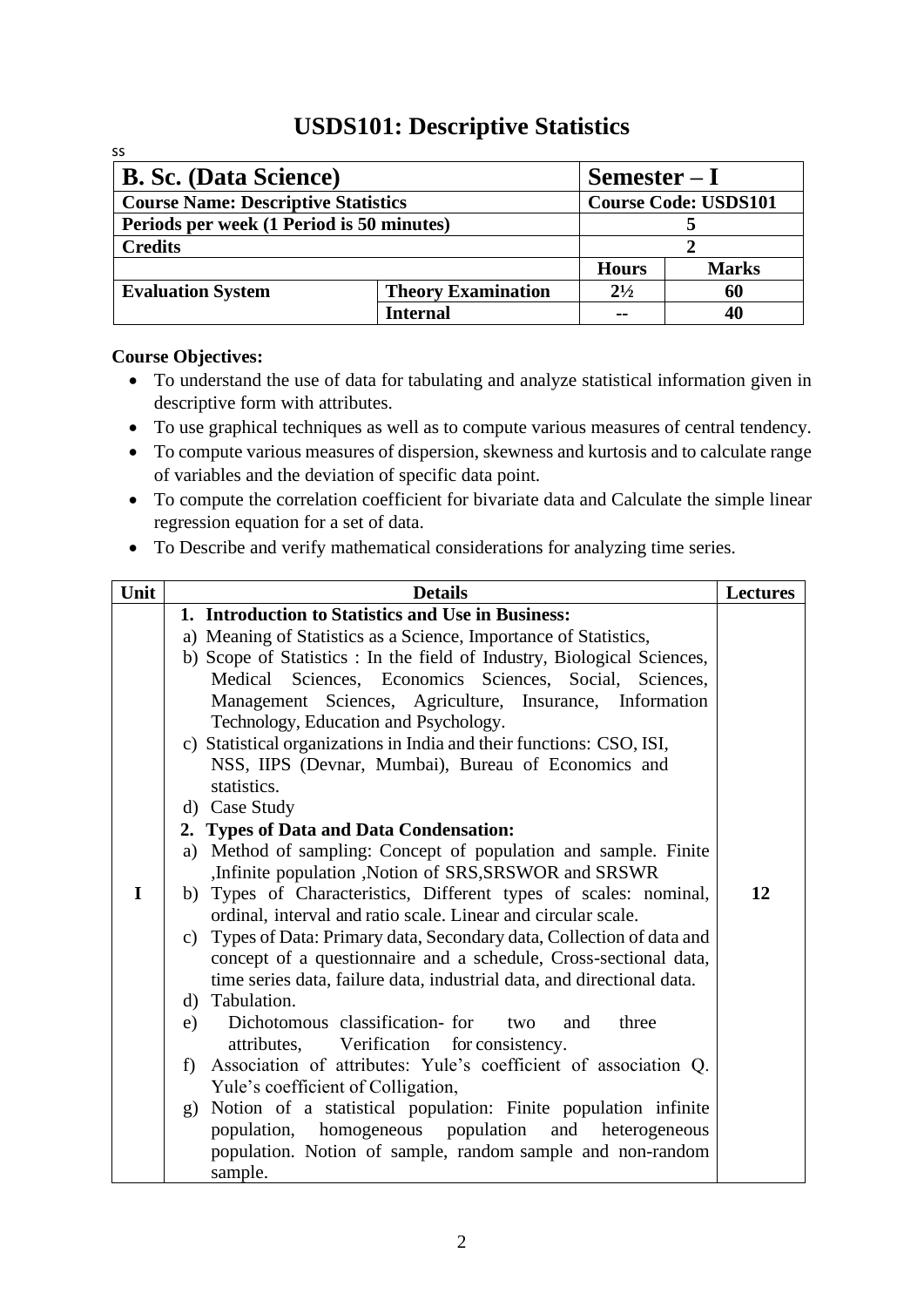|              | 3. Presentation of Data<br>a) Univariate frequency distribution of discrete and continuous<br>variables. Cumulative frequency distribution and relative frequency<br>distribution.<br>b) Graphical representation of frequency distribution by Histogram,<br>frequency polygon, Cumulative frequency curve. Stem and leaf<br>diagram<br>c) Check sheet, Parato diagram                                                                                                                                                                                                                                                                                                                                                                                                                                                                                                                                                                                                                                                                                                                                                         |    |
|--------------|--------------------------------------------------------------------------------------------------------------------------------------------------------------------------------------------------------------------------------------------------------------------------------------------------------------------------------------------------------------------------------------------------------------------------------------------------------------------------------------------------------------------------------------------------------------------------------------------------------------------------------------------------------------------------------------------------------------------------------------------------------------------------------------------------------------------------------------------------------------------------------------------------------------------------------------------------------------------------------------------------------------------------------------------------------------------------------------------------------------------------------|----|
| $\mathbf{I}$ | 4. Measures of central tendencies<br>a) Concept of central tendency of data. Requirements of good measure<br>b) Locational averages: Median, Mode, and Partition Values: Quartiles,<br>Deciles, and Percentiles, Box Plot, Percentile ranks<br>c) Mathematical averages Arithmetic mean (Simple, weighted mean,<br>combined mean), Geometric mean, Harmonic mean<br>d) Empirical relation between mean, median and mode<br>e) Merits and demerits of using different measures & their applicability<br>f) Partition Values: Quartiles, Deciles and Percentiles, Box Plot,<br>Percentile ranks<br>5. Measures of Dispersion, Skewness & Kurtosis<br>a) Concept of dispersion. Requirements of good measure.<br>b) Absolute and Relative measures of dispersion: Range, Quartile<br>Deviation, Mean absolute deviation, Standard deviation.<br>c) Variance and Combined variance, raw moments and central<br>moments and relations between them. Their properties<br>d) Concept of Skewness and Kurtosis: Measures of Skewness: Karl<br>Pearson's, Bowley's and Coefficient of skewness based on<br>moments. Measure of Kurtosis | 12 |
| III          | 6. Mean square deviation:<br>Definition, minimality property of mean square deviation (with<br>a)<br>proof).<br>b) Variance and standard deviation: Definition, merits and demerits,<br>effect of change of origin and scale, combined variance (derivation<br>for 2 groups), combined standard deviation, generalization for $n$<br>groups.<br>Measures of dispersion for comparison: coefficient of range,<br>$\mathbf{c})$<br>coefficient of quartile deviation and coefficient of mean deviation,<br>coefficient of variation (C.V.)                                                                                                                                                                                                                                                                                                                                                                                                                                                                                                                                                                                       | 12 |
| IV           | 7. Correlation and regression analysis<br>Scatter Diagram, Product moment correlation coefficient and its<br>a)<br>properties. Spearman's Rank correlation. (With and without ties)<br>b) Concept of linear regression. Principle of least squares. Fitting a<br>straight line by method of least squares.<br>c) Relation between regression coefficients<br>and<br>correlation<br>coefficient.<br>d) Fitting of curves reducible to linear form by transformation.<br>Concept and use of coefficient of determination $(R^2)$ .                                                                                                                                                                                                                                                                                                                                                                                                                                                                                                                                                                                               | 12 |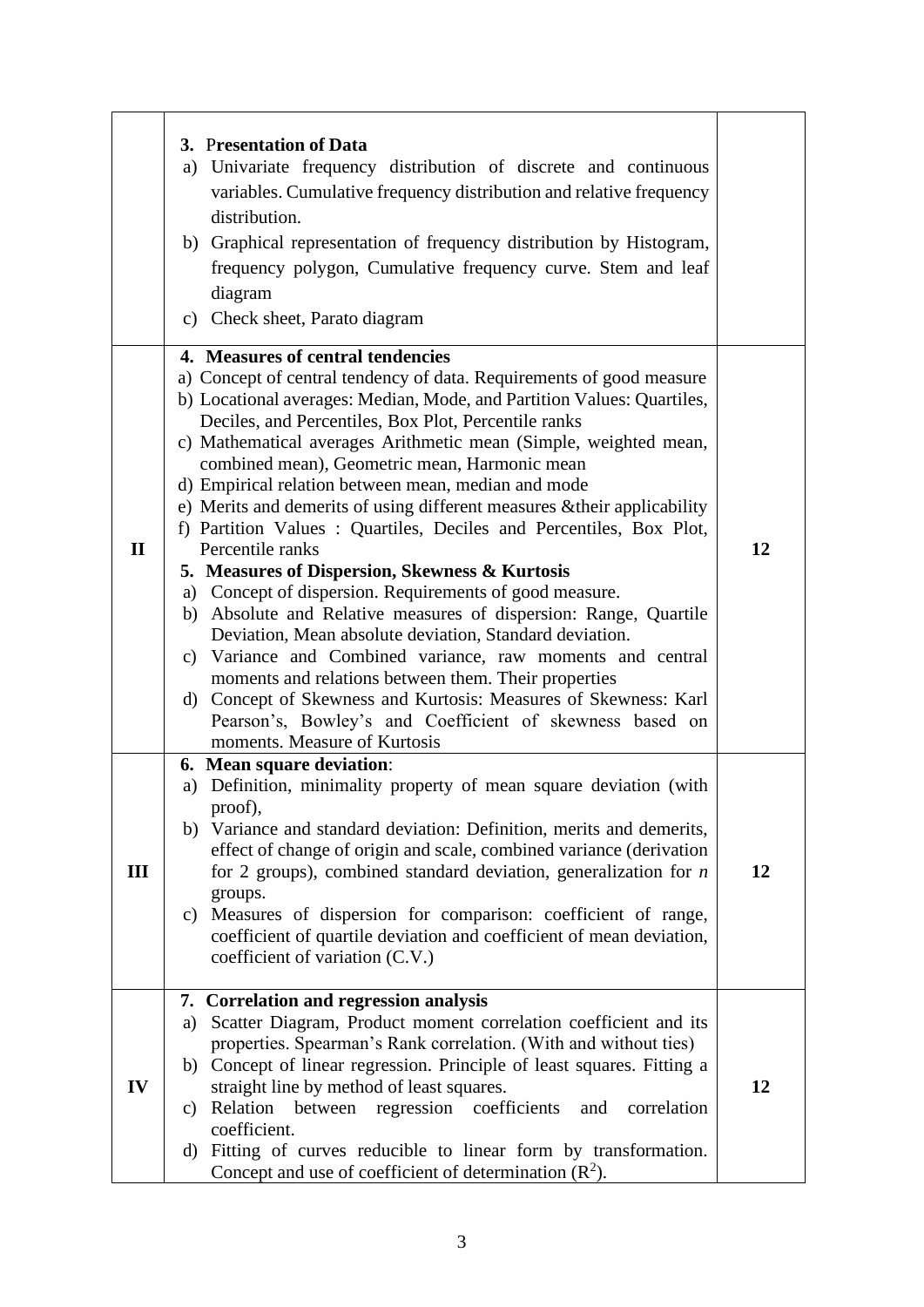| e) | Fitting a quadratic curve by method of least squares.                                            |    |
|----|--------------------------------------------------------------------------------------------------|----|
|    | Case study                                                                                       |    |
|    | <b>Time Series</b>                                                                               |    |
| a) | Definition of time series. Its component. Models of time series.                                 |    |
| b) | Estimation of trend by: <b>i</b> ) method of Freehand curve<br>ii) method                        |    |
|    | of semi average iii) Method of Moving average iv) Method of least<br>squares (linear trend only) | 12 |
| C) | Estimation of seasonal component by i) method of simple average                                  |    |
|    | ii) Ratio to moving average iii) Ratio to trend method                                           |    |
|    | Case Study                                                                                       |    |

|     | <b>Books and References:</b> |                          |                  |                |      |
|-----|------------------------------|--------------------------|------------------|----------------|------|
| Sr. | <b>Title</b>                 | <b>Author/s</b>          | <b>Publisher</b> | <b>Edition</b> | Year |
| No. |                              |                          |                  |                |      |
| 1.  | Statistical Methods,         | Medhi J.                 | New Age          | Second         |      |
|     | Introductory<br>An           |                          | International    | Edition        |      |
|     | Text,                        |                          | Ltd.             |                |      |
|     |                              |                          |                  |                |      |
| 2.  | <b>Basic Statistics</b>      | Agarwal B.L.             | New Age          |                |      |
|     |                              |                          | International    |                |      |
|     |                              |                          | Ltd.             |                |      |
| 3.  | and<br>Theory                | Spiegel M.R.             | Tata McGraw-     |                |      |
|     | Problems<br>of               |                          | Hill.            |                |      |
|     | Statistics,                  |                          |                  |                |      |
| 4.  | of<br>Fundamentals           | Goon A.M., Gupta         | The World Press  |                |      |
|     | Statistics, Volume           | M.K., Dasgupta B.        | Private Limited, |                |      |
|     | $\mathbf{I}$                 |                          | Calcutta.        |                |      |
| 5.  | <b>Complete Business</b>     | Aczel Sounderpandian     | Tata McGraw      |                |      |
|     | statistics                   |                          | Hill             |                |      |
| 6.  | <b>Excel Data</b>            | <b>Hector Gurrero</b>    | Springer         | Second         |      |
|     | Analysis Modeling            |                          |                  | Edition        |      |
|     | and simulation               |                          |                  |                |      |
| 7.  | Data Analysis and            | Albright, Wilston, Zappe | Thomson          |                |      |
|     | <b>Decision Making</b>       |                          |                  |                |      |

- To understand the use and importance of statistical data by tabulating and implementing sampling methods.
- Able to identify association between the variables as well as computing consistent and inconsistent data.
- Able to compute level of measures and apply as well as interpret data into graphs.
- Apply measure of central tendency to minimize the sum of squared deviation.
- Able to understand the basic assumption behind regression analysis and determine the model is significance as well as able to apply various techniques for the modelling.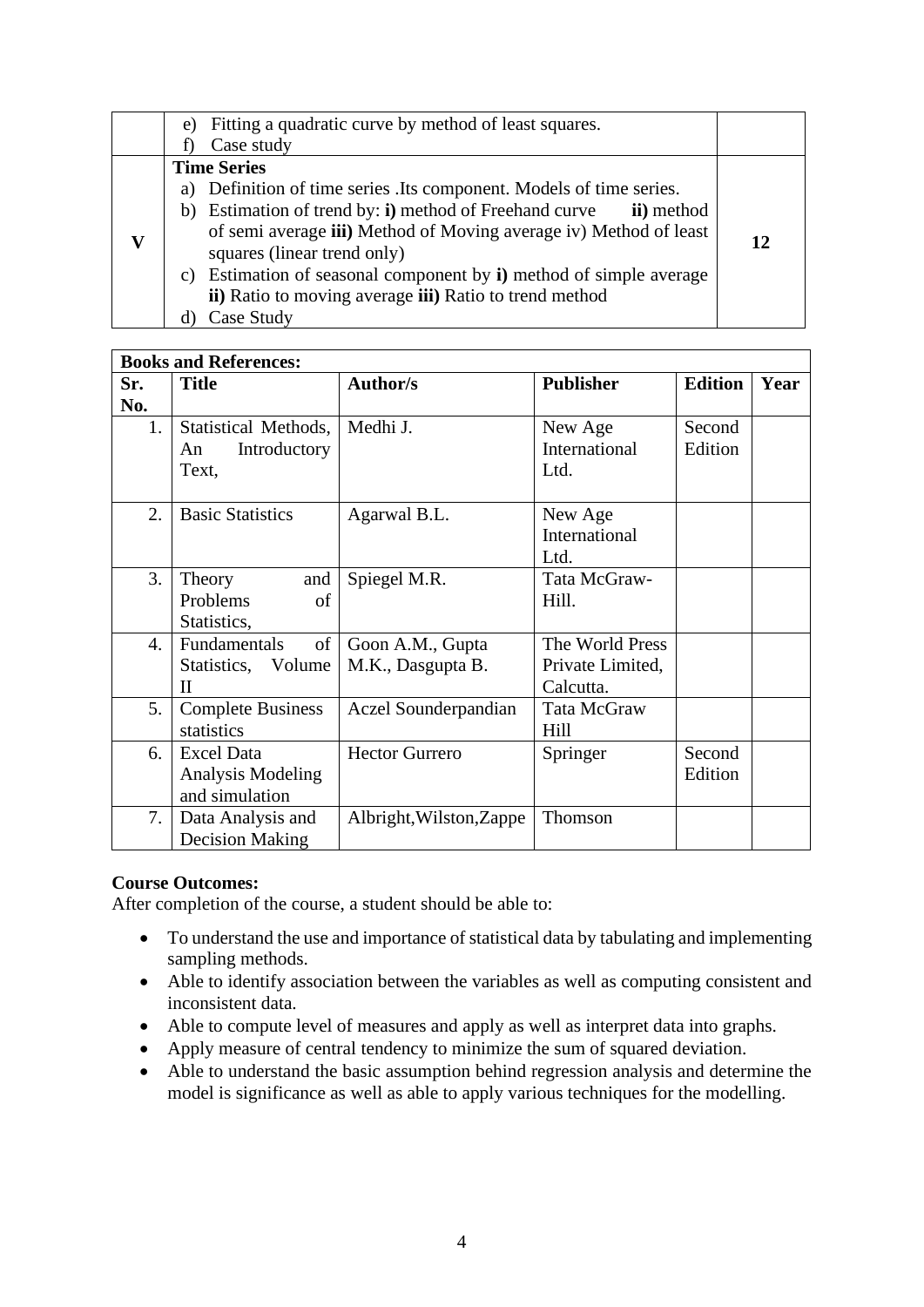## **USDS1P1: Descriptive Statistics Practical**

<span id="page-10-0"></span>

| <b>B.</b> Sc (Data Science)                              |          | $Semester-I$                |              |  |
|----------------------------------------------------------|----------|-----------------------------|--------------|--|
| <b>Course Name: Descriptive Statistics Practical</b>     |          | <b>Course Code: USDS1P1</b> |              |  |
| Periods per week (1 Period of 50 minutes)                |          |                             |              |  |
| <b>Credits</b>                                           |          |                             |              |  |
|                                                          |          | <b>Hours</b>                | <b>Marks</b> |  |
| <b>Practical Examination</b><br><b>Evaluation System</b> |          | $2^{1/2}$                   | 30           |  |
|                                                          | Internal | --                          | 20           |  |

- To enhance excel based data modeling skills.
- To understand Data Conversion, data categorization, selection of appropriate data category and Collection and to utilize excel based data modeling skills.
- To compute Logical and Mathematical Averages, measures of dispersion, compute skewness, moments and kutosis and to use graph from graphical tool.
- To represent data on the graph, Cumulative frequency, subgroup of data with Histogram and subgroup of data with Histogram as well as with bar chart.
- To analyze data about the frequency of problems /Cause of problem and to use financial function.
- To compute variance, coefficient of variation, standard deviation two subgroups, correlation and co-variance.
- To implement statistical function on series of data and forecasting techniques.

|                | List of Practical: (Can be done in MS-Excel-or any Spreadsheet)                 |
|----------------|---------------------------------------------------------------------------------|
| 1.             | <b>Introduction to Excel</b>                                                    |
| a.             | <b>Understanding Data Tools</b>                                                 |
| $\mathbf{b}$ . | Understanding Formula Tools, insert functional library using insert function    |
| $\mathbf{c}$ . | <b>Add-Ins Analysis Tool packs</b>                                              |
| 2.             | <b>Using Formulae and Charts</b>                                                |
| a.             | Formula writing, Functions, using Cell reference                                |
| b.             | Understanding Insert Tool: Chart Tools, Different types of charts and their use |
| 3.             | Data Entry and manipulation                                                     |
| a.             | Tools for data entry and accuracy: Quick Access Toolbar customization, Form     |
|                | tool.                                                                           |
| $\mathbf b$ .  | Data Transposition to Fit Excel (as An Array).                                  |
| C <sub>1</sub> | Data Conversion with the Logical IF, VLOOKUP, HLOOKUP. Pivot table,             |
|                | Pivot chart.                                                                    |
| $\mathbf{d}$ . | Data Conversion of Text from Non-Excel Sources,                                 |
|                | Using Text To Column (From Data tool)                                           |
| e.             | Data Queries with Sort, Filter, and Advanced Filter                             |
|                | Exact function data entry comparison                                            |
| 4.             | <b>Data Validation</b>                                                          |
| a.             | Specifying a valid range of values for a cell                                   |
| $\mathbf{b}$ . | Specifying a list of valid values for a cell                                    |
| $C_{\bullet}$  | Specifying custom validations based on formula for a cell                       |
|                |                                                                                 |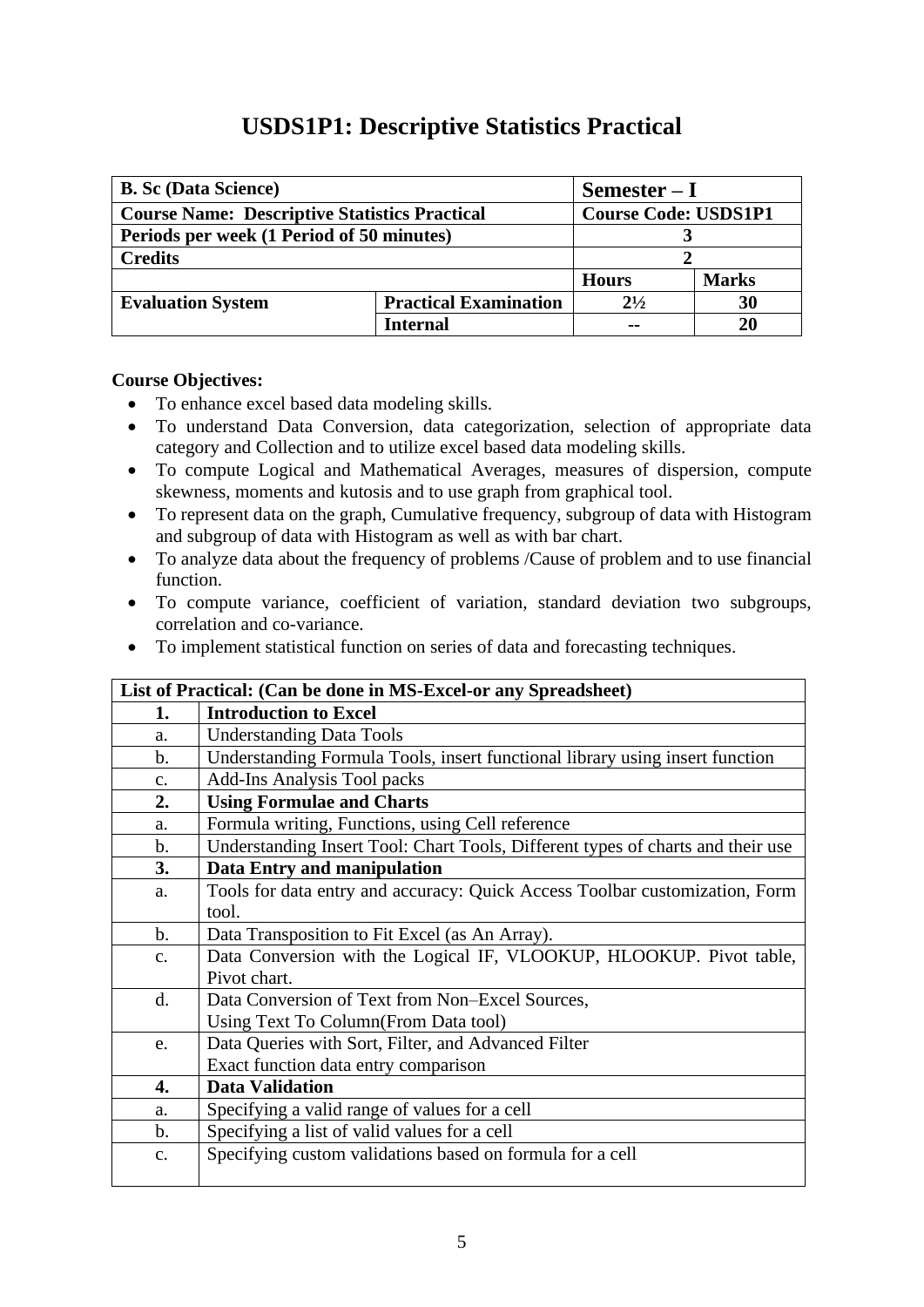| 5.             | <b>Measures of central tendency</b>                                            |
|----------------|--------------------------------------------------------------------------------|
| a.             | Calculating Mean, Median, Mode, Minimum, Maximum, range with cell              |
|                | reference                                                                      |
| $\mathbf b$ .  | <b>Using Summary statistics</b>                                                |
| $\mathbf{c}$ . | Calculate A.M., G.M., H.M.                                                     |
| d.             | State the Findings of all above exercise.                                      |
| 6.             | <b>Measures of Dispersion, Skewness &amp; Kurtosis</b>                         |
| a.             | Calculate Range, Quartile Deviation, Mean absolute deviation, Standard         |
|                | deviation with cell reference                                                  |
| $\mathbf b$ .  | Using summary statistics                                                       |
|                | <b>Measures of Skewness</b>                                                    |
|                | Coefficient of skewness based on moments.                                      |
|                | Measure of Kurtosis.                                                           |
| c.             | Graphical representation of Skewness.                                          |
| d.             | State the Finding of exercise.                                                 |
| 7.             | <b>Graphical Presentation with Excel -1</b>                                    |
| a.             | Producing a Histogram                                                          |
| $b$ .          | Improving the Graph                                                            |
| $\mathbf{c}$ . | Producing a Cumulative Frequency Diagram                                       |
| d.             | Producing a Histogram of subgroups of data                                     |
| 8.             | <b>Graphical Presentation with Excel - 2</b>                                   |
| a.             | Producing a bar chart of subgroups of data                                     |
| $\mathbf b$ .  | Perato chart                                                                   |
| $\mathbf{c}$ . | Combined variance (derivation for 2 groups), Combined standard deviation.      |
| d.             | Coefficient of variation (C.V.).                                               |
| 9.             | <b>Correlation</b>                                                             |
| a.             | Use of formula for calculating correlation and Co-variance.                    |
| $\mathbf b$ .  | Use of error checking (Using Exact(), IF)                                      |
| $\mathbf{c}$ . | Use of frequently used financial functions (e.g. NPV) with suitable example of |
|                | correlation.                                                                   |
| d.             | State the Findings of all above exercise.                                      |
| 10.            | <b>Regression analysis</b>                                                     |
| a.             | Using Summary statistics/Cross sectional Data: Descriptive Statistic           |
| b.             | Linear Regression and visual analysis(Chart)                                   |
| c.             | Multiple Regression equation with coefficient standard error and visual chart  |
| d.             | State the Findings of all above exercise.                                      |

- Use Microsoft Excel for business and data analytics, applying insert function library, make use of "Add-Ins Tool pack" for different statistical and mathematical function, learn to use formula and function with cell reference and able to use different types of chart suitable to the data.
- Do Data Entry and manipulation using data context, to transpose the tabular data, convert data in to tabular format and able to use the excel tools for data categorization.
- Discover Measures of central tendency by using analysis tools and formula and able state the conclusion.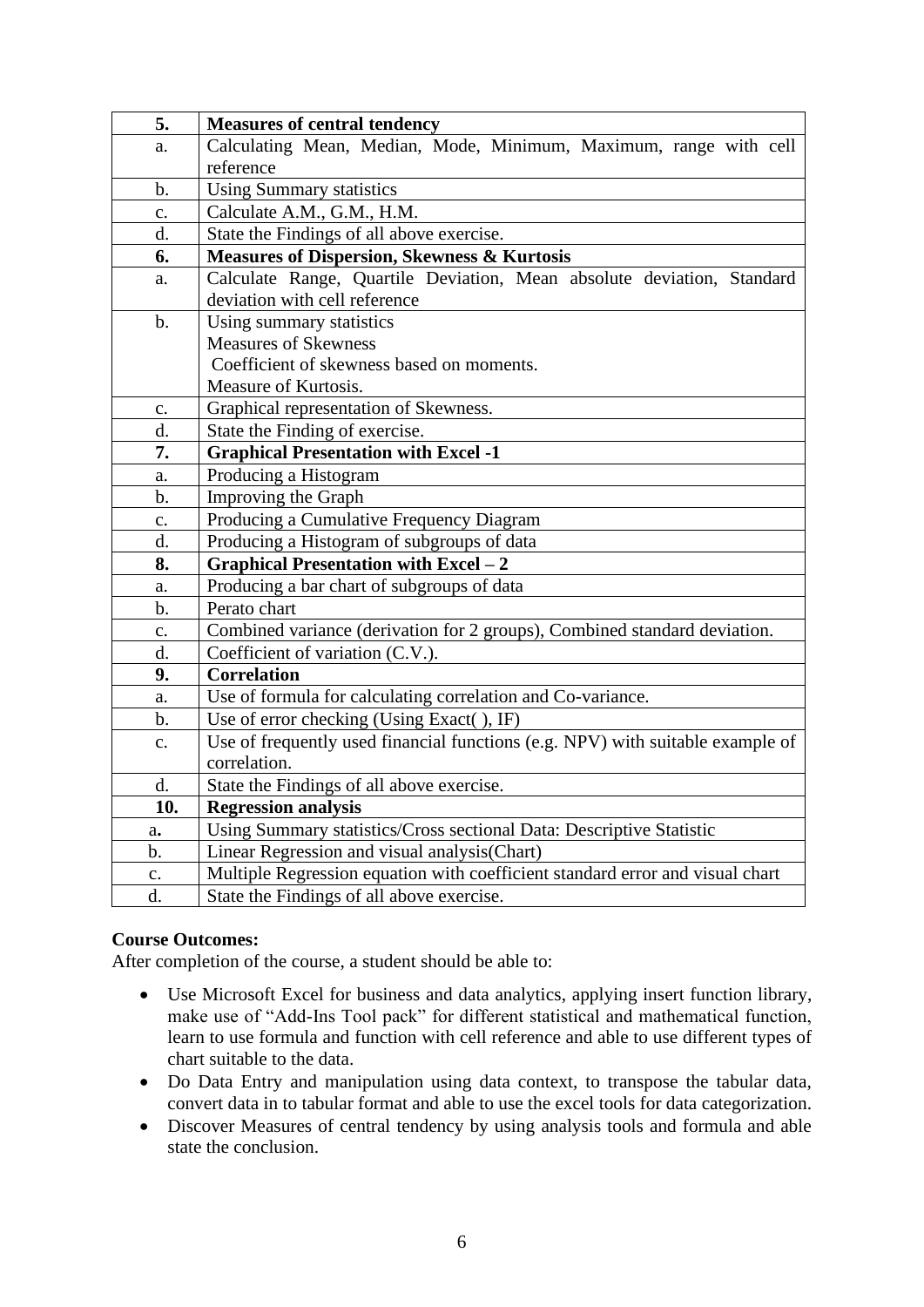- Find Measures of Dispersion, Skewness & Kurtosis by using formula, calculate statistics measures using add-ins analytical tools, Able to use graph/chart from chart tool and deriving the conclusion of the experiment.
- Display Graphical Presentation with Excel by using graph/Chart, templates to improve presentation of data, represent cumulative frequency, data analysis, understand "cause analysis", make use of formula and analytical tools to compute combined variance and Standard Deviation and compute coefficient of variation.
- Find Correlation by applying statistical formula and analytical tool, identifying wrong data entries, make use of financial function using insert and deriving conclusion of the experiment.
- Do Regression analysis by predicting using data analysis tools, make use of forecasting techniques, Able to use multiple regression using time series data and deriving conclusion of the experiment.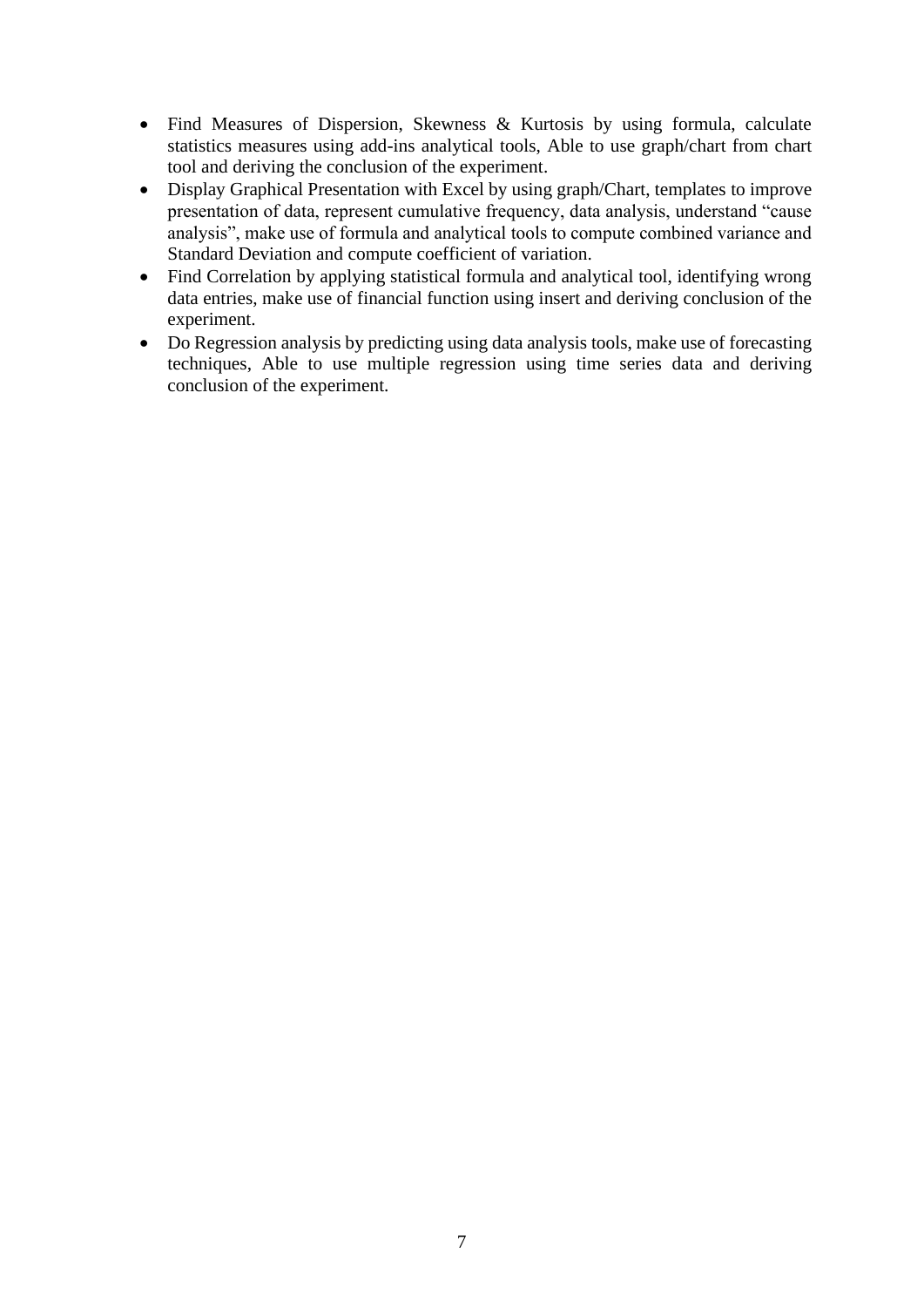## **USDS102: Introduction to Programming**

<span id="page-13-0"></span>

| <b>B. Sc (Data Science)</b><br>$Semester-I$     |                                        |                             |              |
|-------------------------------------------------|----------------------------------------|-----------------------------|--------------|
| <b>Course Name: Introduction to Programming</b> |                                        | <b>Course Code: USDS102</b> |              |
| Periods per week (1 Period is 50 minutes)       |                                        |                             |              |
| <b>Credit</b>                                   |                                        |                             |              |
|                                                 |                                        | <b>Hours</b>                | <b>Marks</b> |
| <b>Evaluation System</b>                        | $2^{1/2}$<br><b>Theory Examination</b> |                             | 60           |
|                                                 | Internal                               |                             |              |

- Learn Programming fundamentals using Python
- Understand the concepts and usage data types, variables and other basic elements
- Learn about using operators and control statements in Python
- Learn about using arrays and strings in Python.
- Learn about using IPython architecture for Python.
- Introduce data Science Tools and plot data using appropriate Python visualization libraries

| Unit         | <b>Details</b>                                                                                                                                                                                                                                                                | <b>Lectures</b> |  |
|--------------|-------------------------------------------------------------------------------------------------------------------------------------------------------------------------------------------------------------------------------------------------------------------------------|-----------------|--|
| I            | Introduction to Python Language: Overview, Features of Python,<br>Execution of a Python Program, Innards of Python, Frozen Binaries,<br>Python Interpreter, Comparison of Python with C and Java, Installing<br>Python, Writing & Executing, IDLE                             |                 |  |
|              | Data Types, Variables And Other Basic Elements: Comments,<br>Docstrings, Data types-Numeric, Compound, Boolean, Dictionary,<br>Sets, Mapping, Basic Elements of Python, Variables                                                                                             |                 |  |
|              | <b>Input and Output Operations: Input Function, Output Statements,</b><br><b>Command Line Arguments</b>                                                                                                                                                                       |                 |  |
|              | <b>Control Statements:</b> Control Statements- Loop Statement, The else<br>Suite, break Statement, continue Statement, pass Statement, assert<br>Statement, return Statement                                                                                                  |                 |  |
| $\mathbf{I}$ | <b>Functions:</b> Defining & Calling a Function, Returning Results,<br>Returning Multiple Values, Built-in Functions, Parameters and<br>Arguments, Recursive Functions, Anonymous or Lambda Functions                                                                         |                 |  |
|              | <b>Operators:</b> Arithmetic operators, Assignment operators, Unary<br>minus operator, Relational operators, Logical operators, Bitwise<br>operators, Membership operators, Identity operators, Precedence of<br>Operators, Associativity of Operators                        | 12              |  |
|              | Arrays: Creating Arrays, Indexing and Slicing, Basic Array<br>Operations, Arrays Processing, Mathematical Operations on Array,<br>Aliasing Arrays, Slicing and Indexing in NumPy Arrays, Basic<br>Slicing. Advanced Indexing. Dimensions of Arrays, Attributes of an<br>Array |                 |  |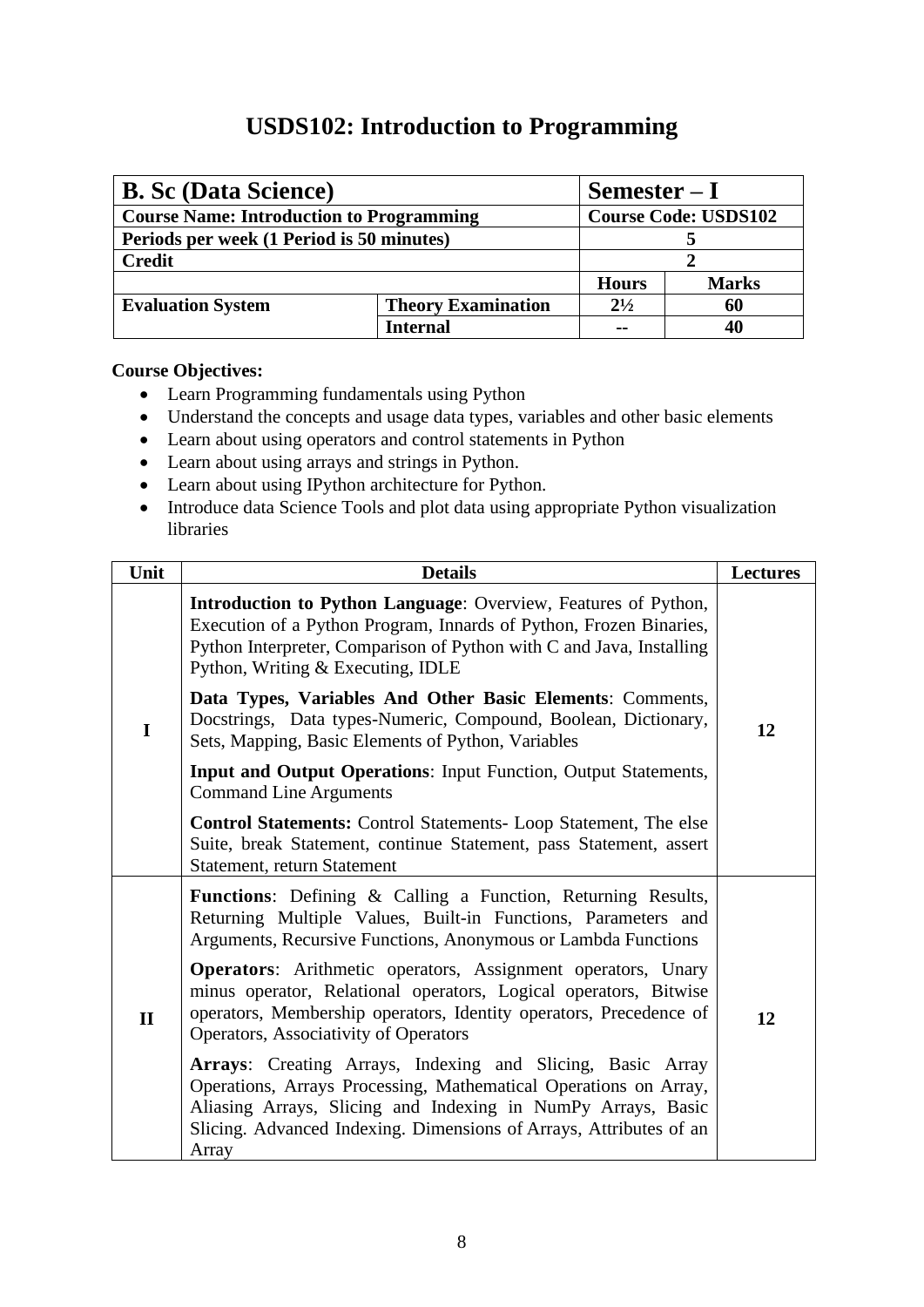|              | <b>Strings:</b> Creating Strings, Functions of Strings, Working with Strings,<br>Length of a String, Indexing & Slicing, Repeating & Concatenation<br>of Strings, Checking Membership, Comparing Strings, Removing<br>Spaces, Finding Substrings, Counting Substrings, Strings are<br>Immutable, Splitting and Joining Strings, Changing Case, Checking<br>Starting and Ending of a String, Sorting & Searching in the Strings,<br>Formatting the Strings, Working with Characters |    |
|--------------|------------------------------------------------------------------------------------------------------------------------------------------------------------------------------------------------------------------------------------------------------------------------------------------------------------------------------------------------------------------------------------------------------------------------------------------------------------------------------------|----|
|              | Lists and Tuples: Lists, List Functions and Methods, List Operations,<br><b>Tuples</b>                                                                                                                                                                                                                                                                                                                                                                                             |    |
|              | <b>Dictionaries:</b> Creating a Dictionary, Operators in Dictionary,<br>Dictionary Methods, Using for Loop with Dictionaries, Operations on<br>Dictionaries, Ordered Dictionaries                                                                                                                                                                                                                                                                                                  |    |
| III          | <b>Regular Expressions:</b> What is a Regular Expression? Sequence<br>Characters in Regular Expressions, Quantifiers in Regular<br>Expressions, Special Characters in Regular Expressions, Using<br>Regular Expression on Files, Retrieving Information from an HTML<br>File                                                                                                                                                                                                       | 12 |
|              | <b>Date and Time in Python:</b> Date and Time, Date and Time Now,<br>Combining Date and Time, Formatting Dates and Times, Finding<br>Durations using "timedelta", Comparing Two Dates, Sorting Dates,<br>Stopping Execution Temporarily, Knowing the Time taken by a<br>Program, Working with Calendar Module                                                                                                                                                                      |    |
|              | IPython: Beyond Normal Python, Help and Documentation in<br>IPython, Keyboard Shortcuts in the IPython Shell, IPython Magic<br>Commands, Input and Output History, IPython and Shell Commands,<br>Errors and Debugging, Profiling and Timing Code                                                                                                                                                                                                                                  |    |
| IV           | <b>Introduction to NumPy:</b> Understanding Data Types in Python, The<br>Basics of NumPy Arrays, Computation on NumPy Arrays: Universal<br>Functions, Aggregations: Min, Max, and Everything In Between,<br>Computation on Arrays: Broadcasting, Comparisons, Masks, and<br>Boolean Logic, Fancy Indexing, Sorting Arrays, Structured Data:<br><b>NumPy's Structured Arrays</b>                                                                                                    | 12 |
|              | Data Manipulation with Pandas: Introducing Pandas Objects, Data<br>Indexing and Selection, Operating on Data in Pandas, Handling<br>Missing Data, Hierarchical Indexing, Combining Datasets: Concat<br>and Append, Combining Datasets: Merge and Join, Aggregation and<br>Grouping, Pivot Tables, Vectorized String Operations, Working with<br>Time Series. High-Performance Pandas: eval() and query()                                                                           |    |
| $\mathbf{V}$ | Visualization with Matplotlib: Simple Line Plots, Simple Scatter<br>Plots, Visualizing Errors, Density and Contour Plots, Histograms,<br>Binnings, and Density, Customizing Plot Legends, Customizing<br>Colorbars, Multiple Subplots, Text and Annotation, Customizing<br>Ticks, Customizing Matplotlib: Configurations and Stylesheets,<br>Three-Dimensional Plotting in Matplotlib, Geographic Data with<br>Basemap, Visualization with Seaborn                                 | 12 |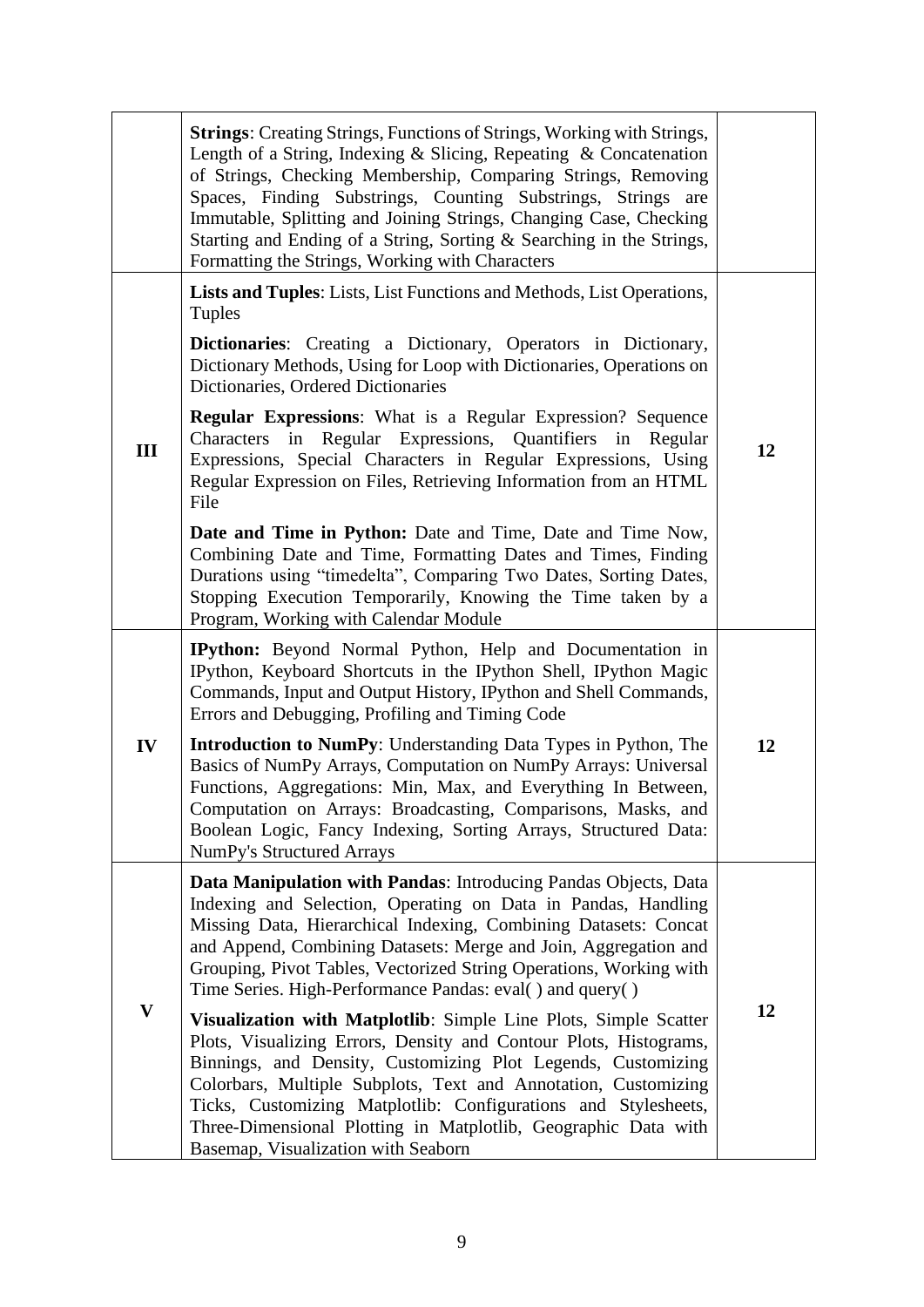|         | <b>Books and References:</b> |                           |                  |                 |      |  |  |  |
|---------|------------------------------|---------------------------|------------------|-----------------|------|--|--|--|
| Sr. No. | <b>Title</b>                 | <b>Author/s</b>           | <b>Publisher</b> | <b>Edition</b>  | Year |  |  |  |
| 1.      | Programming through          | M. T. Savaliya, R.K.      | Staredu          | 1 <sup>st</sup> | 2018 |  |  |  |
|         | Python                       | Maurya, G.M Magar         | Solutions        |                 |      |  |  |  |
| 2.      | <b>Python Data Science</b>   | <b>Jake VanderPlas</b>    | <b>O'Reilly</b>  | 1 <sup>st</sup> | 2016 |  |  |  |
|         | Handbook                     |                           | Media            |                 |      |  |  |  |
| 3.      | Let Us Python                | Y. Kanetkar,              | <b>BPB</b>       | 1 <sup>st</sup> | 2019 |  |  |  |
| 4.      | Programming in Python        | Mark Summerfield          | Pearson          | 2 <sup>nd</sup> | 2018 |  |  |  |
|         | 3                            |                           | Education        |                 |      |  |  |  |
|         |                              |                           |                  |                 |      |  |  |  |
| 5.      | Learning Python              | Lutz M                    | O'Reilly-        | 5 <sup>th</sup> | 2013 |  |  |  |
|         |                              |                           | Shroff           |                 |      |  |  |  |
| 6.      | <b>Beginning Python</b>      | Magnus Lie Hetland        | Apress           | 2 <sup>nd</sup> | 2009 |  |  |  |
| 7.      | <b>Star Python</b>           | <b>Star Certification</b> | <b>Star</b>      | 1 <sup>st</sup> | 2018 |  |  |  |
|         |                              |                           | Certification    |                 |      |  |  |  |

Upon the successful completion of this course, the student will be able to achive:

- Proficiency in using and applying various data types including, string, array list, tuple and dictionary.
- Ability to use regular expressions to perform complex operations in less code.
- Learning to make use of date and time in Python for various applications.
- Proficiency in using IPython architecture for Data Science Applications.
- Knowledge about use of various data science tools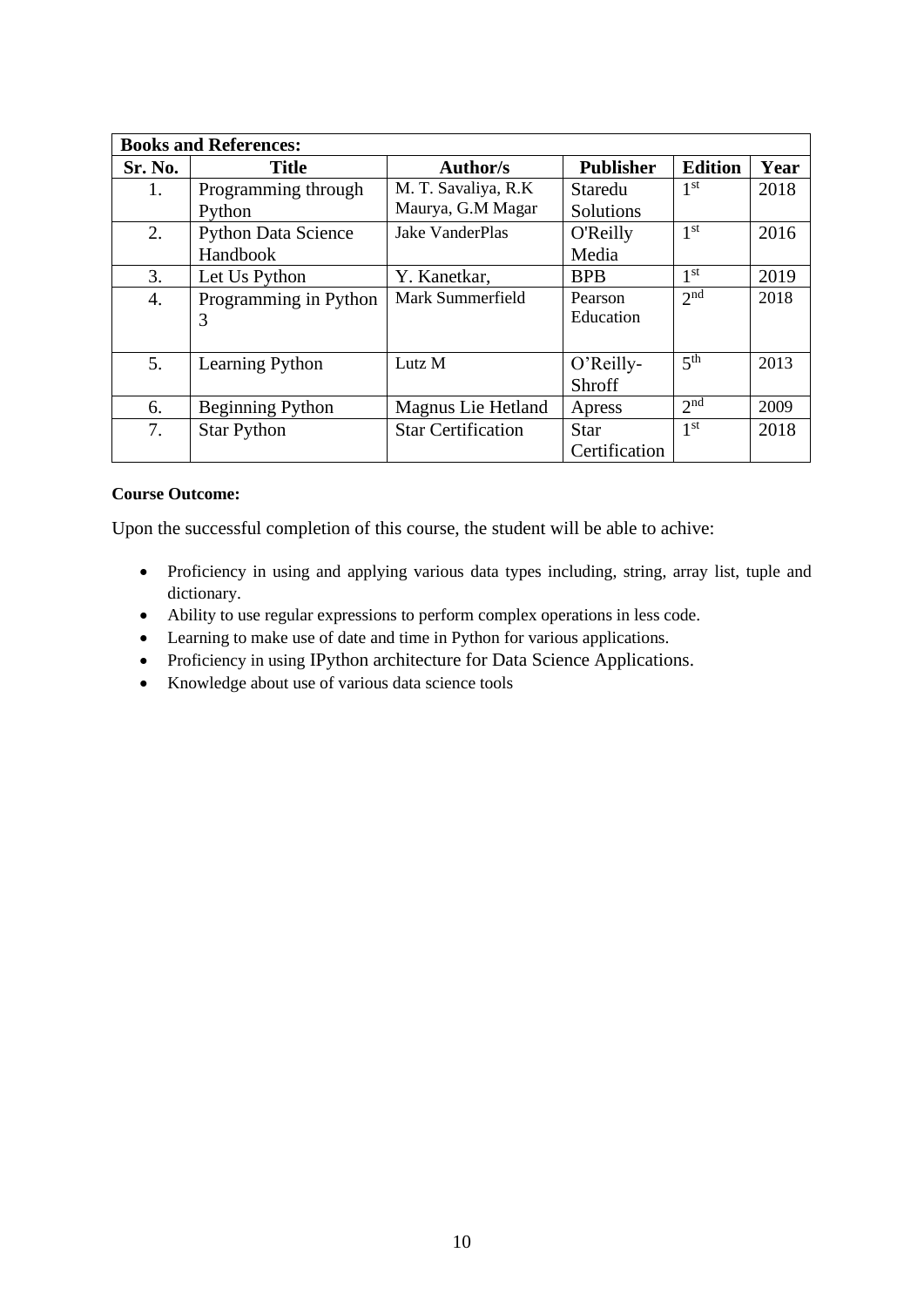## **USDS1P2: Introduction to Programming Practical**

<span id="page-16-0"></span>

| <b>B. Sc (Data Science)</b>                               | $Semester-I$                 |                             |              |
|-----------------------------------------------------------|------------------------------|-----------------------------|--------------|
| <b>Course Name: Introduction to Programming Practical</b> |                              | <b>Course Code: USDS1P2</b> |              |
| Periods per week (1 Period is 50 minutes)                 |                              |                             |              |
| <b>Credits</b>                                            |                              |                             |              |
|                                                           |                              | <b>Hours</b>                | <b>Marks</b> |
| <b>Evaluation System</b>                                  | <b>Practical Examination</b> | $2^{1/2}$<br>30             |              |
|                                                           | Internal                     | 20<br>--                    |              |

- To explore Python Programming elements for developing interactive programs.
- To gain insight about the concept of functions and to explore the data storage of similar types with their features.
- To learn about special operators, Arrays and lists and operation on them in Python.
- To explore Dictionaries, Sets, Text processing and operation on them.
- To learn about date and time module in Python
- To explore popular data science tool, packages for data visualization.

|               | <b>List of Practical:</b>                                                             |  |  |
|---------------|---------------------------------------------------------------------------------------|--|--|
| 1.            | <b>Introduction to Python Language</b>                                                |  |  |
| a.            | Write a Python program to explore various data types including numeric types,         |  |  |
|               | Boolean types and compound types.                                                     |  |  |
| $\mathbf b$ . | Write a Python program to perform Input and Output Operations.                        |  |  |
| c.            | Write a Python program to demonstrate looping in python and use of break statement    |  |  |
|               | and continue statement                                                                |  |  |
|               |                                                                                       |  |  |
| 2.            | <b>Functions</b>                                                                      |  |  |
| a.            | Write a Python program to define and use functions                                    |  |  |
| $\mathbf b$ . | Write a Python program to demonstrate the use of Built-in Functions.                  |  |  |
| $C_{\bullet}$ | Write a Python Program to implement Lambda Functions.                                 |  |  |
|               |                                                                                       |  |  |
| 3.            | <b>Arrays and String</b>                                                              |  |  |
| a.            | Write a Python Program to implement arrays for storing homogeneous data items.        |  |  |
|               | Apply indexing and slicing operations to access elements of array.                    |  |  |
| b.            | Write a Python Program to demonstrate operations and properties of string data types. |  |  |
| $C_{\bullet}$ | Write a Python Program implement and demonstrate the use of Membership operators      |  |  |
|               | and Identity operators                                                                |  |  |
| d.            | Write a Python Program to implement Numpy for handling multidimensional arrays.       |  |  |
|               |                                                                                       |  |  |
| 4.            | <b>List and Tuples</b>                                                                |  |  |
| a.            | Write a Python Program to create list, apply various functions to it.                 |  |  |
| $\mathbf b$ . | Write a Python Program to demonstrate concept of aliasing and cloning.                |  |  |
| $C_{\bullet}$ | Write a Python Program to implement tuples for storing data. Verify the immutability  |  |  |
|               | property on tuples.                                                                   |  |  |
|               |                                                                                       |  |  |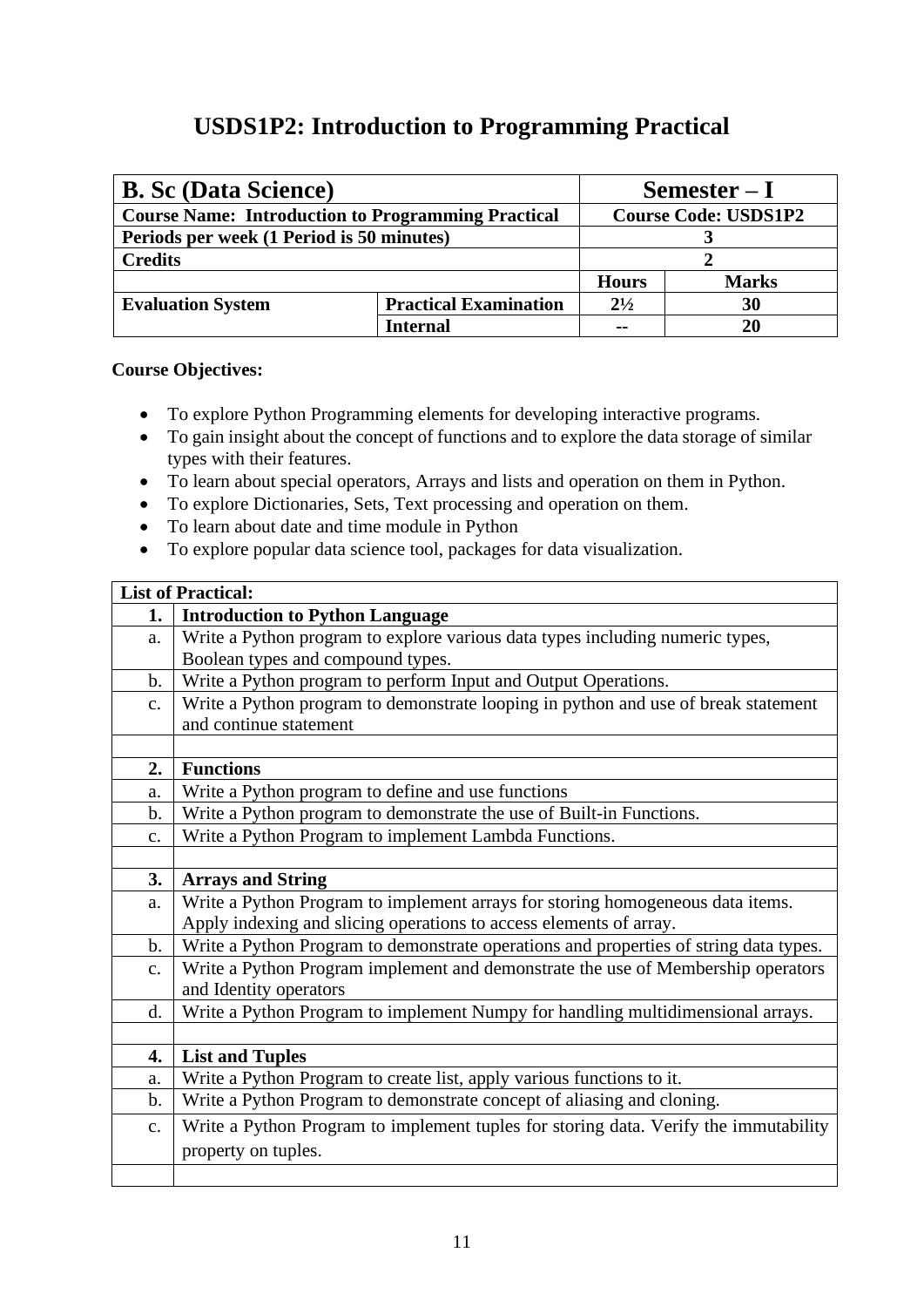| 5.            | <b>Dictionaries and Sets</b>                                                  |
|---------------|-------------------------------------------------------------------------------|
| a.            | Write a Python Program to implement Dictionary and operations on dictionaries |
| $\mathbf b$ . | Write a Python Program to create sets and various operations on it.           |
|               |                                                                               |
| 6.            | <b>Regular Expressions</b>                                                    |
| a.            | Write a Python Program for implementing various methods for searching and     |
|               | replacing operations.                                                         |
| b.            | Write a Python Program for Retrieving Information from an HTML File           |
| 7.            | <b>Date and Time</b>                                                          |
| a.            | Write a Python Program to compare dates and implement calendar module         |
|               |                                                                               |
| 8.            | <b>Using IPython</b>                                                          |
| a.            | Using IPython and Jupyter notebook                                            |
| $b$ .         | Debugging errors in IPython.                                                  |
|               |                                                                               |
| 9.            | <b>Using the NumPy Package</b>                                                |
| a.            | Programs using NumPy Package and different functions available in it.         |
|               |                                                                               |
| 10.           | Using the pandas package                                                      |
| a.            | Programs using Pandas Package and different functions available in it.        |

- Knowledge about input and output functions in python and have ability to use loops and control their execution.
- Ability to develop modular Programs using functions and data types like string, array and list of Python.
- Ability to develop modular Programs using Date and Time of Python.
- Interact with IPython and Jupyter notebook.
- Make use of NumPy Package and different functions available in it.
- Able to write code using Pandas Package and different functions available in it.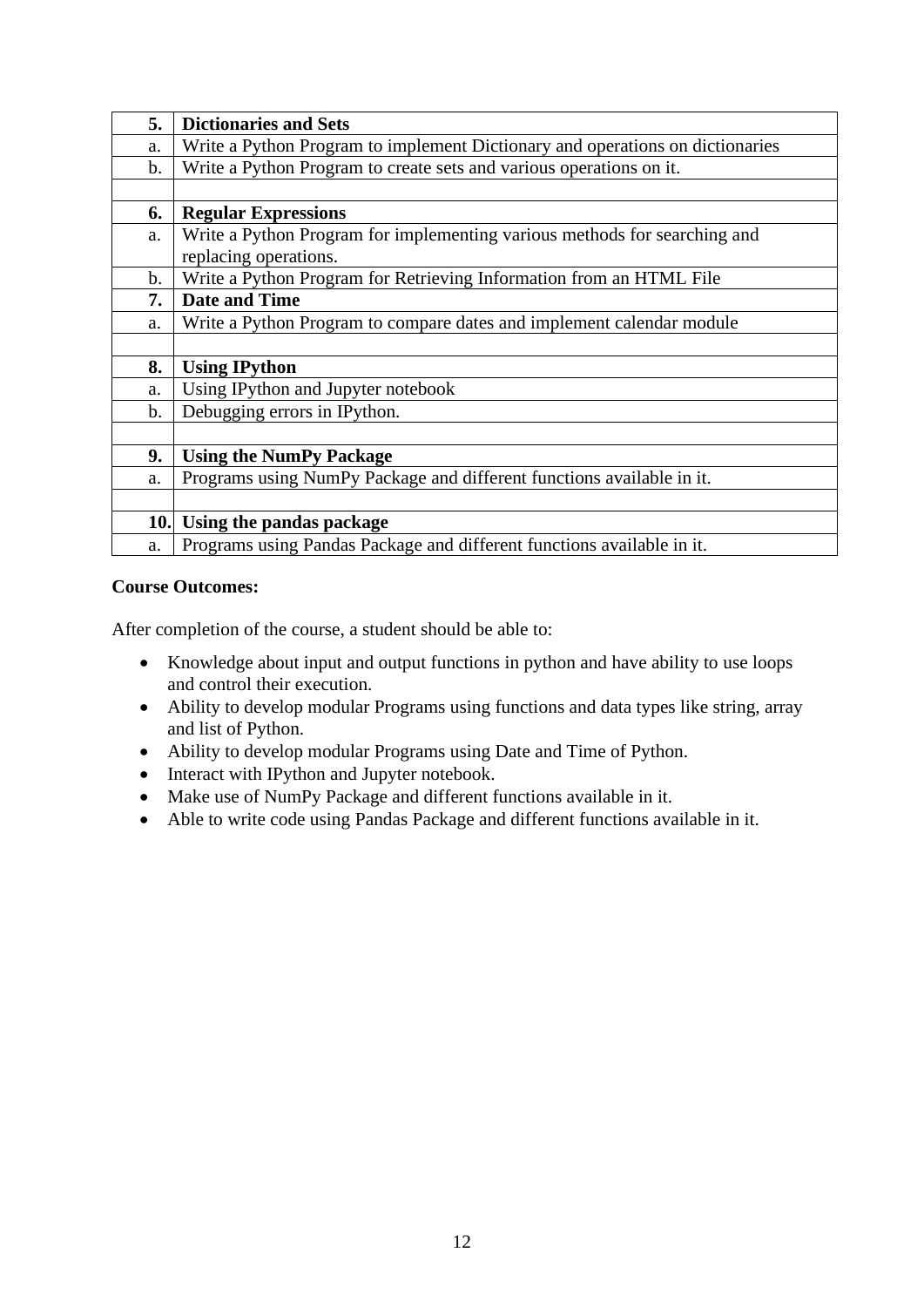## **USDS103: Web Technology**

<span id="page-18-0"></span>

| <b>B. Sc (Data Science)</b>               | $Semester-I$              |                             |              |
|-------------------------------------------|---------------------------|-----------------------------|--------------|
| <b>Course Name: Web Technology</b>        |                           | <b>Course Code: USDS103</b> |              |
| Periods per week (1 Period is 50 minutes) |                           |                             |              |
| <b>Credits</b>                            |                           |                             |              |
|                                           |                           | <b>Hours</b>                | <b>Marks</b> |
| <b>Evaluation System</b>                  | <b>Theory Examination</b> | $2^{1/2}$                   | 60           |
|                                           | Internal                  |                             |              |

- Introducing the basic concepts of Internet and web design to learners.
- Providing brief knowledge about HTML5 concepts.
- Giving insight of the Page layout and navigation with HTML5.
- Making students aware about use of Tables, Forms and Media with HTML5.
- Providing knowledge of web page design using CSS.
- Teaching data validation using Java Script.
- Giving knowledge about transmission of data on web page using JSON object.

| Unit         | <b>Details</b>                                                                                                                                                                                                                                                                                                                                                                                                                                                                                                                                                                                                                                                                                                                                                                                                                                                                                                                                                                                                       | <b>Lectures</b> |
|--------------|----------------------------------------------------------------------------------------------------------------------------------------------------------------------------------------------------------------------------------------------------------------------------------------------------------------------------------------------------------------------------------------------------------------------------------------------------------------------------------------------------------------------------------------------------------------------------------------------------------------------------------------------------------------------------------------------------------------------------------------------------------------------------------------------------------------------------------------------------------------------------------------------------------------------------------------------------------------------------------------------------------------------|-----------------|
| I            | Internet and the World Wide Web: What is Internet? Introduction to<br>internet and its applications, E-mail, telnet, FTP, e-commerce, video<br>conferencing, e-business. Internet service providers, domain name<br>server, internet address,<br>World Wide Web (WWW): World Wide Web and its evolution,<br>uniform resource locator (URL), browsers – internet explorer, Netscape<br>navigator, opera, Firefox, chrome, Mozilla. search engine, web saver -<br>apache, IIS, proxy server, HTTP protocol<br>What Is Web Design?: Defining Web Design, Web Design Themes,<br>Learning Web Design.<br>User-Centered Design: Usability, Who Are Web Users? Common<br>User Characteristics, Memory, Response and Reaction Times, Dealing<br>with Stimulus, Movement Capabilities, The User's World, General<br>Types of Users, Web Conventions, Accessibility, Building a Usable Site<br>HTML5: Introduction, Why HTML5? Formatting text by using tags,<br>using lists and backgrounds, Creating hyperlinks and anchors. | 12              |
| $\mathbf{I}$ | HTML5 Page layout and navigation: Creating navigational aids:<br>planning site organization, creating text based navigation bar, creating<br>graphics based navigation bar, creating graphical navigation bar,<br>creating image map, redirecting to another URL, creating division based<br>layouts: HTML5 semantic tags, creating divisions, creating HTML5<br>semantic layout, positioning and formatting divisions.<br>HTML5 Tables, Forms and Media: Creating tables: creating simple<br>table, specifying the size of the table, specifying the width of the<br>column, merging table cells, using tables for page layout, formatting<br>tables: applying table borders, applying background and foreground<br>fills, changing cell padding, spacing and alignment, creating user forms:                                                                                                                                                                                                                       | 12              |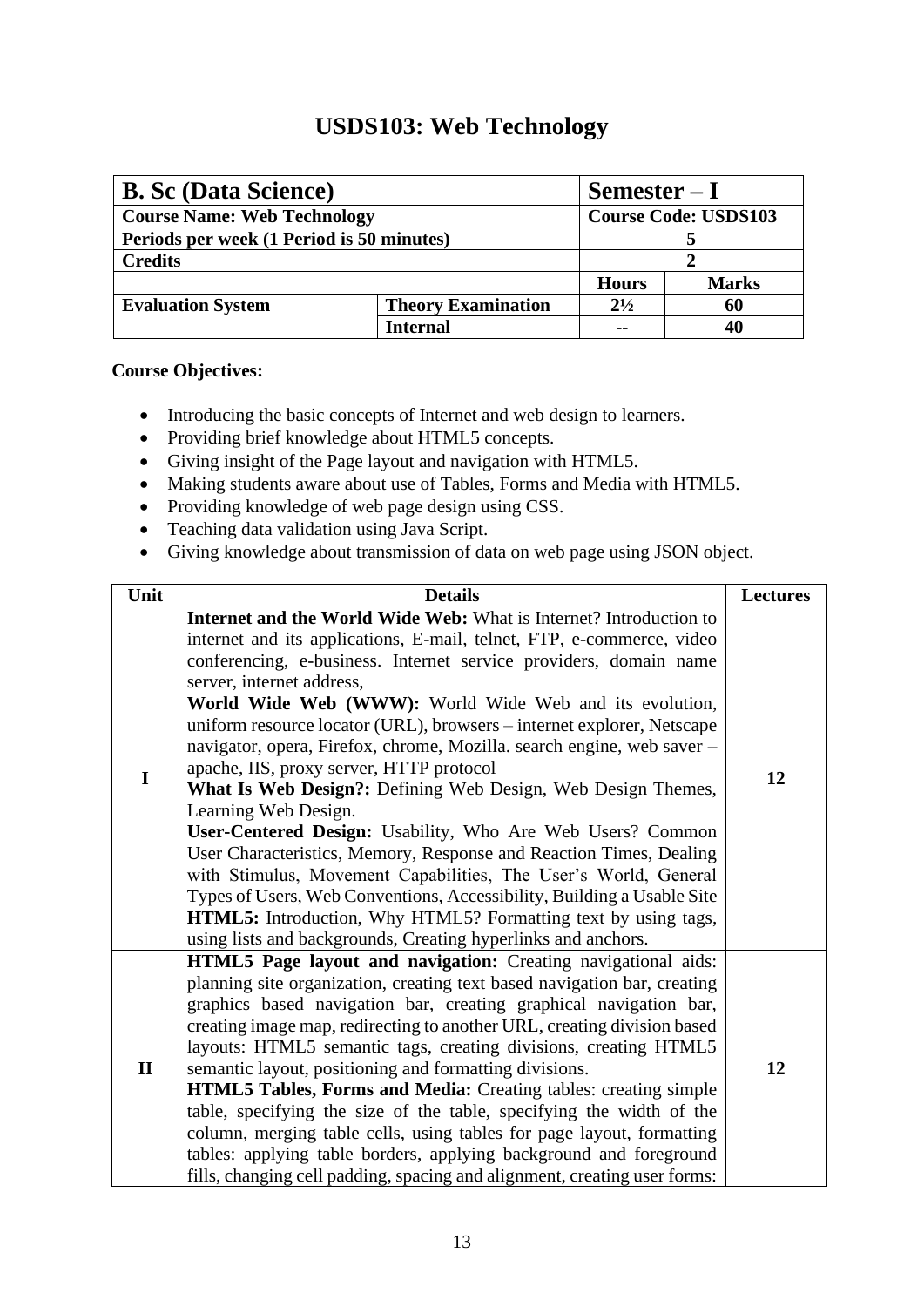|              | creating basic form, using check boxes and option buttons, creating lists,<br>additional input types in HTML5, Incorporating sound and video: audio<br>and video in HTML5, HTML multimedia basics, embedding video<br>clips, incorporating audio on web page.                                                                                                                                                                                                                                                                                                                                                                                                                                                                                                                                                                                                                                                                                                                                                                                                                                                                                                                                          |    |
|--------------|--------------------------------------------------------------------------------------------------------------------------------------------------------------------------------------------------------------------------------------------------------------------------------------------------------------------------------------------------------------------------------------------------------------------------------------------------------------------------------------------------------------------------------------------------------------------------------------------------------------------------------------------------------------------------------------------------------------------------------------------------------------------------------------------------------------------------------------------------------------------------------------------------------------------------------------------------------------------------------------------------------------------------------------------------------------------------------------------------------------------------------------------------------------------------------------------------------|----|
| Ш            | Introduction to Style Sheets : Understanding Styles, Constructing<br>Style Rules, Creating Styles for Nested Tags, Creating Classes and IDs<br>for Applying Styles, Applying Styles to Hyperlinks, Creating and<br>Linking to External Style Sheets<br>Formatting Text by Using Style Sheets: Specifying a Font Family,<br>Specifying a Font Size and Color, Applying Bold and Italics, Applying<br>Strikethrough and Underlining,<br>Creating Inline Spans, Adjusting Spacing Between Letters<br>Formatting Paragraphs by Using Style Sheets: Indenting Paragraphs,<br>Applying a Border to a Paragraph, Specifying a Border Style, Setting<br>Border Padding, Specifying Border Width and Color, Formatting<br>Border Sides Individually, Setting All Border Attributes at Once,<br>Specifying the Horizontal Alignment of a Paragraph, Specifying<br>Vertical Space within a Paragraph<br>Displaying Graphics: Selecting a Graphics Format, Preparing<br>Graphics for Web Use, Inserting Graphics, Arranging Elements on the<br>Page, Controlling Image Size and Padding, Hyperlinking from<br>Graphics, Using Thumbnail Graphics, Including Alternate Text for<br>Graphics, Adding Figure Captions | 12 |
| IV           | Java Script: Introduction, Client-Side JavaScript, Server-Side<br>JavaScript, JavaScript Objects, JavaScript Security<br>Core JavaScript (Properties and Methods of Each) : Array, Boolean,<br>Date, Function, Math, Number, Object, String, regExp<br>Document and its associated objects: document, document object<br>methods, Link, Area, Anchor, Image, Layer<br>Events and Event Handlers : General Information about Events,<br>Defining Event Handlers, event, onAbort, onBlur, onChange, onClick,<br>onDblClick, onDragDrop, onError, onFocus,<br>onKeyDown,<br>onKeyPress, onKeyUp, onLoad, onMouseDown, onMouseMove,<br>onMouseOut,<br>onMouseOver,<br>onMouseUp,<br>onMove,<br>onReset,<br>onResize, onSelect, onSubmit, onUnload                                                                                                                                                                                                                                                                                                                                                                                                                                                          | 12 |
| $\mathbf{V}$ | JSON: Introduction, JSON Grammar, JSON Values, JSON Tokens,<br>Syntax, JSON vs XML, Data Types, Objects, Arrays, Creating JSON,<br>JSON Object, Parsing JSON, Persisting JSON, Data Interchange, JSON<br>HTML, JSONP                                                                                                                                                                                                                                                                                                                                                                                                                                                                                                                                                                                                                                                                                                                                                                                                                                                                                                                                                                                   | 12 |

|     | <b>Books and References:</b> |                      |                        |                  |      |  |  |
|-----|------------------------------|----------------------|------------------------|------------------|------|--|--|
| Sr. | <b>Title</b>                 | <b>Author/s</b>      | <b>Publisher</b>       | Edi <sup>n</sup> | Year |  |  |
| No. |                              |                      |                        |                  |      |  |  |
|     | HTML5 Step by Step           | Faithe Wempen        | <b>Microsoft Press</b> |                  | 2011 |  |  |
| 2.  | Web Design The               | <b>Thomas Powell</b> | <b>TMH</b>             |                  | 2009 |  |  |
|     | Complete Reference           |                      |                        |                  |      |  |  |
|     | Head First HTML 5            | Eric Freeman         | O'Reilly               |                  | 2013 |  |  |
|     | programming                  |                      |                        |                  |      |  |  |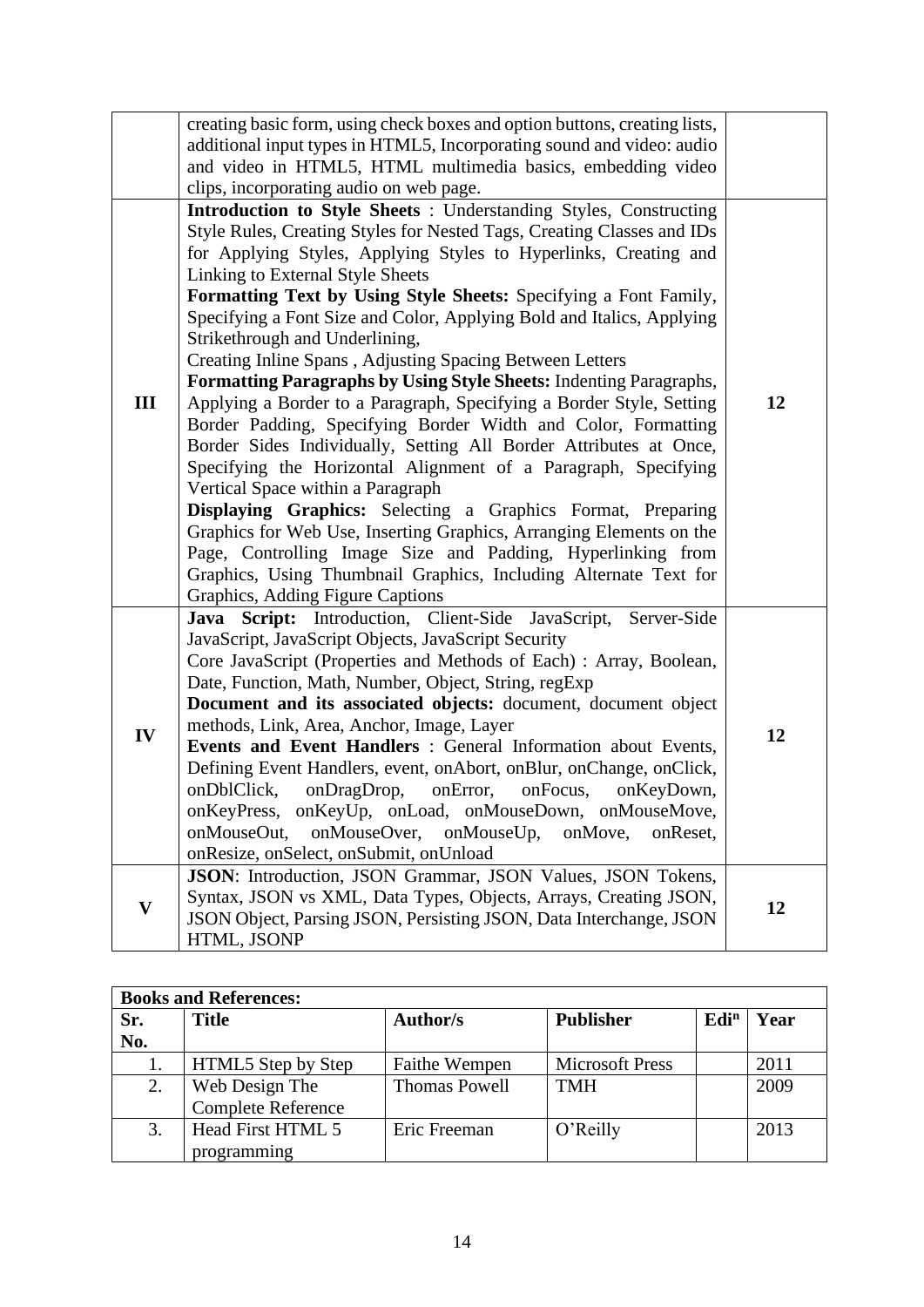| JavaScript 2.0: The       | Thomas Powell | <b>TMH</b> | $\Delta$ nd | 2004 |
|---------------------------|---------------|------------|-------------|------|
| <b>Complete Reference</b> | and Fritz     |            |             |      |
|                           | Schneider     |            |             |      |
| Beginning JSON            | Ben Smith     | Apress     | 1 st        | 2015 |

- Understand the meaning of the basic terminologies of web technology and explore, use the HTML5 concepts. Understand the basic requirement of web design.
- Understand and use the Page layout, Navigation, Tables, Forms and Media features of HTML5.
- Understand and use Cascading Style sheet for beatifying the web pages.
- Understand and use the Java Script for validation of user forms in web pages.
- Understand and use the technique of transmitting data between a server and web application using JSON.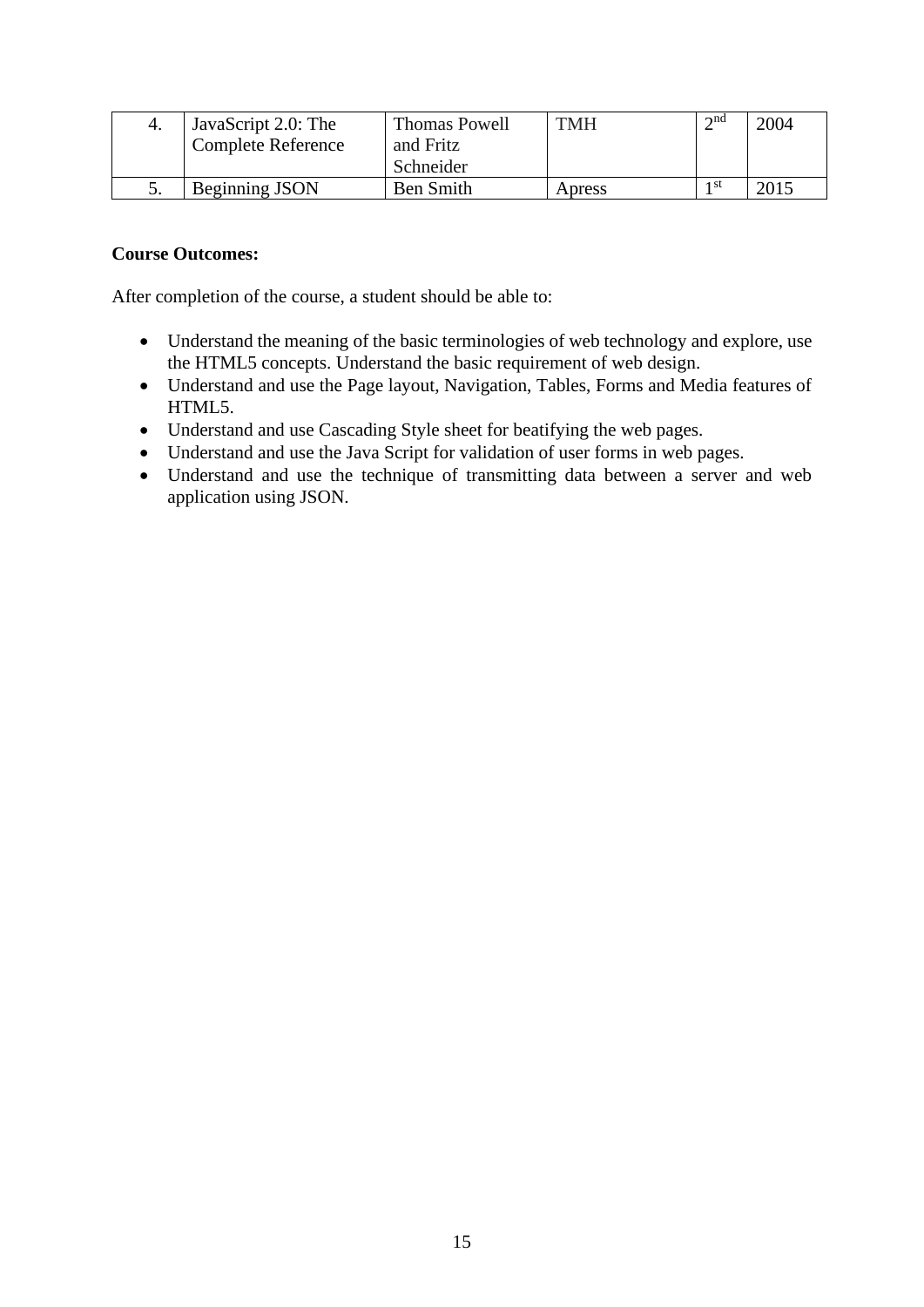## **USDS1P3: Web Technology Practical**

<span id="page-21-0"></span>

| <b>B. Sc (Data Science)</b>                  |                              | Semester $-I$               |              |
|----------------------------------------------|------------------------------|-----------------------------|--------------|
| <b>Course Name: Web Technology Practical</b> |                              | <b>Course Code: USDS1P3</b> |              |
| Periods per week (1 Period is 50 minutes)    |                              |                             |              |
| <b>Credits</b>                               |                              |                             |              |
|                                              |                              | <b>Hours</b>                | <b>Marks</b> |
| <b>Evaluation System</b>                     | <b>Practical Examination</b> | $2^{1/2}$                   | 30           |
|                                              | Internal                     | --                          | 20           |

#### **Course Objectives:**

Provide the hands on the HTML5, CSS, JavaScript and JSON technologies for designing the attractive webpages with dealing user data validation and transferring the values among the web pages and servers.

- Introducing basics of HTML5 to learners.
- Giving insight of the Page layout and navigation with HTML5.
- Making students aware about use of Tables, Forms and Media with HTML5.
- Providing knowledge of web page design using CSS.
- Teaching data validation using Java Script.
- Giving knowledge about transmission of data on web page using JSON object.

|                | <b>List of Practical:</b>                                                         |
|----------------|-----------------------------------------------------------------------------------|
| 1.             | <b>Use of Basic Tags:</b>                                                         |
| a.             | Design a web page using different text formatting tags.                           |
| $\mathbf{b}$ . | Demonstrate use of Font tag with its attributes and HTML various color options in |
|                | web page.                                                                         |
| $C_{\bullet}$  | Design a web page with links to different pages and allow navigation between web  |
|                | pages.                                                                            |
|                |                                                                                   |
| 2.             | Navigation, list and paragraph:                                                   |
| a.             | Design a web page to demonstrate text-based navigation bar.                       |
| $\mathbf b$ .  | Demonstrate use of lists and backgrounds in web page.                             |
| c.             | Demonstrate use of paragraph and its associated tags in web page.                 |
|                |                                                                                   |
| 3.             | Lists, images and semantics:                                                      |
| a.             | Demonstrate use of multiple image tag in web page.                                |
| $\mathbf b$ .  | Design a web page with Imagemaps.                                                 |
| $C_{\bullet}$  | Design a web page demonstrating use of various semantics tags                     |
|                |                                                                                   |
| 4.             | <b>Multimedia and User controls:</b>                                              |
| a.             | Design a web page with a form that uses all types of user controls.               |
| $b$ .          | Design a web page embedding with multimedia features.                             |
| c.             | Design a 3 page static website with appropriate tags and attributes.              |
|                |                                                                                   |
| 5.             | CSS with list, links and table:                                                   |
| a.             | Create and use different style rules with available types of lists.               |
| b.             | Create and use different style rules with hyperlinks.                             |
| $C_{\bullet}$  | Create and use different style rules with tables.                                 |
|                |                                                                                   |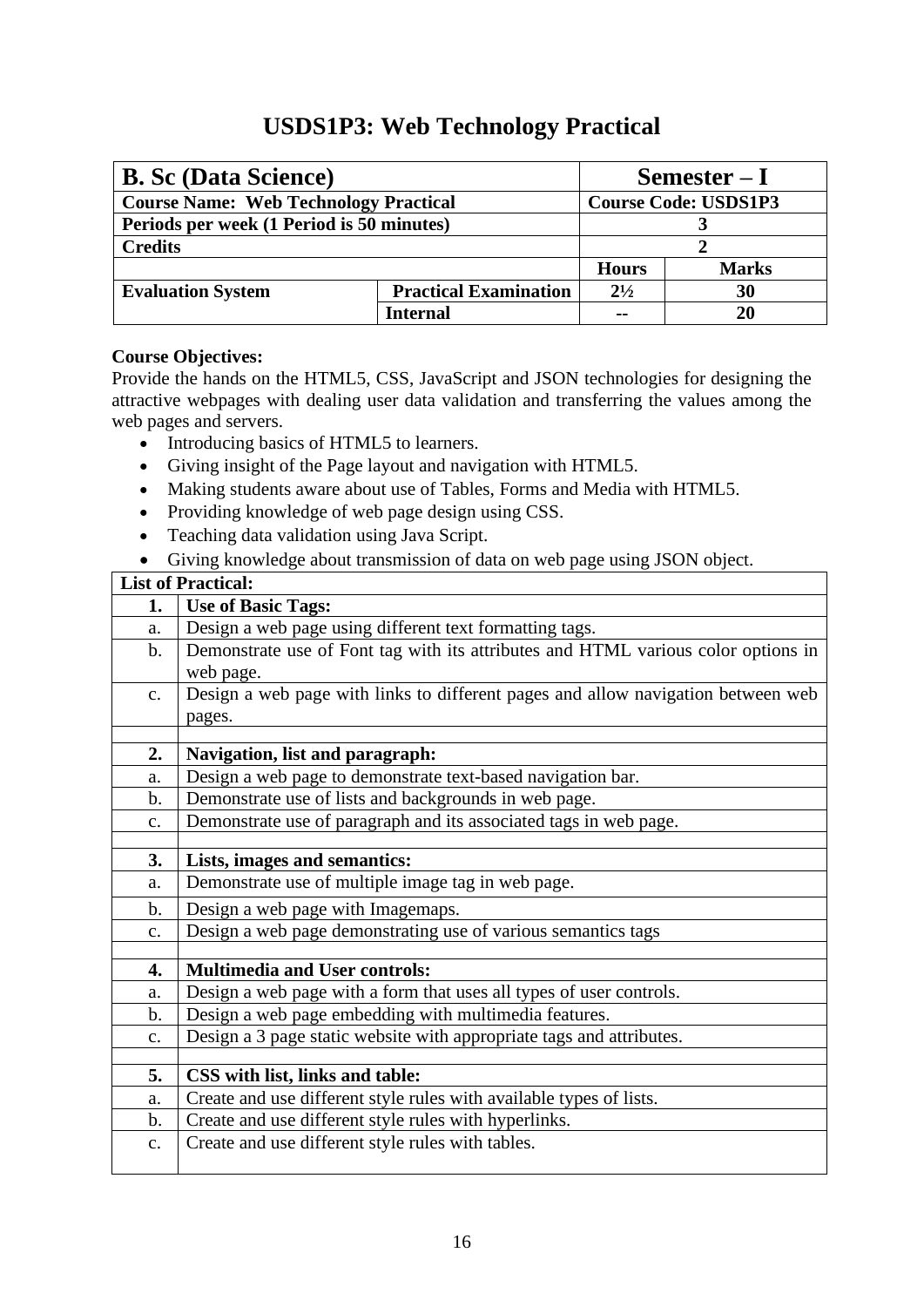| 6.             | CSS with font, paragraph and types:                                                                                                          |
|----------------|----------------------------------------------------------------------------------------------------------------------------------------------|
| a.             | Create and use different style rules with font elements.                                                                                     |
| b.             | Create and use different style rules with Paragraph elements.                                                                                |
| $\mathbf{c}$ . | Demonstrate the use of inline, internal and external CSS in one web page.                                                                    |
|                |                                                                                                                                              |
| 7.             | <b>Java Script: Validating User fields</b>                                                                                                   |
| a.             | Demonstrate the use of Document object methods.                                                                                              |
| $\mathbf{b}$ . | Using java script, demonstrate validating Text Input Fields, Drop-down Lists and<br>Checkboxes.                                              |
| $\mathbf{c}$ . | Using java script, demonstrate validating Radio buttons and Validating Multi-Select<br>Boxes.                                                |
|                |                                                                                                                                              |
| 8.             | <b>Java Script : Handling the events</b>                                                                                                     |
| a.             | Using java script, demonstrate the use of onAbort, onBlur, onChange, onClick,<br>onDblClick events.                                          |
| $\mathbf b$ .  | Using java script, demonstrate the use of onDragDrop, onError, onFocus events.                                                               |
| $\mathbf{c}$ . | Using java script, demonstrate the use of onKeyDown, onKeyPress, onKeyUp,<br>onLoad, onReset, onResize, onSelect, onSubmit, onUnload events. |
| d.             | Using java script, demonstrate the use of onMouseDown, onMouseMove,<br>onMouseOut, onMouseOver, onMouseUp, onMove events.                    |
| e.             | Using java script, demonstrate the use of onKeyDown, onKeyPress, onKeyUp,<br>onLoad, onReset, onResize, onSelect, onSubmit, onUnload events. |
| f.             | Demonstrate complete validation of User Registration form using appropriate fields<br>of html and events of java script.                     |
|                |                                                                                                                                              |
| 9.             | <b>JSON Basics</b>                                                                                                                           |
| a.             | <b>Creating JSON</b>                                                                                                                         |
| b.             | Parsing JSON                                                                                                                                 |
| $\mathbf{c}$ . | Persisting JSON                                                                                                                              |
|                |                                                                                                                                              |
| 10.            | <b>Working with JSON</b>                                                                                                                     |
| a.             | Demonstrate use of JSON objects in array, print array on web page using document                                                             |
|                | object.                                                                                                                                      |
| $\mathbf{b}$ . | Read data from json file and convert it into a JavaScript object and display the data in                                                     |
|                | web page using document object.                                                                                                              |
| c.             | Demonstrate messages formatting using JSON.                                                                                                  |

- Use basic tags such as font, link and text formatting tags.
- Use and apply Navigation, lists, images etc in web pages.
- Use User controls and embed Multimedia in web page.
- Use and apply CSS with list, links, fonts table etc. in web page.
- Use and apply Java Script for Validating User fields on web page.
- Create, parse and persist the JSON object and extract and use its values on web page.
- Use JSON object with arrays and message formatting on web page.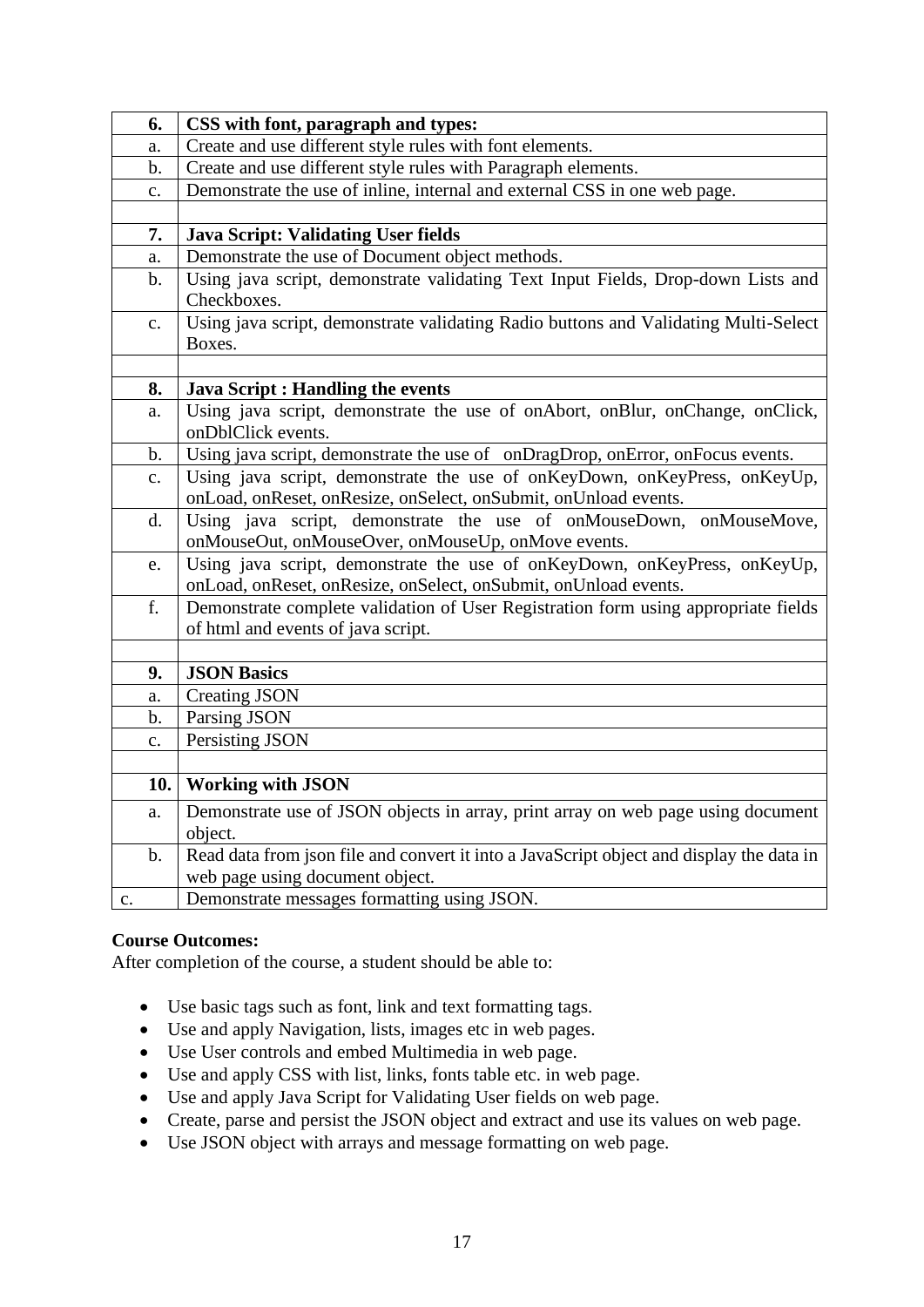## <span id="page-23-0"></span>**USDS104: Business Communication and Information Ethics**

| <b>B. Sc (Data Science)</b>                                            | $Semester-I$                |                             |              |  |
|------------------------------------------------------------------------|-----------------------------|-----------------------------|--------------|--|
| <b>Business</b><br>Name:<br><b>Course</b><br><b>Information Ethics</b> | <b>Communication</b><br>and | <b>Course Code: USDS104</b> |              |  |
| Periods per week (1 Period is 50 minutes)                              |                             |                             |              |  |
| <b>Credits</b>                                                         |                             |                             |              |  |
|                                                                        |                             | <b>Hours</b>                | <b>Marks</b> |  |
| <b>Evaluation System</b>                                               | <b>Theory Examination</b>   | $2^{1/2}$                   | 60           |  |
|                                                                        | Internal                    | --                          | 40           |  |

- To discuss various components of communication, explain how non-verbal communication techniques enhance communication and explain the barriers to communication.
- To discuss various business activities which are essential at workplace. To explain business communication covering the structure and layout of a letter, planning of a letter and use of language.
- To explain the use of agenda and minutes for effective functioning of any organisation.
- To direct the learners' attention to the significance of effective writing and the importance and structure of reports.
- To explain to interpret information ethics (IE) as the branch of the philosophy of information that investigates, in a broad sense, the ethical impact of Information and Communication Technologies (ICTs) on human life and society.

| Unit        | <b>Details</b>                                                                                                                                                                                                                                             | <b>Lectures</b> |
|-------------|------------------------------------------------------------------------------------------------------------------------------------------------------------------------------------------------------------------------------------------------------------|-----------------|
|             | <b>Interpretation of Communication</b><br>Basics of communication, Non-verbal communication, Barriers to<br>communication.<br><b>Business communication at workplace</b><br>Letter components and layout, Planning a letter, Process of letter<br>writing. | 12              |
| $\mathbf H$ | <b>Business communication at workplace</b><br>Email communication, Memos and memo reports, Employment<br>communication. Notice, Agenda and minutes of meeting,<br>Brochures.                                                                               | 12              |
| Ш           | <b>Report Writing:</b><br>Effective writing, Types of business reports, Structure of reports,<br>Gathering Information.                                                                                                                                    | 12              |
| IV          | <b>Report Writing:</b><br>Organisation of material, writing abstracts and summaries, Writing<br>definitions, Visual aids, User Instruction Manual.                                                                                                         | 12              |
| V           | <b>Information Ethics</b><br>Ethics after the information revolution, what is information ethics?<br>The method of abstraction.                                                                                                                            | 12              |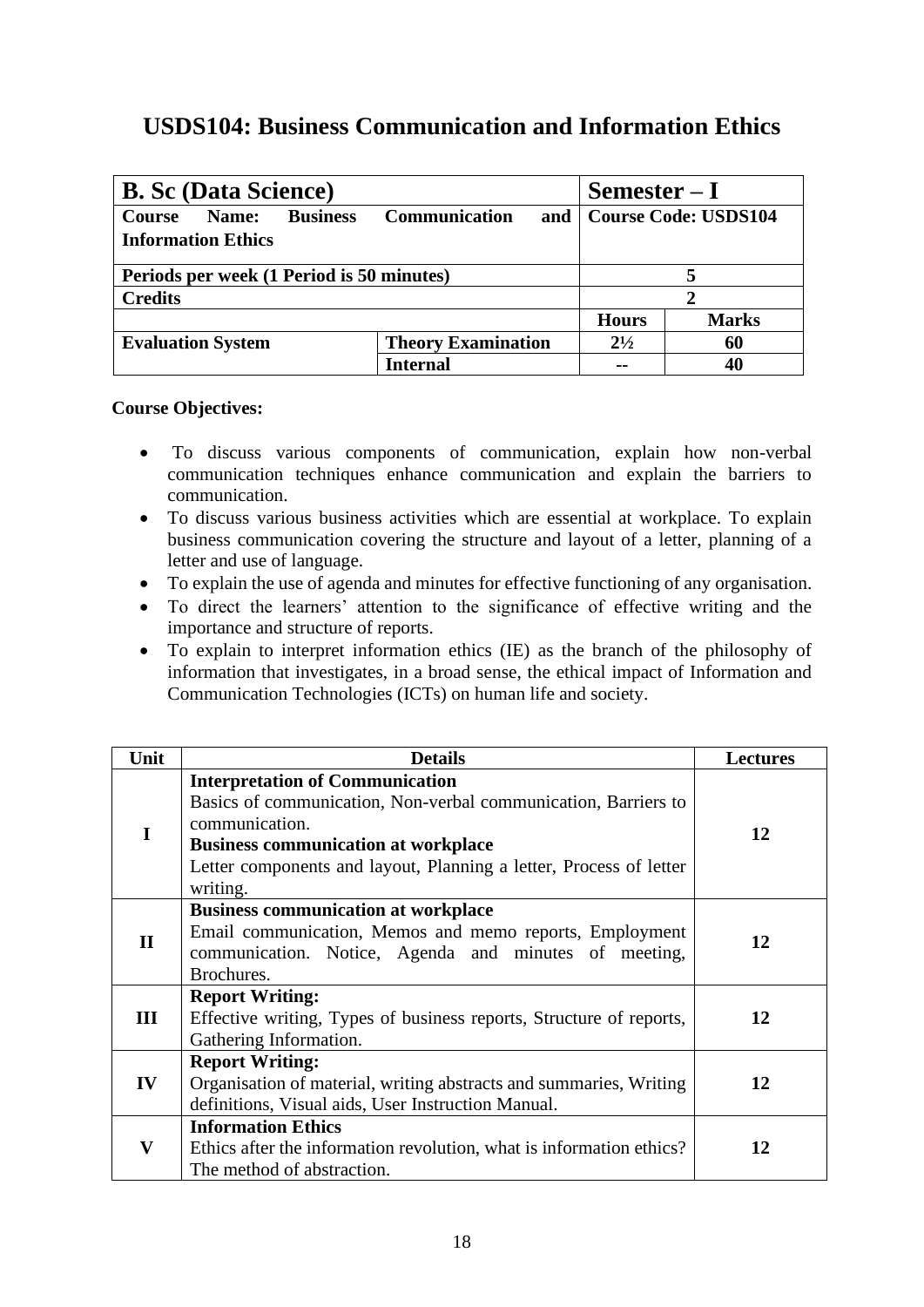| <b>Books and References:</b> |                 |                         |                          |                |      |
|------------------------------|-----------------|-------------------------|--------------------------|----------------|------|
| Sr. No.                      | <b>Title</b>    | <b>Author/s</b>         | <b>Publisher</b>         | <b>Edition</b> | Year |
|                              | Professional    | Aruna Koneru            | Tata McGraw Hill         |                | 2008 |
|                              | Communication   |                         |                          |                |      |
| 2.                           | The Ethics of   | Luciano Floridi         | <b>Oxford University</b> |                | 2013 |
|                              | Information     |                         | Press                    |                |      |
| 3.                           | <b>Business</b> | A. C. "Buddy" Krizan,   | Thomson                  | 7e             | 2008 |
|                              | Communication   | Patricia Merrier, Joyce |                          |                |      |
|                              |                 | Logan, Karen Williams   |                          |                |      |

- Communicate effectively in non-verbal way, draft and write effective business letters.
- Effectively carryout communication activities of business by following email etiquettes, drafting memos
- Write elegant business reports and prepare user instruction manual.
- Apply the information ethics in all walks of life.
- Become a good communicator in life.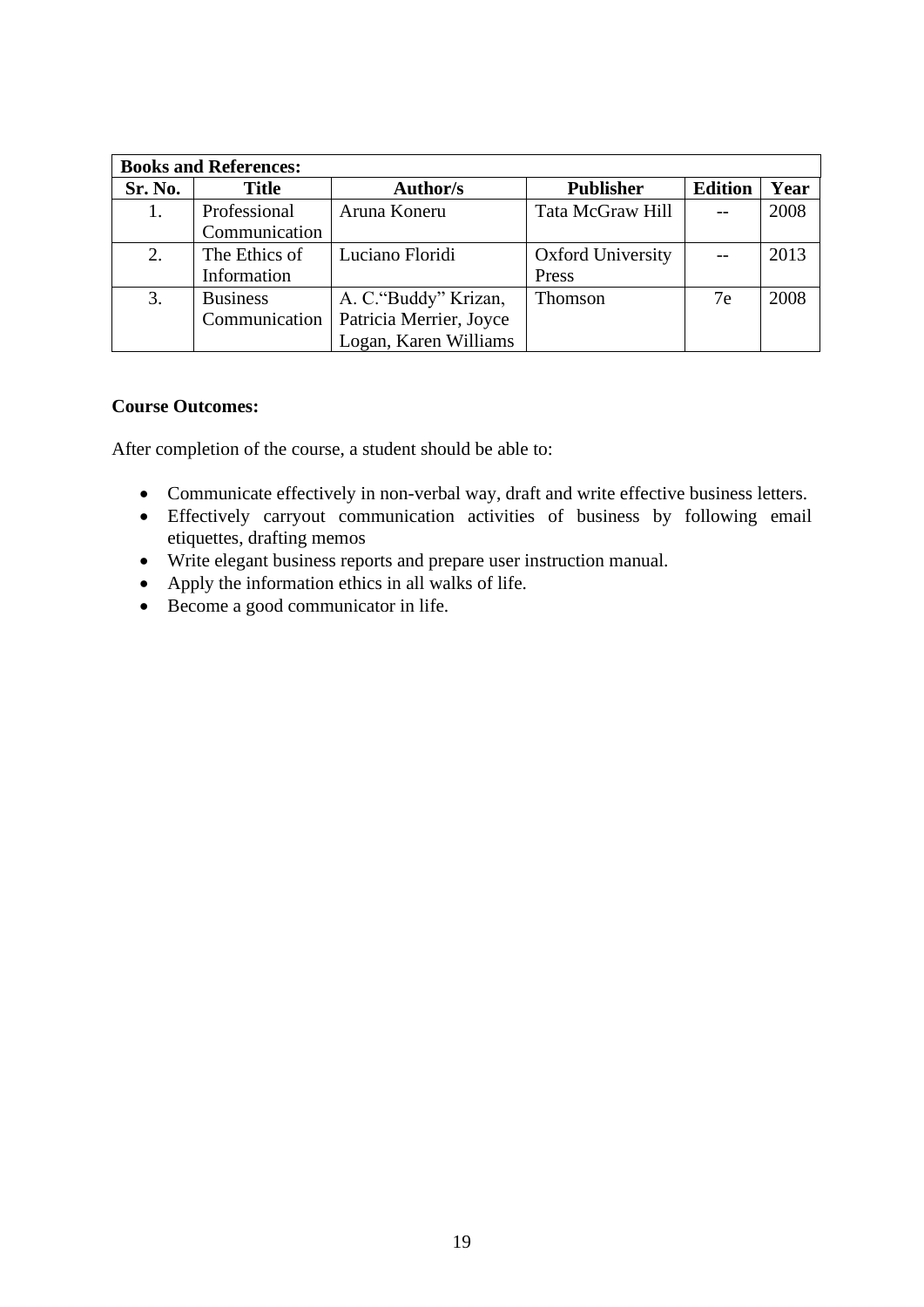## **USDS1P4: ICT Practical**

<span id="page-25-0"></span>

| <b>B. Sc (Data Science)</b>               |                              | $Semester-I$                |              |  |
|-------------------------------------------|------------------------------|-----------------------------|--------------|--|
| <b>Course Name: ICT Practical</b>         |                              | <b>Course Code: USDS1P4</b> |              |  |
| Periods per week (1 Period is 50 minutes) |                              |                             |              |  |
| <b>Credits</b>                            |                              |                             |              |  |
|                                           |                              | <b>Hours</b>                | <b>Marks</b> |  |
| <b>Evaluation System</b>                  | <b>Practical Examination</b> | $2^{1/2}$                   | 30           |  |
|                                           | <b>Internal</b>              |                             |              |  |

#### **Objectives:**

- To help the learners become competent and confident users of ICT who can make efficient, effective and creative use of basic application software in their everyday activities.
- To encourage the learners to become critical and reflective users of ICT who can evaluate the capabilities and limitations of the technology and of social, technical, political, ethical, organisational and economical principles associated with its use.
- To prepare the learners for the society of tomorrow by making them adaptable users of ICT who have the necessary openness and flexibility of mind to be able to adjust to future changes in the technology.
- To encourage the learners to develop the appropriate social skills that are essential for cooperative and collaborative learning based around ICT.
- To empower ICT disadvantaged learners by ensuring sufficient access for those learners who have little out-of-school opportunities to use the technology

|    | <b>List of Practical:</b>                                                          |
|----|------------------------------------------------------------------------------------|
| 1. | <b>Word Processor:</b> Using word processor for letters, documentation and reports |
|    | with proper formatting and advanced features.                                      |
|    |                                                                                    |
| 2. | <b>Presentation Software:</b> Using presentation software for preparing elegant    |
|    | presentations with voice and videos and giving different effects to make it more   |
|    | interesting and catchy.                                                            |
|    |                                                                                    |
| 3. | <b>Using Google docs and forms</b>                                                 |
|    |                                                                                    |
| 4. | Using online collaboration and video conferencing tools                            |
|    |                                                                                    |
| 5. | Using screen recording and audio tools                                             |
|    |                                                                                    |
| 6. | Using video editing tools                                                          |
|    |                                                                                    |
| 7. | <b>Using Google Maps, Google Street view, Bing Maps</b>                            |
|    |                                                                                    |
| 8. | Using Social Media (Facebook, Instagram, Twitter, Linkedin, youtube,               |
|    | snapchat, reddit, quora, dig, Pintrest, flipboard, Wordpress, Tumblr,              |
|    | <b>Medium</b> ) for business and learning                                          |
|    |                                                                                    |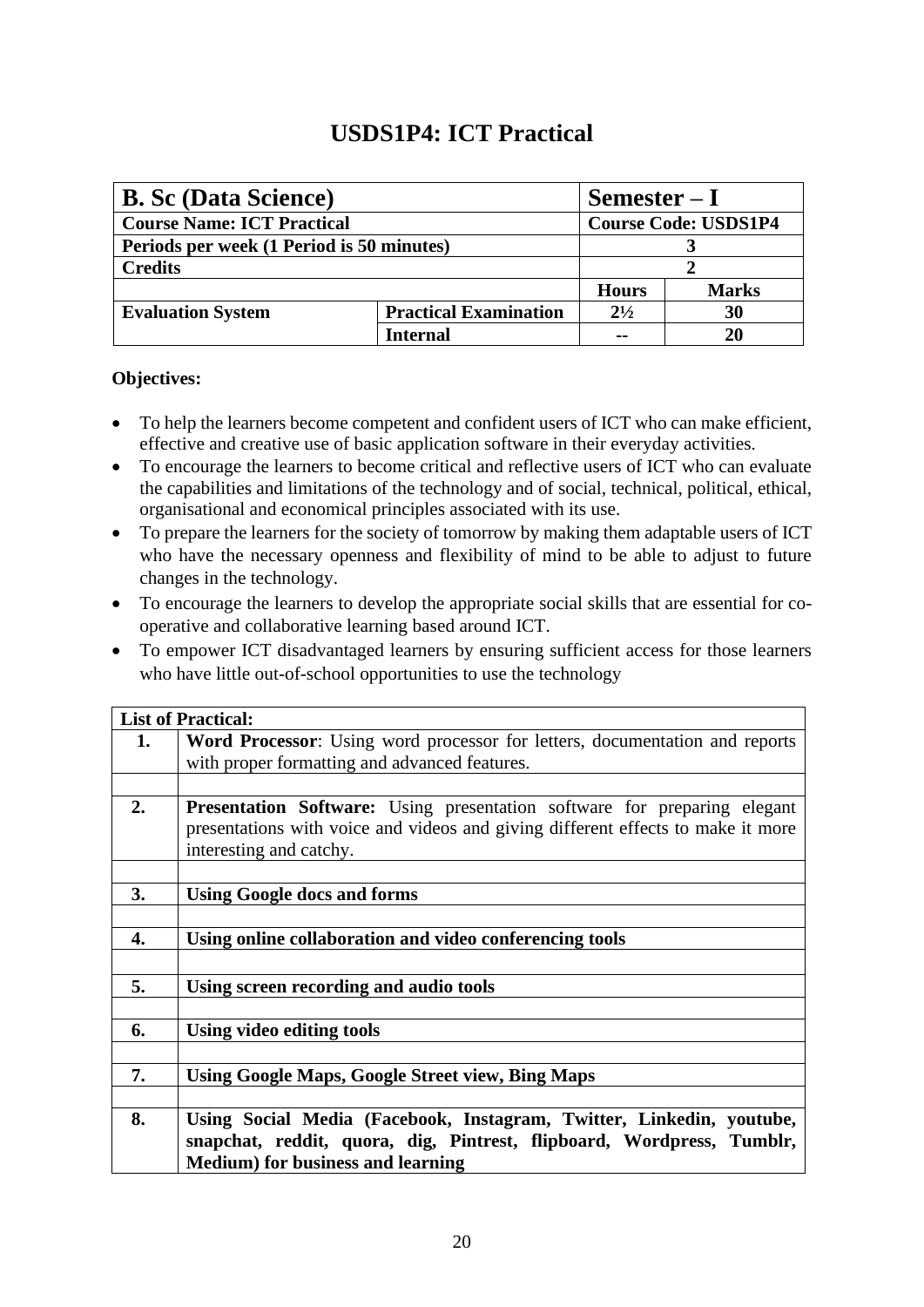|     | <b>Using plagiarism software</b>                    |
|-----|-----------------------------------------------------|
|     |                                                     |
| 10. | Using ICT in governance, agriculture and healthcare |

- Effective use the ICT software for different purposes in all walks of life.
- Develop the appropriate personal skills that are essential for independent learning based around ICT
- Develop their potential to their fullest by facilitating the acquisition of knowledge; by helping the learner concentrate on higher order cognitive tasks rather than on lower order routine tasks and by positively affecting the attitude of the learner towards further learning
- Facilitate better communication between the learners thereby promoting greater social understanding and harmony
- Effectively use the ICT in governance, agriculture and healthcare.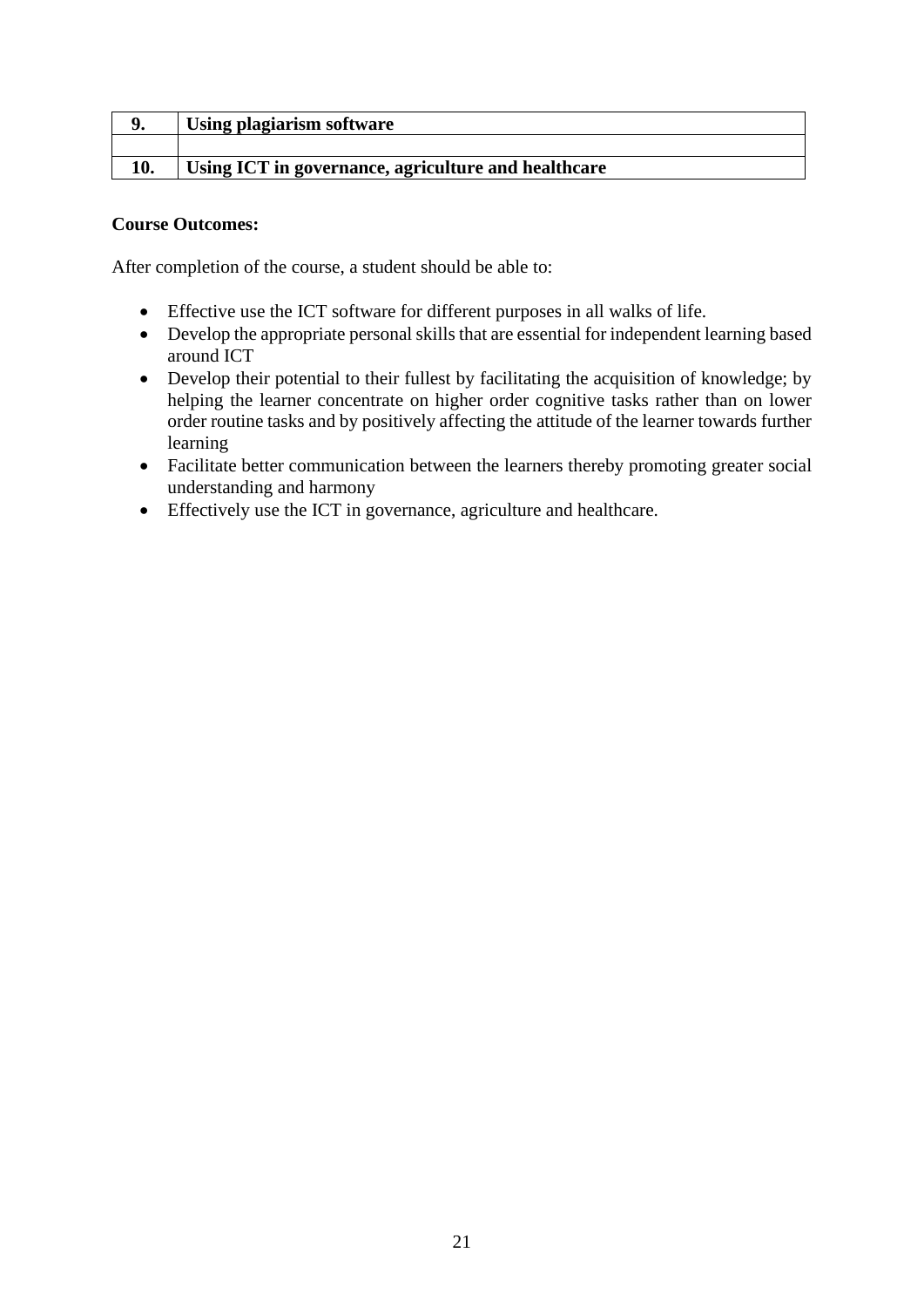## **USDS105: Precalculus**

<span id="page-27-0"></span>

| <b>B. Sc (Data Science)</b>               |                           | $Semester-I$                |              |
|-------------------------------------------|---------------------------|-----------------------------|--------------|
| <b>Course Name: Precalculus</b>           |                           | <b>Course Code: USDS105</b> |              |
| Periods per week (1 Period is 50 minutes) |                           |                             |              |
| <b>Credits</b>                            |                           |                             |              |
|                                           |                           | <b>Hours</b>                | <b>Marks</b> |
| <b>Evaluation System</b>                  | <b>Theory Examination</b> | $2^{1/2}$                   | 60           |
|                                           | Internal                  |                             |              |

- To master the number fundamentals, equations and different types of mathematical functions.
- To review and explain the trigonometry and gain expertise trigonometric identities.
- To understand analytical trigonometry and inverse functions.
- To give the detailed knowledge about complex numbers, vectors and matrices.
- To understand the conics, sequences and series and

| Unit         | <b>Details</b>                                                                                                                                                                                                                                                                                                                                                                                                                                                                                                                                                                                                                                                                                                                                                                                                             | <b>Lectures</b> |
|--------------|----------------------------------------------------------------------------------------------------------------------------------------------------------------------------------------------------------------------------------------------------------------------------------------------------------------------------------------------------------------------------------------------------------------------------------------------------------------------------------------------------------------------------------------------------------------------------------------------------------------------------------------------------------------------------------------------------------------------------------------------------------------------------------------------------------------------------|-----------------|
| $\mathbf I$  | Fundamentals: Real Numbers, Exponents and Radicals, Algebraic<br>Expressions, Rational Expressions, Equations, Modeling with Equations,<br>Inequalities, Coordinate Geometry, Graphing Calculators; Solving<br>Equations and Inequalities Graphically, Lines, Making Models Using<br>Variation.<br><b>Functions:</b> What is function? Graphs of Functions, Getting Information<br>from the Graph of a Function, Average Rate of Change of a Function,<br>Transformations of Functions, Combining Functions, One-to-One<br>Functions and Their Inverses.<br>Polynomial and Rational Functions: Quadratic Functions and Models,<br>Polynomial Functions and Their Graphs, Dividing Polynomials, Real<br>Zeros of Polynomials, Complex Numbers, Complex Zeros and the<br>Fundamental Theorem of Algebra, Rational Functions. | 12              |
| $\mathbf{I}$ | <b>Exponential and Logarithmic Functions:</b> Exponential Functions, The<br>Natural Exponential Function, Logarithmic Functions, Laws of<br>Logarithms, Exponential and Logarithmic Equations, Modelling with<br>Exponential and Logarithmic Functions.<br>Trigonometric Functions: Unit Circle Approach: The Unit Circle,<br>Trigonometric Functions of Real Numbers, Trigonometric Graphs,<br>Inverse Trigonometric Functions and Their Graphs, Modelling Harmonic<br>Motion<br>Trigonometric Functions: Right Triangle Approach: Angle Measure,<br>Trigonometry of Right Triangles, Trigonometric Functions of Angles,<br>Inverse Trigonometric Functions and Right Triangles, The Law of Sines,<br>The Law of Cosines.                                                                                                 | 12              |
| III          | Analytic Trigonometry: Trigonometric Identities, Addition<br>and<br>Subtraction Formulas, Double-Angle, Half-Angle, and Product-Sum<br>Basic Trigonometric Equations, More Trigonometric<br>Formulas,<br>Equations                                                                                                                                                                                                                                                                                                                                                                                                                                                                                                                                                                                                         | 12              |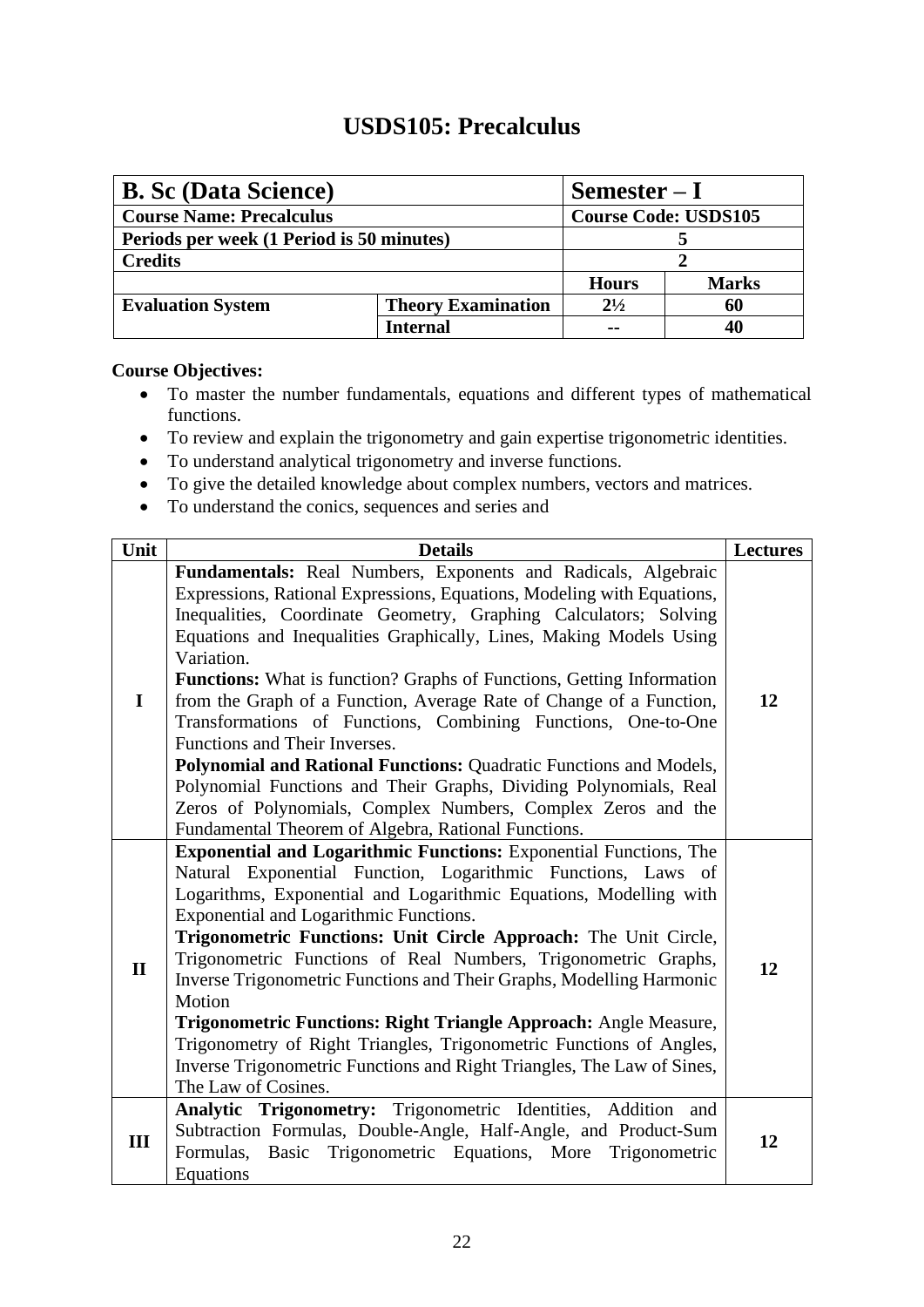|                         | <b>Sinusoidal Functions:</b> A special class of functions, Sketching a                |    |
|-------------------------|---------------------------------------------------------------------------------------|----|
|                         | sinusoidal graph, Functions not in standard sinusoidal form, sinusoidal<br>behaviour. |    |
|                         | <b>Inverse Circular Functions:</b> Solving three equations, inverse Circular          |    |
|                         | functions, applications, solving trigonometric equations                              |    |
|                         | Polar Coordinates and Parametric Equations: Polar Coordinates,                        |    |
|                         | Graphs of Polar Equations, Polar Form of Complex Numbers; De                          |    |
|                         | Moivre's Theorem, Plane Curves and Parametric Equations                               |    |
|                         | Vectors in Two and Three Dimensions: Vectors in Two Dimensions,                       |    |
|                         | The Dot Product, Three-Dimensional Coordinate Geometry, Vectors in                    |    |
|                         | Three Dimensions, The Cross Product, Equations of Lines and Planes                    |    |
| IV                      | <b>Systems of Equations and Inequalities:</b> Systems of Linear Equations in          | 12 |
|                         | Two Variables, Systems of Linear Equations in Several Variables,                      |    |
|                         | Matrices and Systems of Linear Equations, The Algebra of Matrices,                    |    |
|                         | Inverses of Matrices and Matrix Equations, Determinants and Cramer's                  |    |
|                         | Rule, Partial Fractions, Systems of Nonlinear Equations, Systems of                   |    |
|                         | Inequalities                                                                          |    |
|                         | Conic Sections: Parabolas, Ellipses, Hyperbolas, Shifted Conics,                      |    |
|                         | Rotation of Axes, Polar Equations of Conics                                           |    |
|                         | Sequences and Series: Sequences and Summation Notation, Arithmetic                    |    |
|                         | Sequences, Geometric Sequences, Mathematics of<br>Finance,                            |    |
| $\overline{\mathbf{V}}$ | Mathematical Induction, The Binomial Theorem                                          | 12 |
|                         | Limits: A Preview of Calculus: Finding Limits Numerically and                         |    |
|                         | Graphically, Finding Limits Algebraically, Tangent Lines<br>and                       |    |
|                         | Derivatives, Limits at Infinity; Limits of Sequences, Areas                           |    |

| <b>Books and References:</b> |                             |                                    |                  |      |  |
|------------------------------|-----------------------------|------------------------------------|------------------|------|--|
| Sr.                          | <b>Title</b>                | <b>Author/s</b>                    | <b>Publisher</b> | Year |  |
| No.                          |                             |                                    |                  |      |  |
| 1.                           | Precalculus–Mathematics for | James Stewart, Lothar              | Cengage          | 2013 |  |
|                              | Calculus                    | Redlin, Saleem Watson              | Learning         |      |  |
| 2.                           | Precalculus                 | David H. Collingwood,              | Free Software    | 2011 |  |
|                              |                             | David<br>Prince.<br>$\mathbf{K}$ . | Foundation       |      |  |
|                              |                             | Matthew M. Conroy                  |                  |      |  |
| 3.                           | Precalculus Demystified     | Rhonda Huettenmueller              | Tata             | 2005 |  |
|                              |                             |                                    | McGrawHill       |      |  |
| 4.                           | Contemporary Precalculus: A | Thomas W. Hungerford,              | Thomson          | 2009 |  |
|                              | <b>Graphing Approach</b>    | Douglas J. Shaw                    | Higher           |      |  |
|                              |                             |                                    | Education        |      |  |

- Apply the knowledge of numbers, graph and functions in real life.
- Apply trigonometry in modelling real life problems.
- Use analytic trigonometry and inverse circular functions to solve variety of problems.
- Apply complex numbers theory to different domains, use vectors and matrices to solve real life problems.
- Identify different types of conics from equations, understand sequences and series and basics of limits and derivatives.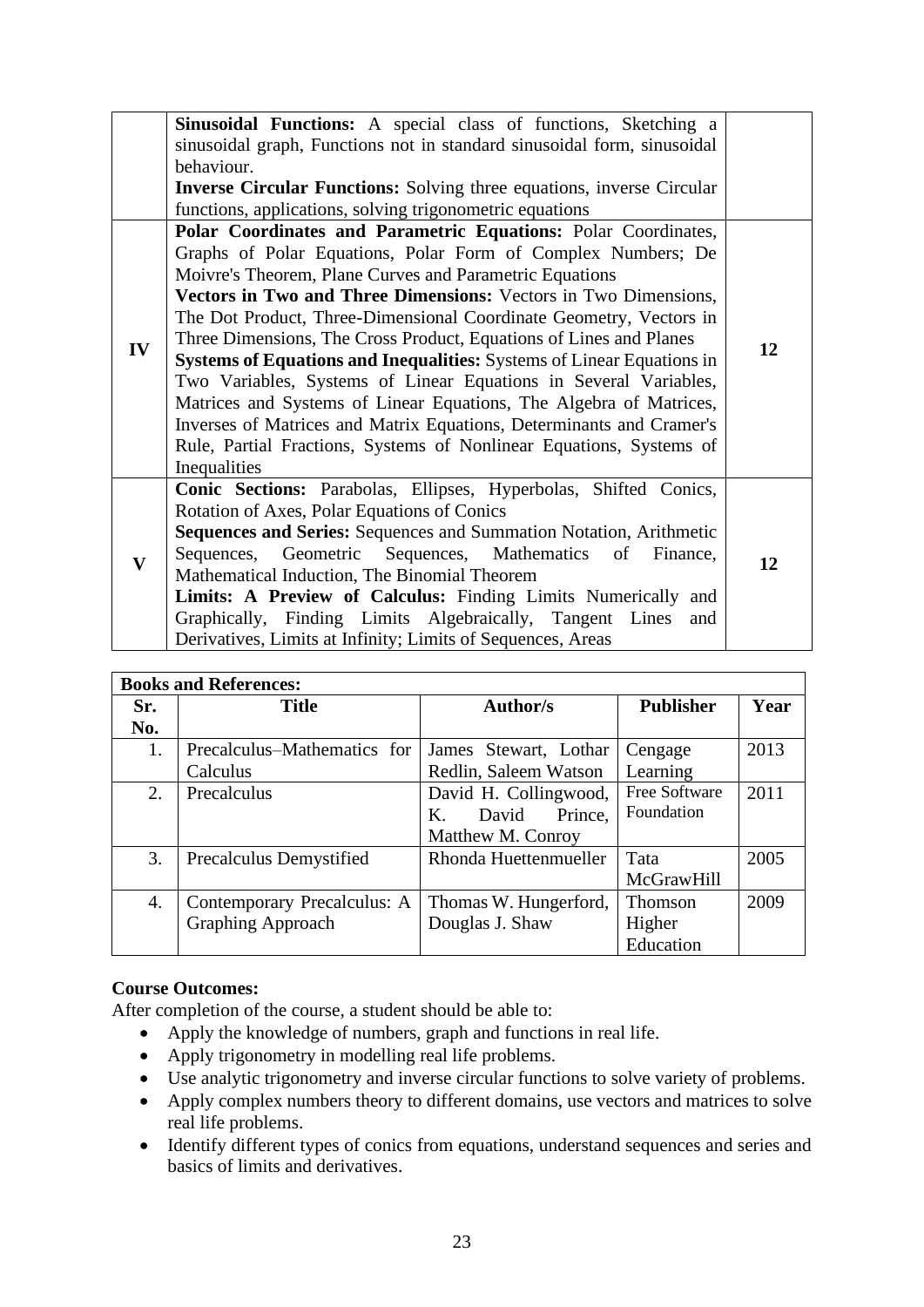## **USDS1P5: Precalculus Tutorials**

<span id="page-29-0"></span>

| <b>B.</b> Sc (Data Science)               |                             | $Semester-I$                |              |
|-------------------------------------------|-----------------------------|-----------------------------|--------------|
| <b>Course Name: Prrcalculus Tutorials</b> |                             | <b>Course Code: USDS1P5</b> |              |
| Periods per week (1 Period is 50 minutes) |                             |                             |              |
| <b>Credits</b>                            |                             |                             |              |
|                                           |                             | <b>Hours</b>                | <b>Marks</b> |
| <b>Evaluation System</b>                  | <b>Tutorial Examination</b> | $2^{1/2}$                   | 30           |
|                                           | Internal                    | $\sim$ $\sim$               | 20           |

**\*10 Tutorials based on the Precalculus (USDS105) theory should be conducted.**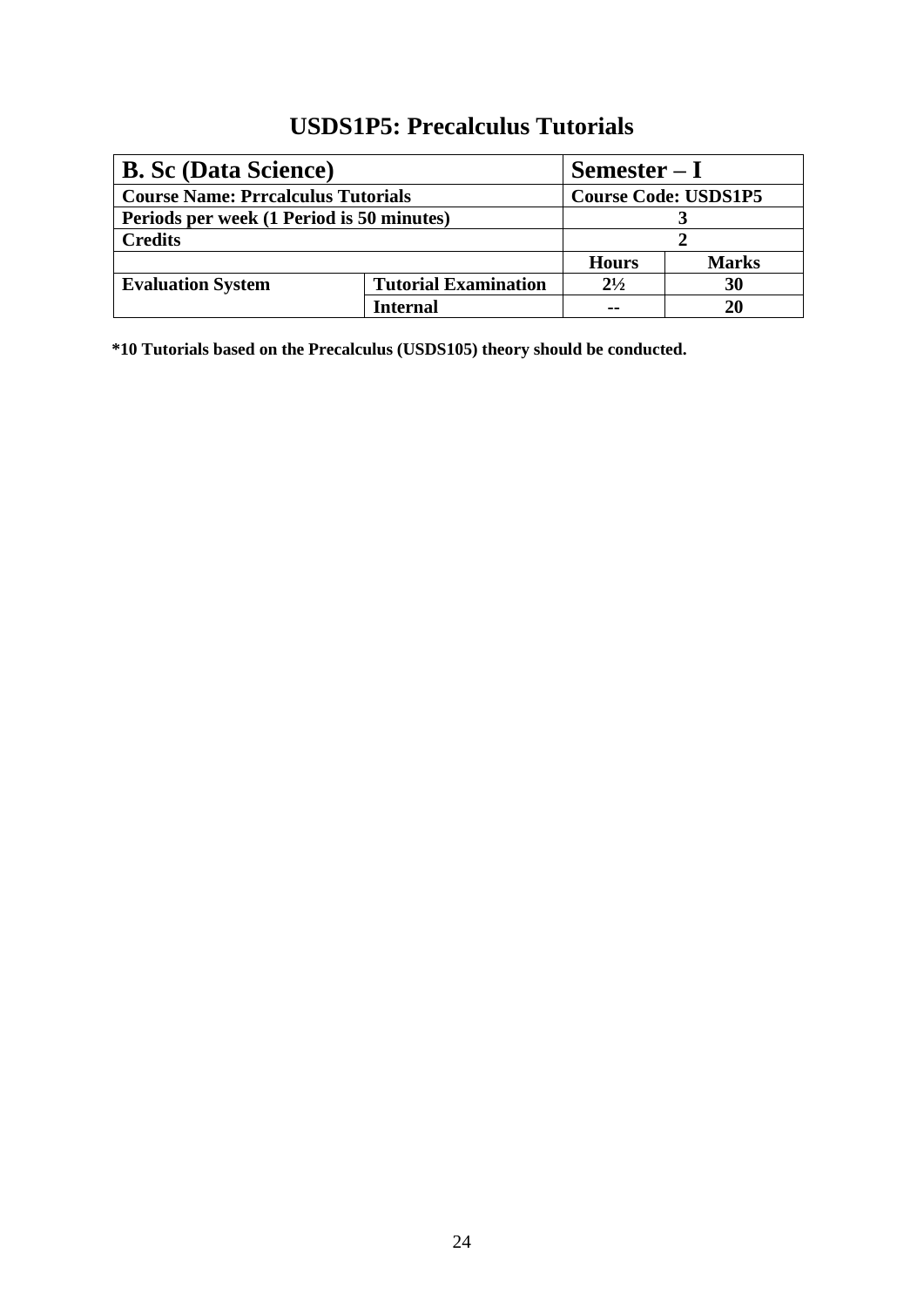# **Semester II**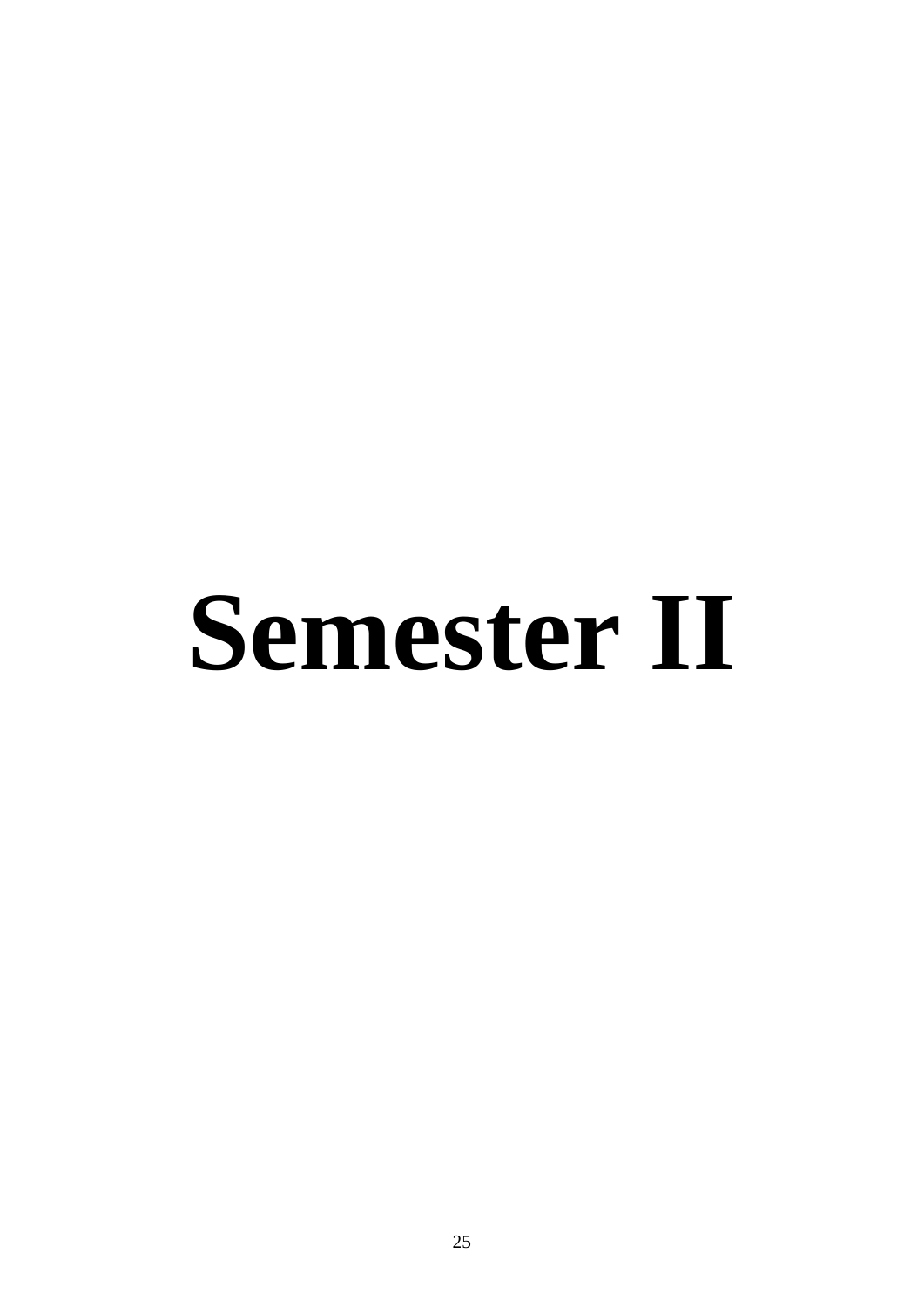## **USDS201: Probability and Distributions**

<span id="page-31-0"></span>

| <b>B. Sc (Data Science)</b><br>Semester – II      |                           |              |                             |  |
|---------------------------------------------------|---------------------------|--------------|-----------------------------|--|
| <b>Course Name: Probability and Distributions</b> |                           |              | <b>Course Code: USDS201</b> |  |
| Periods per week (1 Period is 50 minutes)         |                           |              |                             |  |
| <b>Credits</b>                                    |                           |              |                             |  |
|                                                   |                           | <b>Hours</b> | <b>Marks</b>                |  |
| <b>Evaluation System</b>                          | <b>Theory Examination</b> | $2^{1/2}$    | 60                          |  |
|                                                   | Internal                  | $\sim$       |                             |  |

- To explore about random variables and implement various distribution functions
- To familiarize with concepts of probability and learn implementation of different types of probabilities.
- Learn and implement the concept of expectation, related theorems and generating functions
- To know the concept and implementation of discrete distributions including Bernoulli, Binomial and power series distributions
- To get acquainted with theory and practical implementation of concepts of continuous distributions

| Unit         | <b>Details</b>                                                                                                                                                                                                                                                                                                                                                                                                                                                                                                                                                                                                                                                                                                  | <b>Lectures</b> |
|--------------|-----------------------------------------------------------------------------------------------------------------------------------------------------------------------------------------------------------------------------------------------------------------------------------------------------------------------------------------------------------------------------------------------------------------------------------------------------------------------------------------------------------------------------------------------------------------------------------------------------------------------------------------------------------------------------------------------------------------|-----------------|
| $\mathbf I$  | Theory of Probability: Introduction, history, different terms,<br>mathematical tools, Axiomatic approach to probability, Mathematical<br>notation, multiplication aw and conditional probability, Bayes theorem,<br>Geometric probability.                                                                                                                                                                                                                                                                                                                                                                                                                                                                      | 12              |
| $\mathbf{I}$ | Random Variables and Distribution Functions: Random Variable,<br>distribution function, discrete random variable, continuous random<br>variable, joint probability law, transformation of one-dimensional<br>random variable, transformation of two-dimensional random variable                                                                                                                                                                                                                                                                                                                                                                                                                                 | 12              |
| III          | <b>Expectation</b><br><b>Mathematical</b><br>and<br><b>Generating</b><br><b>Functions:</b><br>Mathematical expectation, Expectation of a Function of a Random<br>Variable, Addition Theorem of Expectation, Multiplication Theorem of<br>Expectation, Expectation of a Linear Combination of Random<br>Variables, Covariance, Variance of a Linear Combination of Random<br>Variables, Moments of Bivariate Probability Distributions, Conditional<br>Expectation and Conditional Variance, Moment Generating Function,<br>Characteristic Function, Chebychev's<br>Cumulants,<br>Inequality,<br>Convergence in- Probability, Weak Law of Large Numbers, Borel<br>Canteli Lemma, Probability Generating Function | 12              |
| IV           | Discrete Distributions:<br><b>Theoretical</b><br>Introduction,<br>Bernoulli<br>Distribution, Binomial Distribution, Poisson Distribution, Negative<br>Binomial Distribution, Geometric Distribution, Hypergeometric<br>Distribution, Multinomial Distribution, Discrete Uniform Distribution,<br><b>Power Series Distribution</b>                                                                                                                                                                                                                                                                                                                                                                               | 12              |
| $\mathbf{V}$ | Theoretical Continuous Distributions: Rectangular or Uniform<br>Distribution, Normal Distribution, Gamma Distribution,<br><b>B</b> eta<br>Distribution of First Kind, Beta Distribution of Second Kind, The<br>Exponential Distribution, Laplace Double Exponential Distribution,                                                                                                                                                                                                                                                                                                                                                                                                                               | 12              |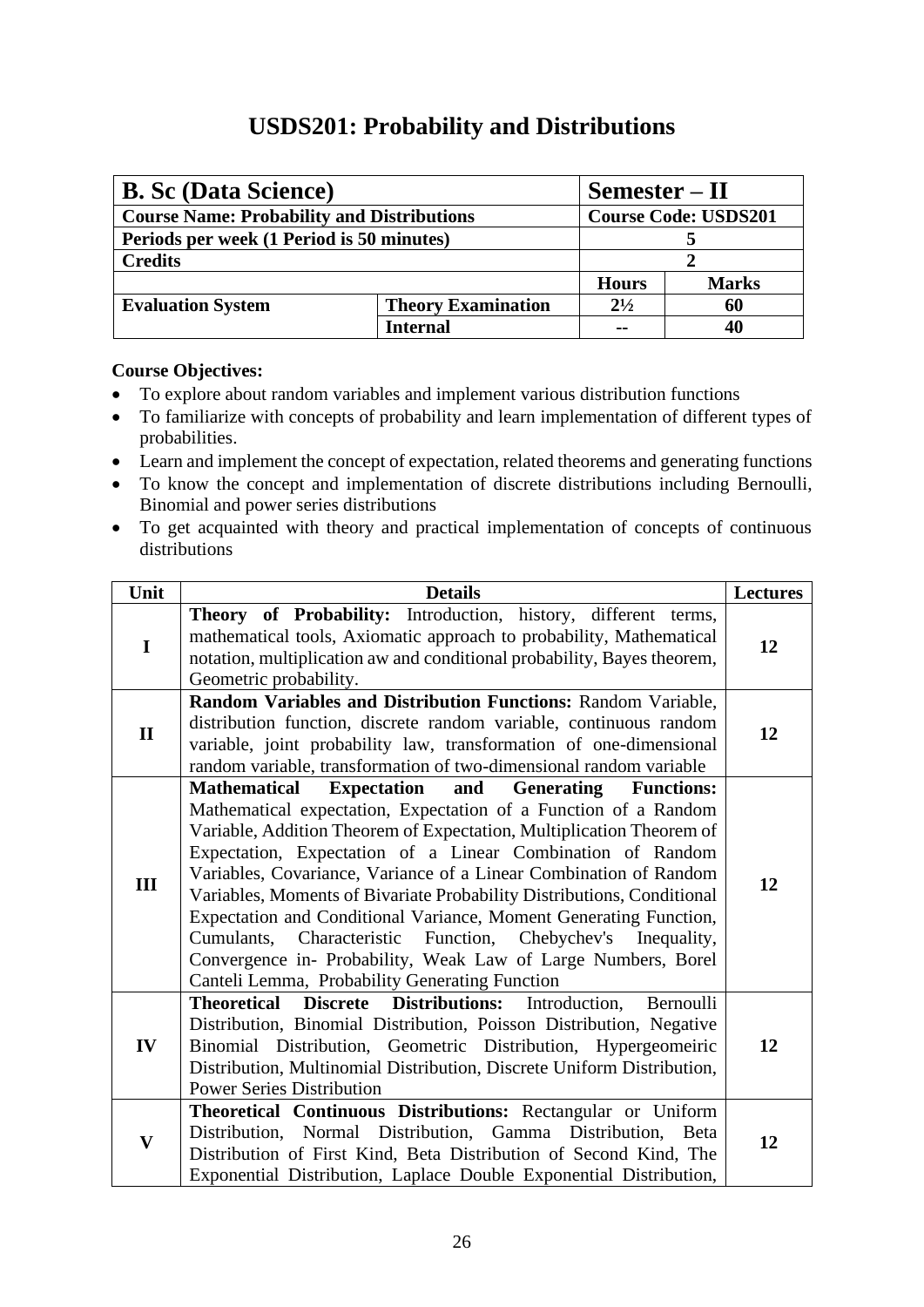|  | Weibul Distribution, Cauchy Distribution, Central Limit Theorem, |         |  |
|--|------------------------------------------------------------------|---------|--|
|  | Compound Distributions, Pearson's Distributions,                 | Variate |  |
|  | Transformations, Order Statistics, Truncated Distributions       |         |  |

| <b>Books and References:</b> |                                |                         |                  |                |      |
|------------------------------|--------------------------------|-------------------------|------------------|----------------|------|
| Sr. No.                      | <b>Title</b>                   | Author/s                | <b>Publisher</b> | <b>Edition</b> | Year |
| 1.                           | Fundamentals of                | S. C, Gupta and V.      | S. Chand         | Tenth          | 2002 |
|                              | <b>Mathematical statistics</b> | K. Kapoor               | and Sons         |                |      |
| 2.                           | Applied Statistics and         | Douglas C.              | Wiley            | Sixth          | 2014 |
|                              | Probability for Engineers      | Montgomery and          |                  |                |      |
|                              |                                | George C. Runger        |                  |                |      |
| 3.                           | Probability, Statistics, and   | Peter Olofsson and      | Wiley            | Second         | 2012 |
|                              | <b>Stochastic Processes</b>    | <b>Mikael Andersson</b> |                  |                |      |

After completion of the course, a student should be able to use spreadsheet/excel:

- Organize, manage and present data
- Analyse statistical data graphically using frequency distributions and cumulative frequency distributions
- Use the basic probability rules, including additive and multiplicative laws, using the terms, independent and mutually exclusive events.
- Translate real-world problems into probability models.
- Derive the probability density function of transformation of random variables.
- Calculate probabilities and derive the marginal and conditional distributions of bivariate random variables.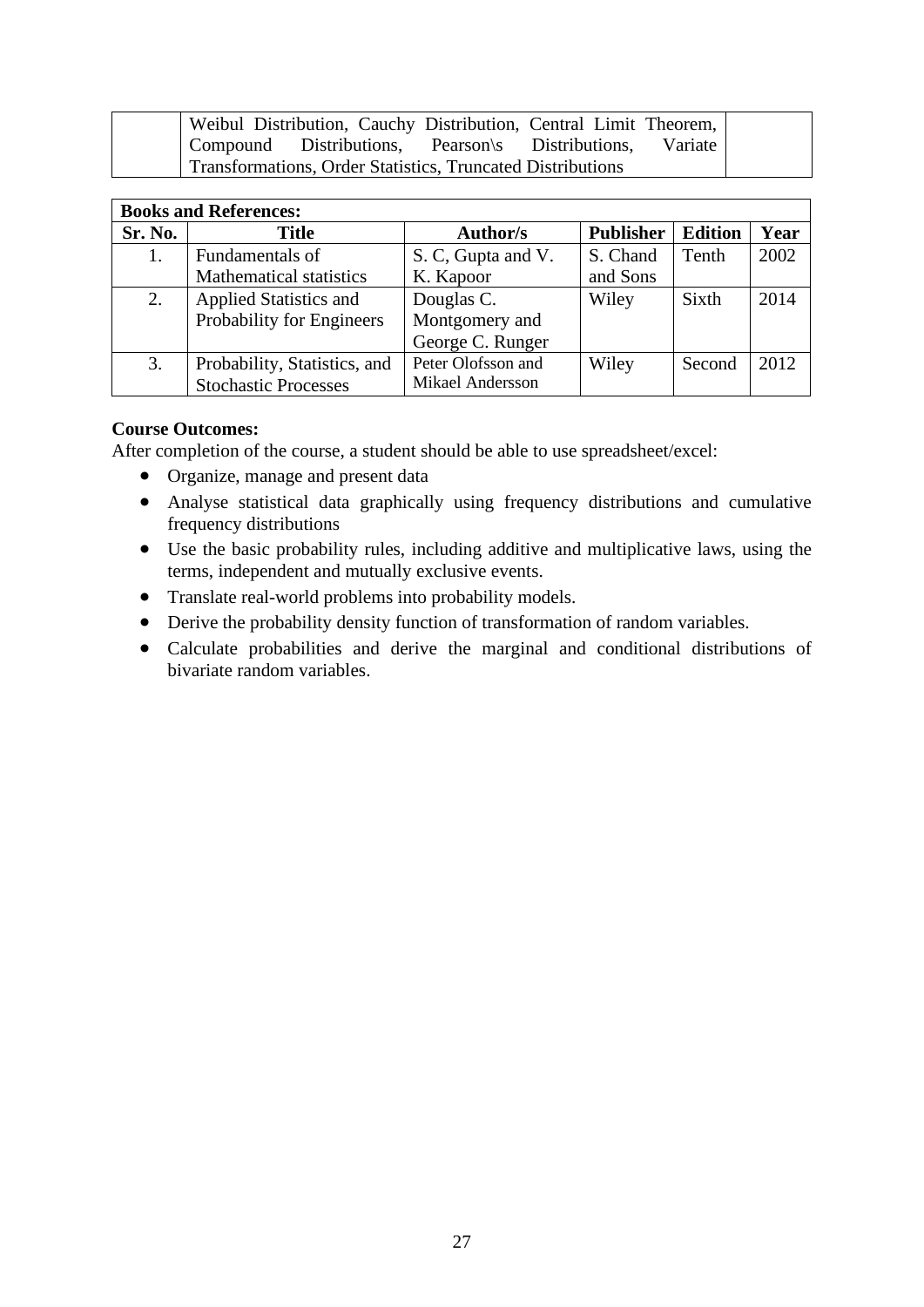## **USDS2P1: Probability and Distributions Practical**

<span id="page-33-0"></span>

| <b>B. Sc (Data Science)</b>                                 | Semester – II                |                             |              |
|-------------------------------------------------------------|------------------------------|-----------------------------|--------------|
| <b>Course Name: Probability and Distributions Practical</b> |                              | <b>Course Code: USDS2P1</b> |              |
| Periods per week (1 Period is 50 minutes)                   |                              |                             |              |
| <b>Credits</b>                                              |                              |                             |              |
|                                                             |                              | <b>Hours</b>                | <b>Marks</b> |
| <b>Evaluation System</b>                                    | <b>Practical Examination</b> | $2^{1/2}$                   | 30           |
|                                                             | Internal                     | $\sim$                      |              |

- To provide students with the foundations of probabilistic and statistical analysis mostly used in varied applications in engineering and science
- To practically learn the theory concepts and apply in real time

|                         | List of Practical: (Can be done in MS-Excel-or any Spreadsheet)                                           |  |  |  |
|-------------------------|-----------------------------------------------------------------------------------------------------------|--|--|--|
| 1                       | <b>Introduction to Probability:</b>                                                                       |  |  |  |
| a                       | Formulate and apply Bayes' Theorem Calculations for problems like The "Two-                               |  |  |  |
|                         | Supplier Example". [Hint: Use Prior Probabilities and Conditional Probabilities to                        |  |  |  |
|                         | compute Joint and Posterior Probabilities. ]                                                              |  |  |  |
| $\mathbf b$             | Design spreadsheet to demonstrate the association Between Two Variables by                                |  |  |  |
|                         | Computing the Covariance and Correlation Coefficient. [Hint: Use COVAR and                                |  |  |  |
|                         | CORREL)]                                                                                                  |  |  |  |
|                         |                                                                                                           |  |  |  |
| $\boldsymbol{2}$        | <b>Discover Probability using formulas:</b>                                                               |  |  |  |
| a                       | Design and spreadsheet experiment to compute the probability using the geometric<br>distribution formula. |  |  |  |
| $\mathbf b$             | Create a spreadsheet application to compute the Conditional Probability. Also                             |  |  |  |
|                         | determine the probability that a randomly chosen event.                                                   |  |  |  |
|                         |                                                                                                           |  |  |  |
| $\mathbf{3}$            | <b>Random Variables and Distribution Functions:</b>                                                       |  |  |  |
| a                       | Create spreadsheet application to Compute the Expected Value, Variance, and<br><b>Standard Deviation</b>  |  |  |  |
| $\mathbf b$             | Create a spreadsheet application to Compute Binomial Probabilities. [Hint Use<br><b>BINOMDIST]</b>        |  |  |  |
|                         |                                                                                                           |  |  |  |
| $\overline{\mathbf{4}}$ | <b>Probability Distribution and Law:</b>                                                                  |  |  |  |
| a                       | Create a spreadsheet application to Poisson Probability Distribution. [Hint: Use<br><b>POISSON</b>        |  |  |  |
| $\mathbf b$             | Create a spreadsheet application to implement joint probability law.                                      |  |  |  |
|                         |                                                                                                           |  |  |  |
| 5                       | <b>Mathematical Expectation and Chebychev's Theorem:</b>                                                  |  |  |  |
| a                       | Create a spreadsheet application to compute the expectation of a Function of a<br>Random Variable         |  |  |  |
| $\mathbf b$             | Create a spreadsheet application to apply Chebychev's Theorem.                                            |  |  |  |
|                         |                                                                                                           |  |  |  |
|                         |                                                                                                           |  |  |  |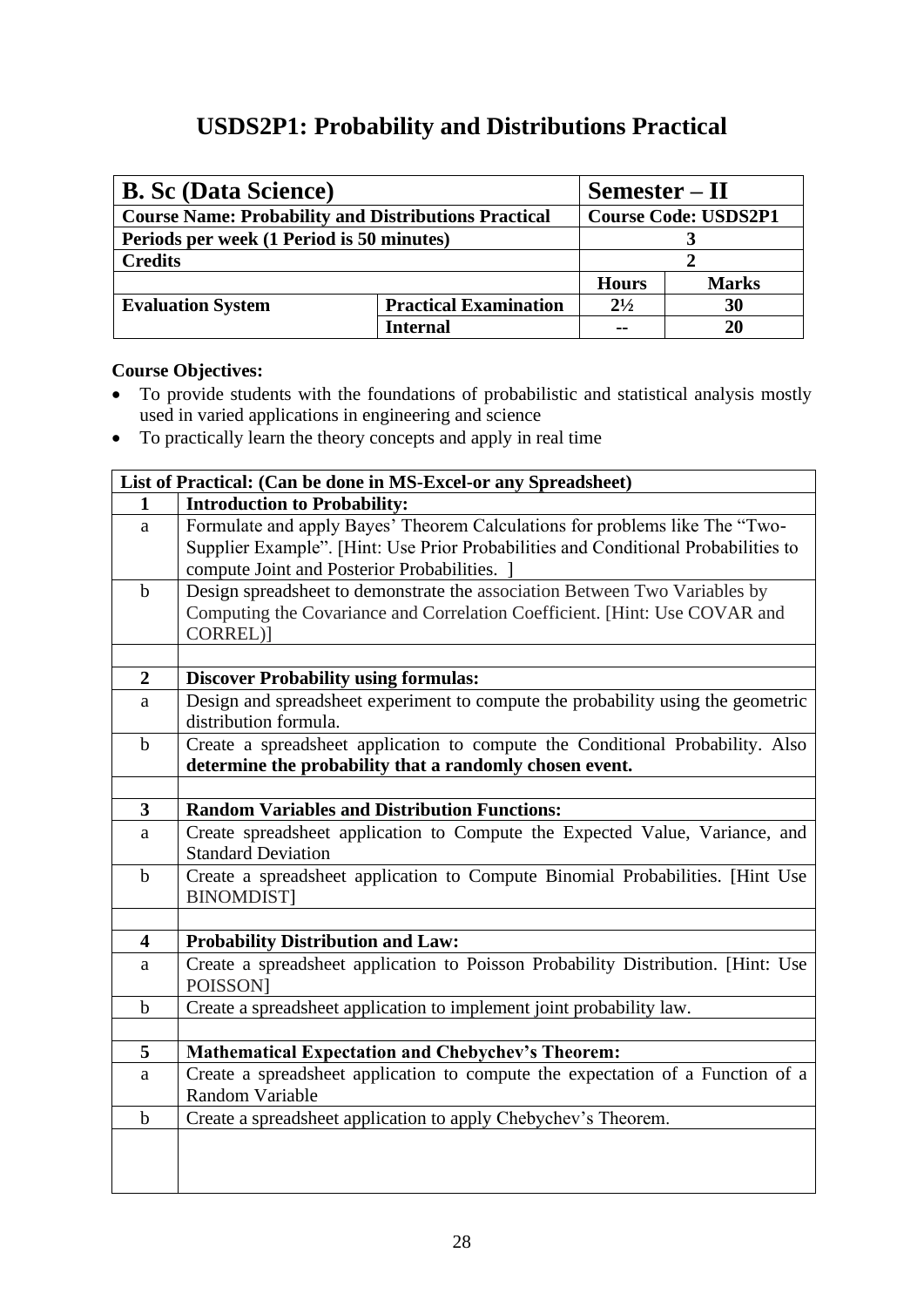| 6           | <b>Conditional Expectation and Generating Functions:</b>                            |
|-------------|-------------------------------------------------------------------------------------|
| a           | Create a spreadsheet application to compute Conditional Expectation and             |
|             | Conditional Variance.                                                               |
| $\mathbf b$ | Create a spreadsheet application to demonstrate the use of Generating Functions     |
|             |                                                                                     |
| 7           | <b>Theoretical Discrete Distributions 1:</b>                                        |
| a           | Create spreadsheet application to demonstrate Bernoulli Distribution.               |
| $\mathbf b$ | Create spreadsheet application to use excel function for computing hypergeometric   |
|             | probabilities.                                                                      |
|             |                                                                                     |
| 8           | <b>Theoretical Discrete Distributions 2:</b>                                        |
| a           | Create spreadsheet application to Calculate Binomial Distribution in Excel. [Hint:  |
|             | Use BINOM.DIST]                                                                     |
| $\mathbf b$ | Create suitable spreadsheet application to work with Power Series Distribution.     |
|             |                                                                                     |
| 9           | <b>Theoretical Continuous Distributions 1:</b>                                      |
| a           | Create spread application for computing probabilities and z values for the standard |
|             | normal distribution. [Use NORMSDIST and NORMSINV]                                   |
| $\mathbf b$ | Create spread application for computing probabilities for the exponential           |
|             | probability distribution. [Hint: Use EXPONDIST]                                     |
|             |                                                                                     |
| 10          | <b>Theoretical Continuous Distributions 2:</b>                                      |
| a           | Create spread application for demonstrating Weibull Distribution to obtain a        |
|             | model for data sets. [Hint: Use WEIBULL.DIST]                                       |
| $\mathbf b$ | <b>Create spread application for demonstrating Pearson</b> \s Distributions.        |

- Use discrete and continuous probability distributions, including requirements, mean and variance, and making decisions.
- Define binomial outcomes and compute probability of getting X successes in N trials.
- Use the normal probability distribution including standard normal curve calculations of appropriate areas.
- Use different distributions to solve simple practical problems.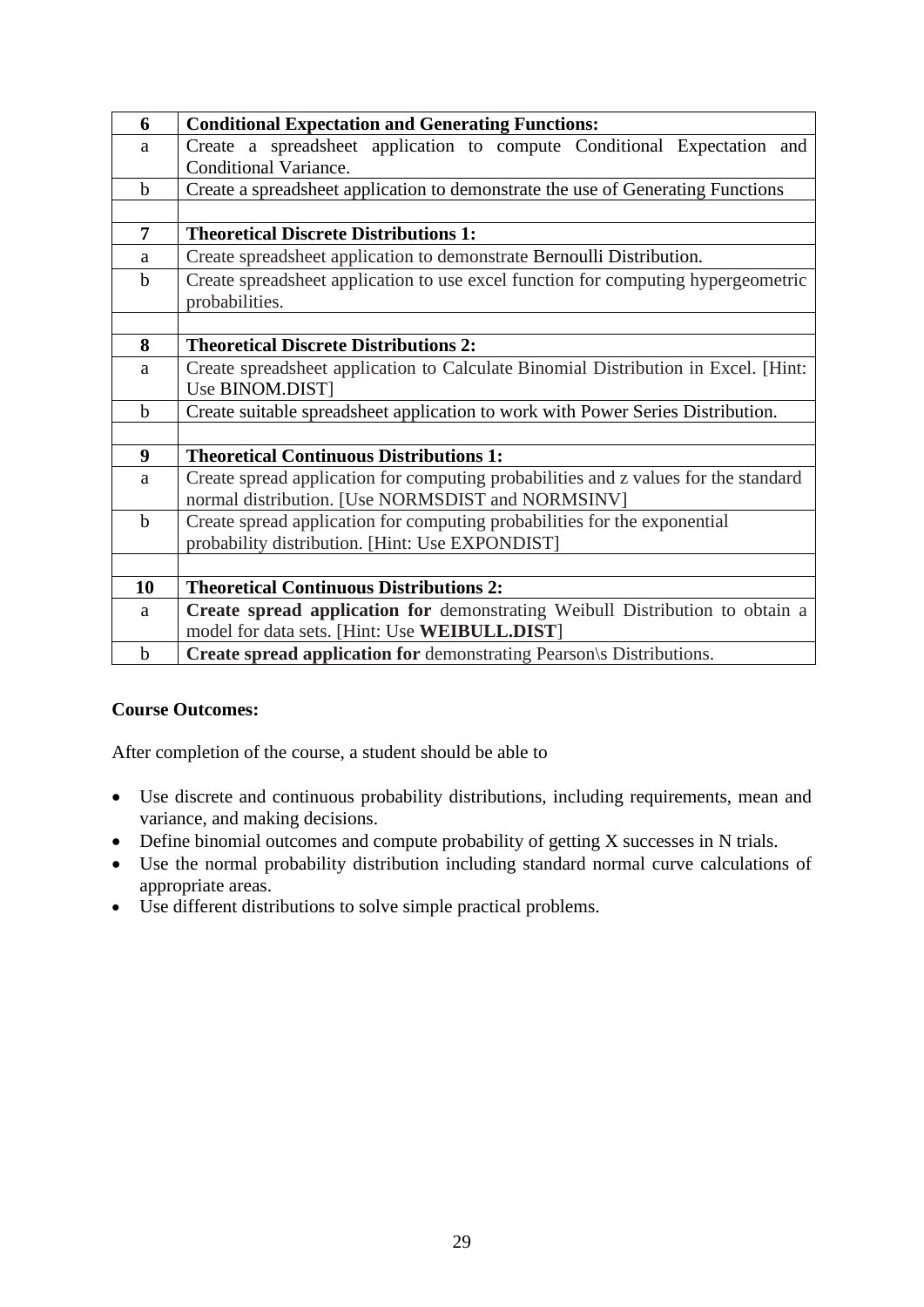## **USDS202: Database Management**

<span id="page-35-0"></span>

| <b>B. Sc (Data Science)</b>               | Semester – II             |                             |              |
|-------------------------------------------|---------------------------|-----------------------------|--------------|
| <b>Course Name: Database Management</b>   |                           | <b>Course Code: USDS202</b> |              |
| Periods per week (1 Period is 50 minutes) |                           |                             |              |
| <b>Credits</b>                            |                           |                             |              |
|                                           |                           | <b>Hours</b>                | <b>Marks</b> |
| <b>Evaluation System</b>                  | <b>Theory Examination</b> | $2^{1/2}$                   | 60           |
|                                           | Internal                  | $\sim$                      |              |

**Course Objectives:** This course concentrates the concept of the DBMS with respect to principles, design and implementation of DBMS. It aims to specify the functional and data requirements for a typical database application and to understand creation, manipulation and querying of data in databases.

- To understand Organizing, structuring and storing data
- Understand Database as Relational model
- To understand SQL to retrieve data and concept of redundancy
- To specify the functional and data requirements for a typical database application
- To understand creation, manipulation and querying of data in databases

| Unit         | <b>Details</b>                                                                                                                                                                                                                                                                                                                                                                                                                                                                                                                                                                                                                                                                                                                                                                                                                                                                            | <b>Lectures</b> |
|--------------|-------------------------------------------------------------------------------------------------------------------------------------------------------------------------------------------------------------------------------------------------------------------------------------------------------------------------------------------------------------------------------------------------------------------------------------------------------------------------------------------------------------------------------------------------------------------------------------------------------------------------------------------------------------------------------------------------------------------------------------------------------------------------------------------------------------------------------------------------------------------------------------------|-----------------|
| I            | <b>Introduction &amp; DBMS Architecture:</b> Why Databases? Data versus<br>Information, Introducing the Database, Role and Advantages of the<br>DBMS, Types of Databases, Why Database Design Is Important,<br>Evolution of File System Data Processing, Problems with File System<br>Data Processing, Database Systems<br>Data Models - Data Modeling and Data Models, The Importance of<br>Data Models, Data Model Basic Building Blocks, Business Rules, The<br>Evolution of Data Models, Degrees of Data Abstraction<br>Entity Relationship Model: Entities, attributes, Relationships,<br>Connectivity and Cardinality, Existence Dependence, Relationship<br>Strength, Weak Entities, Relationship Participation, Relationship<br>Degree, Recursive Relationships, Associative (Composite) Entities,<br>Developing an ER Diagram, Database Design Challenges: Conflicting<br>Goals. | 12              |
| $\mathbf{I}$ | <b>Advanced Data Modeling: The Extended Entity Relationship Model,</b><br>Entity Clustering, Entity Integrity: Selecting Primary Keys, Design<br>Cases: Learning Flexible Database Design<br><b>Normalization of Database Tables:</b><br>Database<br><b>Tables</b><br>and<br>Normalization, The Need for Normalization, The Normalization<br>Process, Improving the Design, Surrogate Key Considerations, Higher-<br>Level Normal Forms, Normalization and Database Design,<br>Denormalization, Data-Modeling Checklist                                                                                                                                                                                                                                                                                                                                                                   | 12              |
| III          | Structured Query Language (SQL): Introduction to SQL, Basic<br>SELECT Queries, SELECT Statement Options, FROM Clause<br>Options, ORDER BY Clause Options, WHERE Clause Options,<br>Aggregate Processing, Subqueries, SQL Functions, Relational Set<br><b>Operators, Crafting SELECT Queries</b>                                                                                                                                                                                                                                                                                                                                                                                                                                                                                                                                                                                           | 12              |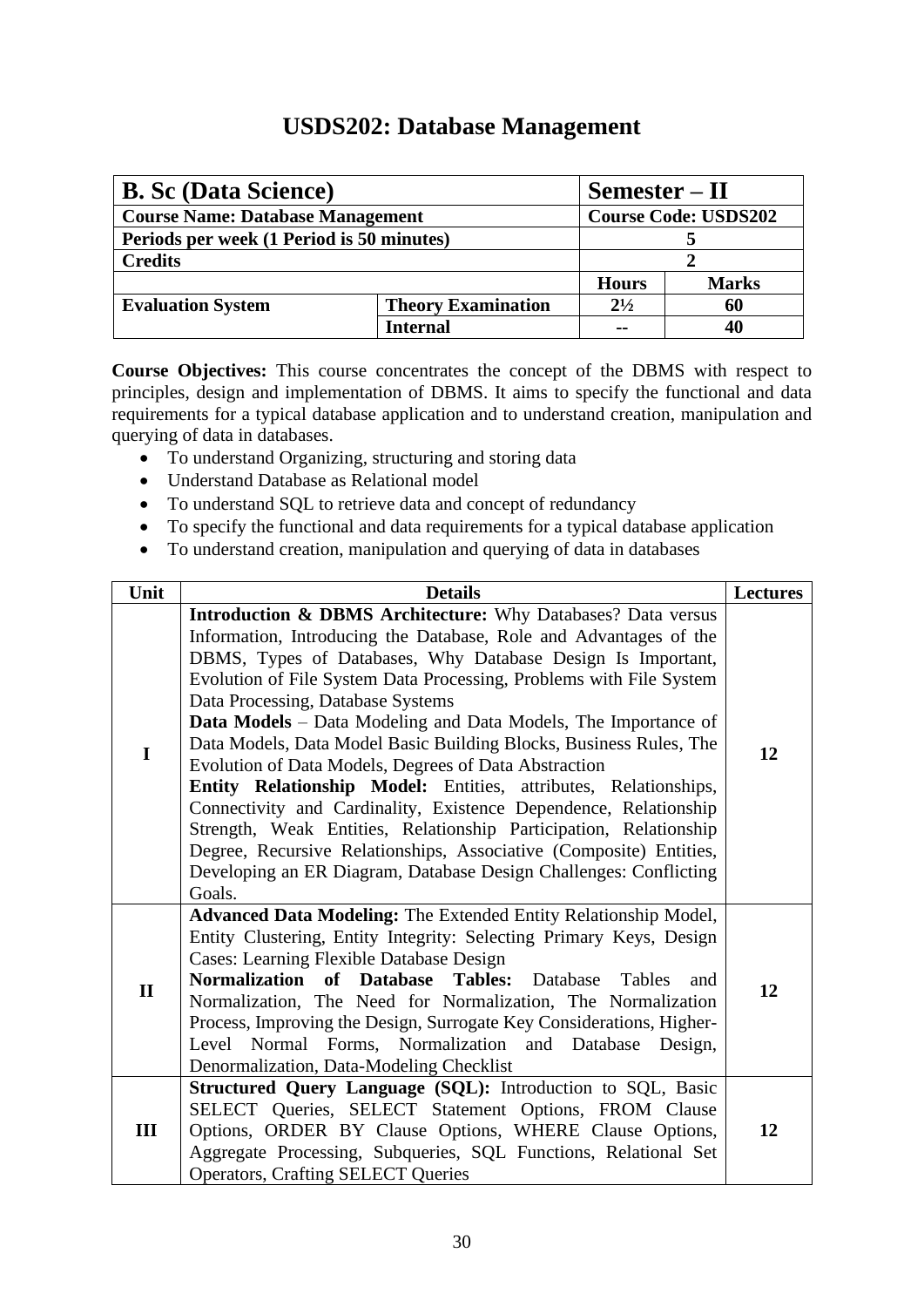| IV | Advanced SQL: Data Definition Commands, Creating Table<br>Structures, Altering Table Structures, Data Manipulation Commands,<br>Virtual Tables: Creating a View, Sequences, Procedural SQL,<br><b>Embedded SQL</b>                                                                                                                                                                                                                                                                                                                                                                                                                                                                                                                                                                                                                                                                                                                                                                                                                                                  | 12 |
|----|---------------------------------------------------------------------------------------------------------------------------------------------------------------------------------------------------------------------------------------------------------------------------------------------------------------------------------------------------------------------------------------------------------------------------------------------------------------------------------------------------------------------------------------------------------------------------------------------------------------------------------------------------------------------------------------------------------------------------------------------------------------------------------------------------------------------------------------------------------------------------------------------------------------------------------------------------------------------------------------------------------------------------------------------------------------------|----|
|    | Database Design: The Information System, The Systems Development<br>Life Cycle, The Database Life Cycle, Conceptual Design, DBMS<br>Software Selection, Logical Design, Physical Design, Database Design<br>Strategies, Centralized versus Decentralized Design                                                                                                                                                                                                                                                                                                                                                                                                                                                                                                                                                                                                                                                                                                                                                                                                     |    |
| V  | <b>Transaction Management and Concurrency Control:</b> What Is a<br>Transaction? Concurrency Control with Locking Methods,<br>Concurrency Control with Time Stamping Methods, Concurrency<br>Control with Optimistic Methods, ANSI Levels of Transaction<br><b>Isolation, Database Recovery Management</b><br><b>Database Performance Tuning and Query Optimization: Database</b><br>Performance-Tuning Concepts, Query Processing, Indexes and Query<br>Optimization, Optimizer Choices, SQL Performance Tuning, Query<br>Formulation, DBMS Performance Tuning, Query Optimization<br>Examples<br>Database Administration and Security: Data as a Corporate Asset,<br>The Need for a Database and Its Role in an Organization, Introduction<br>of a Database: Special Considerations, The Evolution of Database<br>Administration, The Database Environment's Human Component,<br>Security, Database Administration Tools, Developing a Data<br>Administration Strategy, The DBA's Role in the Cloud, The DBA at<br>Work: Using Oracle for Database Administration | 12 |

| <b>Books and References:</b> |                     |                      |                  |                |       |  |  |
|------------------------------|---------------------|----------------------|------------------|----------------|-------|--|--|
| Sr. No.                      | <b>Title</b>        | <b>Author/s</b>      | <b>Publisher</b> | <b>Edition</b> | Year  |  |  |
| 1.                           | Fundamentals of     | Elmasri Ramez and    | Pearson          | 6th            | 2010. |  |  |
|                              | Database Systems    | Navathe Shamkant B,  | Education        | Edition,       |       |  |  |
| 2.                           | Database System     | Silberschatz, Korth, | McGraw           |                | 2006. |  |  |
|                              | Concepts            | Sudarshan,           | Hill,            | Edition,       |       |  |  |
| 3.                           | Database Management | Ramakrishnam,        | McGraw-          |                | 2007  |  |  |
|                              | Systems,            | Gehrke,              | Hill,            |                |       |  |  |
| 4.                           | Murach's MySQL      | Joel Murach,         | Murach.          |                | 2012  |  |  |

- Students should be able to evaluate business information problem and find the requirements of a problem in terms of data.
- Students should be able to draw database design in logical structure and can identify the entities which exist in a system
- Students should be able to construct normalized database and functional dependencies between attributes and relational algebra queries
- Students should be able to design the database schema with the use of appropriate data types for storage of data in database.
- Students should be able to create, manipulate, query and back up the databases with features of SQL.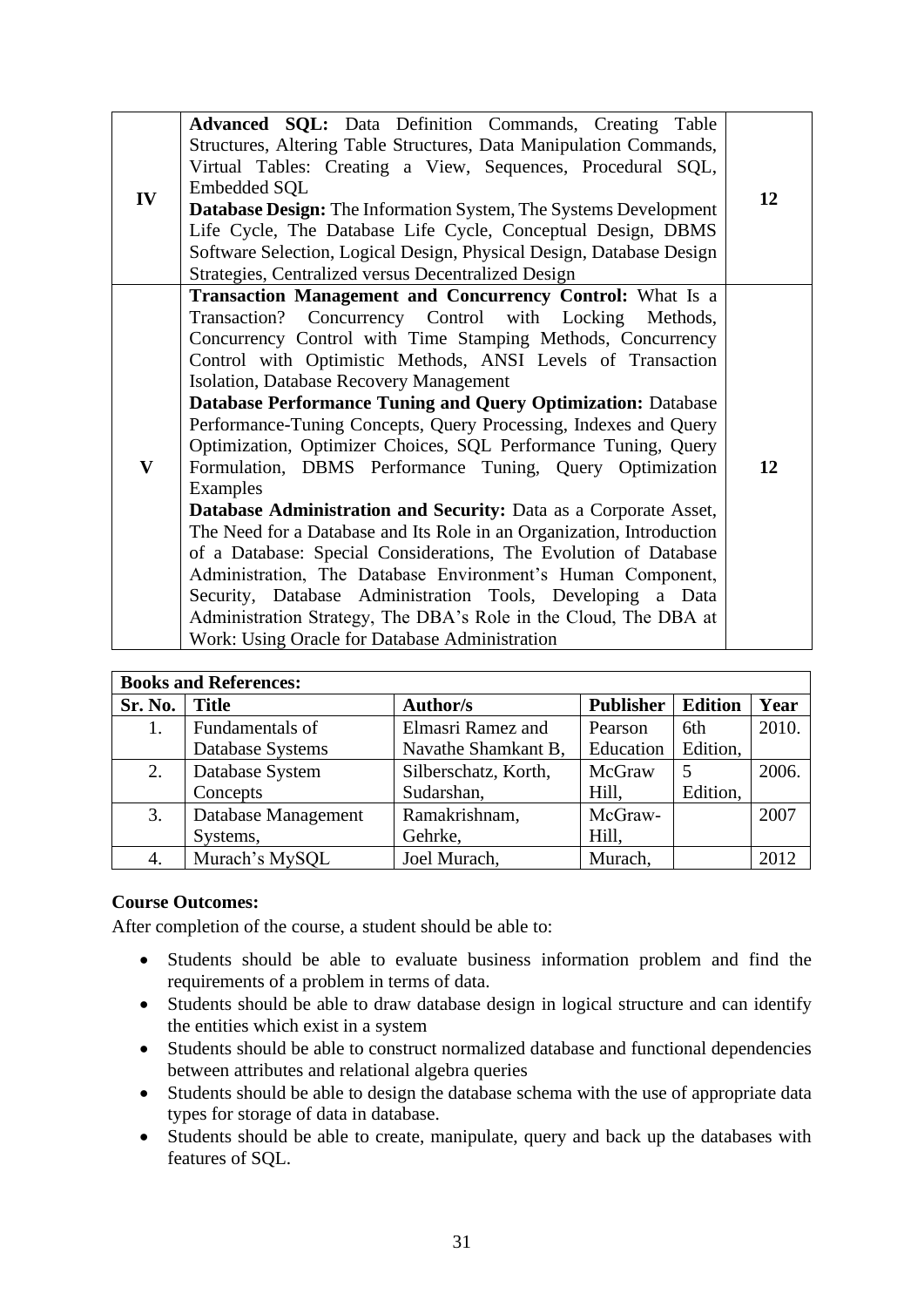## <span id="page-37-0"></span> **USDS2P2: Database Management Practical**

| <b>B. Sc (Data Science)</b>                       | Semester – II                |                             |              |
|---------------------------------------------------|------------------------------|-----------------------------|--------------|
| <b>Course Name: Database Management Practical</b> |                              | <b>Course Code: USDS2P2</b> |              |
| Periods per week (1 Period is 50 minutes)         |                              |                             |              |
| <b>Credits</b>                                    |                              |                             |              |
|                                                   |                              | <b>Hours</b>                | <b>Marks</b> |
| <b>Evaluation System</b>                          | <b>Practical Examination</b> | $2^{1/2}$                   | 30           |
|                                                   | Internal                     |                             | 20           |

**Course Objectives:** Provides the hands on the SQL language for retrieving the data from the database in different scenarios. The primary focus is to understand relational database concepts and design by using SQL.

- Identify entities and its relationship with relational model structure.
- To understand relational database using SQL and constraints implementation using create table query
- To Understand DML operations and backing of database
- To understand how to retrieve data from database and learn how to retrieve single value after performing calculations on group of values
- To understand built-in functions to perform operations on data
- To understand how to fetch data from two or more tables, which is joined to appear as single set of data
- To understand nested and larger query as advanced fetching of data
- To understand concept of virtual table.
- To understand how to control user access in a database.

## **List of Practical: (Can be done in Oracle / SQL Server / MySQL) 1. For given scenario**  Draw E-R diagram and convert entities and relationships to table. **2. Write SQL query for given problem statement:** a. Viewing all databases b. Creating a Database c. Viewing all Tables in a Database **3. Perform the following Operations:** a. Creating Tables (With and Without Constraints) b. Inserting/Updating/Deleting Records in a Table c. Saving (Commit) and Undoing (rollback) **4. Perform the following Operations:** a. Altering a Table b. Dropping/Truncating/Renaming Tables c. Backing up / Restoring a Database **5. Perform following:** a. Simple Queries with Where Operators b. Where with Keywords and Logical Operators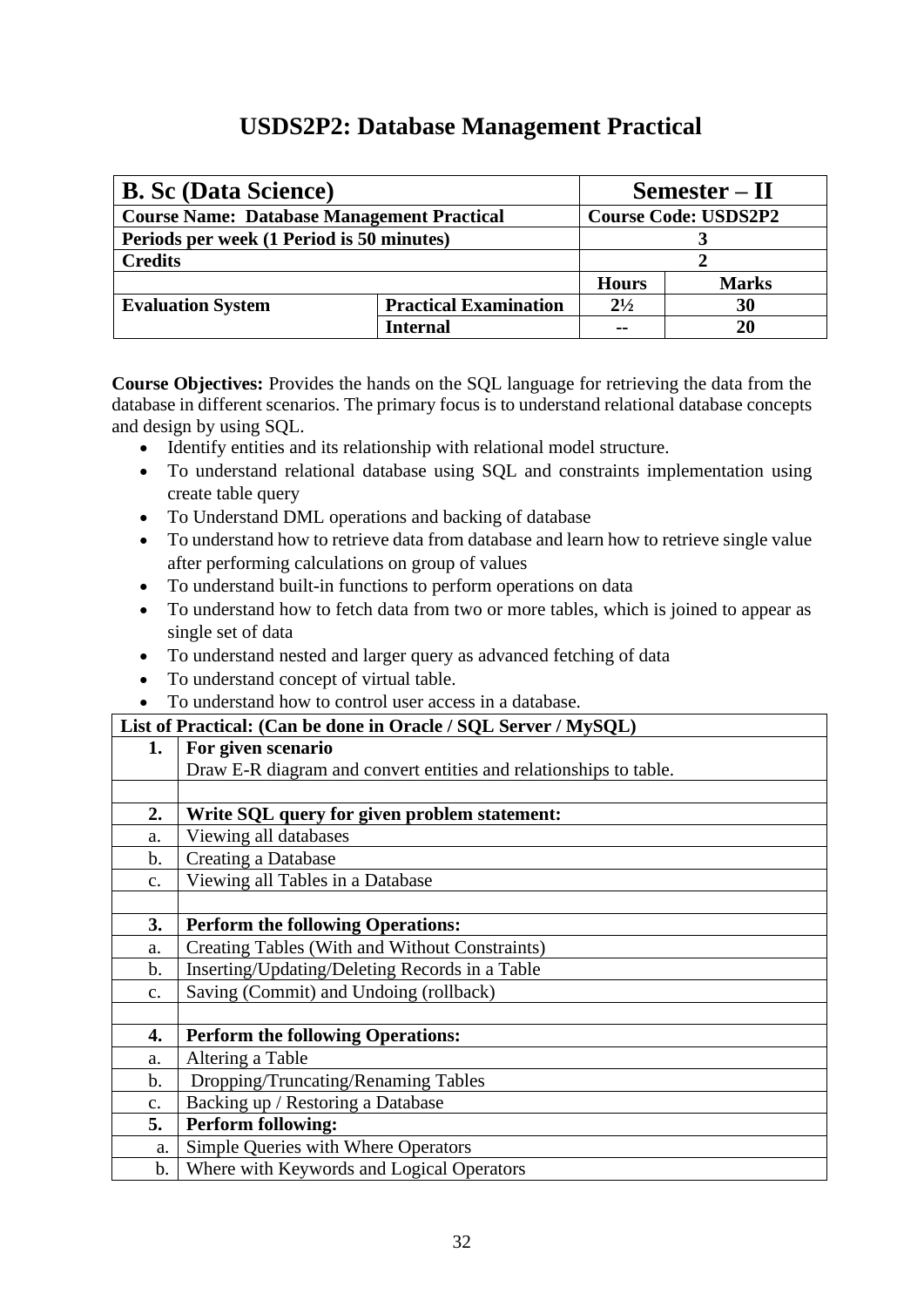| c.             | Simple Queries with Aggregate functions                       |
|----------------|---------------------------------------------------------------|
| d.             | Queries with Aggregate functions (group by and having clause) |
|                |                                                               |
| 6.             | <b>Perform Queries involving:</b>                             |
| a.             | <b>Date Functions</b>                                         |
| $\mathbf b$ .  | <b>String Functions</b>                                       |
| $\mathbf{c}$ . | <b>Math Functions</b>                                         |
|                |                                                               |
| 7.             | <b>Retrieving Data from Multiple Table:</b>                   |
| a.             | Joining Tables (InnerJoins, Outer-Joins)                      |
| $\mathbf b$ .  | <b>Aliases for Table Names</b>                                |
|                |                                                               |
| 8.             | <b>Subqueries:</b>                                            |
| a.             | With IN clause                                                |
| $\mathbf{b}$ . | With EXISTS clause                                            |
| c.             | <b>Handling NULL</b>                                          |
|                |                                                               |
| 9.             | <b>Views:</b>                                                 |
| a.             | <b>Creating Views</b>                                         |
| $\mathbf b$ .  | Dropping Views                                                |
| c.             | Selecting from view                                           |
|                |                                                               |
| 10.            | <b>DCL</b> statements:                                        |
| a.             | Granting and revoking permissions                             |

- Students able to draw relationship diagram.
- Students able to perform various operations such as insert, update delete and retrieve data from database using SQL queries.
- Students able to perform alteration in tables and can restore and take backup of the database.
- Students able to perform operations using simple SQL Queries to fetch data and learns various aggregate functions to get single value.
- Students able to perform SQL Queries using JOIN keyword for joining two or more tables.
- Students able to perform nested queries using in, exists operators.
- Students able to create new table by joining one or more tables and learn how to hide attribute from end user.
- Students able to restrict the user from accessing data in database.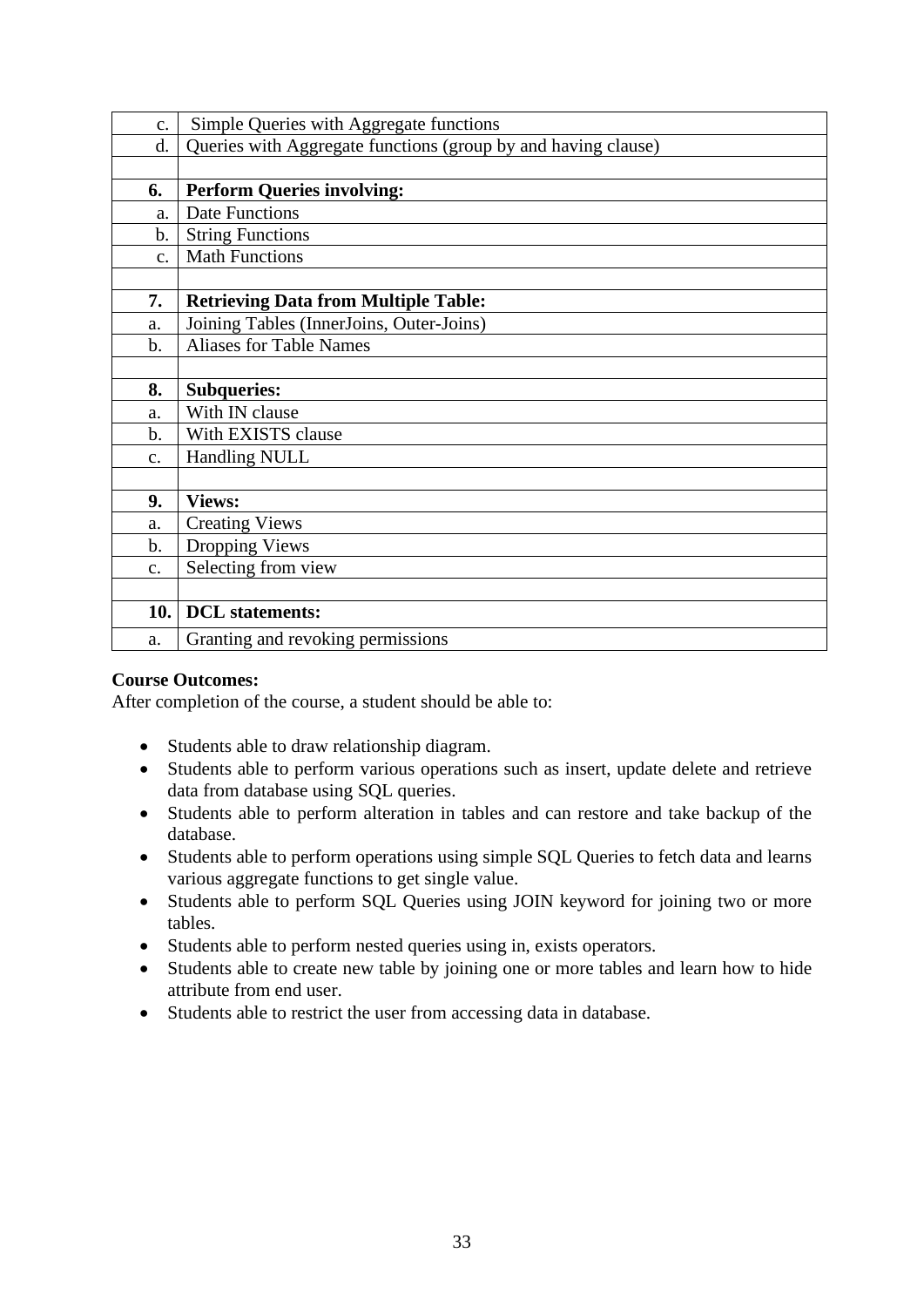## **USDS203: R Programming**

<span id="page-39-0"></span>

| <b>B.</b> Sc (Data Science)               |                           | Semester – II               |              |  |
|-------------------------------------------|---------------------------|-----------------------------|--------------|--|
| <b>Course Name: R Programming</b>         |                           | <b>Course Code: USDS203</b> |              |  |
| Periods per week (1 Period is 50 minutes) |                           |                             |              |  |
| <b>Credits</b>                            |                           |                             |              |  |
|                                           |                           | <b>Hours</b>                | <b>Marks</b> |  |
| <b>Evaluation System</b>                  | <b>Theory Examination</b> | $2^{1/2}$                   | 60           |  |
|                                           | Internal                  |                             |              |  |

- Master the use of the R interactive environment and expanding by installing R packages
- Read Structured Data into R from various sources
- Understand the different data types and data structures in R
- Manipulate strings, dates in R
- Understand basic regular expressions in R
- Understand base R graphics
- Focus on GGplot2 graphics for R and be familiar with trellis (lattice) graphics.

| Unit         | <b>Details</b>                                                                                                                                                                                                                                                                                                                                                                                                                                                                                                                                                                                                                                                                                                                                                                                                                                                                                                                                                                                                                                                                                                                                           | <b>Lectures</b> |
|--------------|----------------------------------------------------------------------------------------------------------------------------------------------------------------------------------------------------------------------------------------------------------------------------------------------------------------------------------------------------------------------------------------------------------------------------------------------------------------------------------------------------------------------------------------------------------------------------------------------------------------------------------------------------------------------------------------------------------------------------------------------------------------------------------------------------------------------------------------------------------------------------------------------------------------------------------------------------------------------------------------------------------------------------------------------------------------------------------------------------------------------------------------------------------|-----------------|
| $\mathbf I$  | <b>Getting started with R: R Software: Obtaining R and RStudio, First R</b><br>Encounter, Getting started: R as a big calculator, Assignment, Basic<br>operators, Help with functions and features, Quiz, A few important<br>points on R<br>Working with R<br>R Interfaces - Using R and RStudio: R Software, Obtaining R and<br>RStudio, The default R interface, RStudio Interface, Example Datasets<br>in R, R Packages, Installing new R libraries, Customizing R Start-up<br><b>Objects in R:</b> Using Is and rm to managing R Objects, Types of R<br>objects, Attributes of R Objects, Creating and accessing objects,<br>Modifying elements, Quick recap, Exercise<br>Reading and writing data to and from R: Importing and reading text<br>files data into RStudio, Importing data using R command read.table(),<br>Exercise, Importing text files Using scan(), Parsing each line –<br>Readlines, Writing Data table from R, Exercise, Importaing Data from<br>other Software, Reading data from Excel into R, Import/Export from<br>other statistical software, From a Database Connection, Sampling and<br>Creating simulated data, Exercise | 12              |
| $\mathbf{I}$ | Introduction to programming and writing Functions in R: Why do<br>we want to write functions?, Conditional statements (if, ifelse, switch),<br>Repetitive execution: For and While loops, The Apply Functions,<br>Exercise, Functions for parsing text, Programming in R: More<br>advanced, Viewing Code of functions from R packages, Exercise-<br>Parsing Real Data - World Population Data from Wikipedia, Writing<br>functions: more technical discussion -Scoping, Options for Running<br>memory or CPU intensive jobs in R, Efficient R coding<br>Introduction to graphics in R: The R function plot(), Exercise,<br>Customize plot with low-level plotting commands, Default parameters<br>- par, Interacting with graphics, Saving plots, Useful Graphics<br>Resources                                                                                                                                                                                                                                                                                                                                                                           | 12              |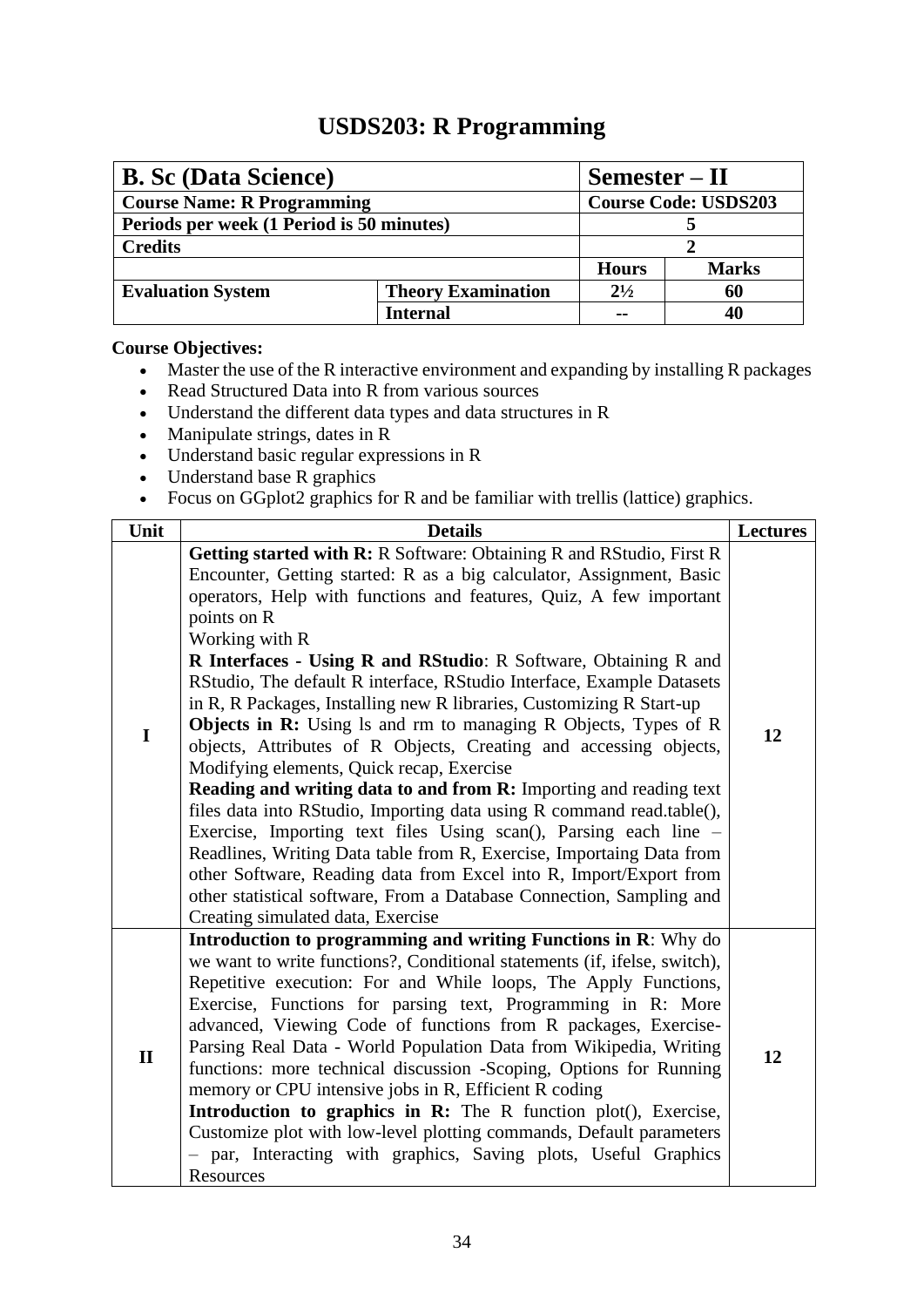|              | <b>Advanced Graphics:</b> Advanced plotting using Trellis; ggplots2,         |    |
|--------------|------------------------------------------------------------------------------|----|
|              | Lattice, Examples that Present Panels of Scatterplots using xyplot(),        |    |
|              | Simple use of xyplot                                                         |    |
|              | Importing Data- readr: Functions for Reading Data, File Headers,             |    |
| Ш            | Column Types, String-based Column Type Specification, Function-              | 12 |
|              | based Column Type Specification                                              |    |
|              | Parsing Time and Dates, Space-separated Columns, Functions for               |    |
|              | <b>Writing Data</b>                                                          |    |
|              | <b>Representing Tables - tibble:</b> Creating Tibbles, Indexing Tibbles      |    |
|              | <b>Reformatting Tables – tidyr:</b> Tidy Data, Gather and Spread, Complex    |    |
|              | Column Encodings, Expanding, Crossing, and Completing, Missing               |    |
|              | Values, Nesting Data                                                         |    |
|              | <b>Pipelines – magrittr</b> : The Problem with Pipelines, Pipeline Notation, |    |
|              | Pipelines and Function Arguments, Function Composition, Other Pipe           |    |
| IV           | Operations                                                                   | 12 |
|              | Working with Strings – stringr: Counting String Patterns, Splitting          |    |
|              | Strings, Capitalizing Strings, Wrapping, Padding, and Trimming,              |    |
|              | Detecting Substrings, Extracting Substrings, Transforming Strings            |    |
|              | Working with Factors – forcats: Creating Factors, Concatenation,             |    |
|              | Projection, Adding Levels, Reorder Levels                                    |    |
|              | Manipulating Data Frames - dplyr: Selecting Columns, Filter,                 |    |
|              | Sorting, Modifying Data Frames, Grouping and Summarizing, Joining            |    |
| $\mathbf{V}$ | Tables, Income in Fictional Countries                                        | 12 |
|              | Working with Dates – lubridate: Time Points, Time Zones, Time                |    |
|              | Intervals                                                                    |    |

| <b>Books and References:</b> |                               |                       |                  |                  |      |  |
|------------------------------|-------------------------------|-----------------------|------------------|------------------|------|--|
| Sr. No.                      | <b>Title</b>                  | <b>Author/s</b>       | <b>Publisher</b> | Edi <sup>n</sup> | Year |  |
| 1.                           | Introduction to               | <b>Aedin Culhane</b>  | <b>HARVARD</b>   | 1 <sup>st</sup>  | 2013 |  |
|                              | Programming and               |                       | <b>SCHOOL</b>    |                  |      |  |
|                              | Statistical Modelling in R    |                       |                  |                  |      |  |
| 2.                           | R Data Science Quick          | <b>Thomas Mailund</b> | Apress           | 1 <sup>st</sup>  | 2019 |  |
|                              | Reference                     |                       |                  |                  |      |  |
| 3.                           | THE BOOK OF R                 | Tilman M. Davies      | No starch press  | 1 <sup>st</sup>  | 2016 |  |
| 4.                           | <b>Practical Data Science</b> | <b>NINA ZUMEL</b>     | <b>MANNING</b>   |                  | 2014 |  |
|                              | with R                        | <b>JOHN MOUNT</b>     |                  |                  |      |  |
| 5.                           | Beginning                     | <b>Thomas Mailund</b> | Apress           |                  | 2017 |  |
|                              | Data Science in R             |                       |                  |                  |      |  |

- To use R Studio and explore the features for R programming.
- To use R functions and graphics with in R programming for solving problems.
- To work with advanced graphics of R, import and use the data and represent the data into tables.
- To apply formatting on table, use Pipelines in application and use strings, factors in R programme.
- To manipulating Data Frames and make use of Dates in R application.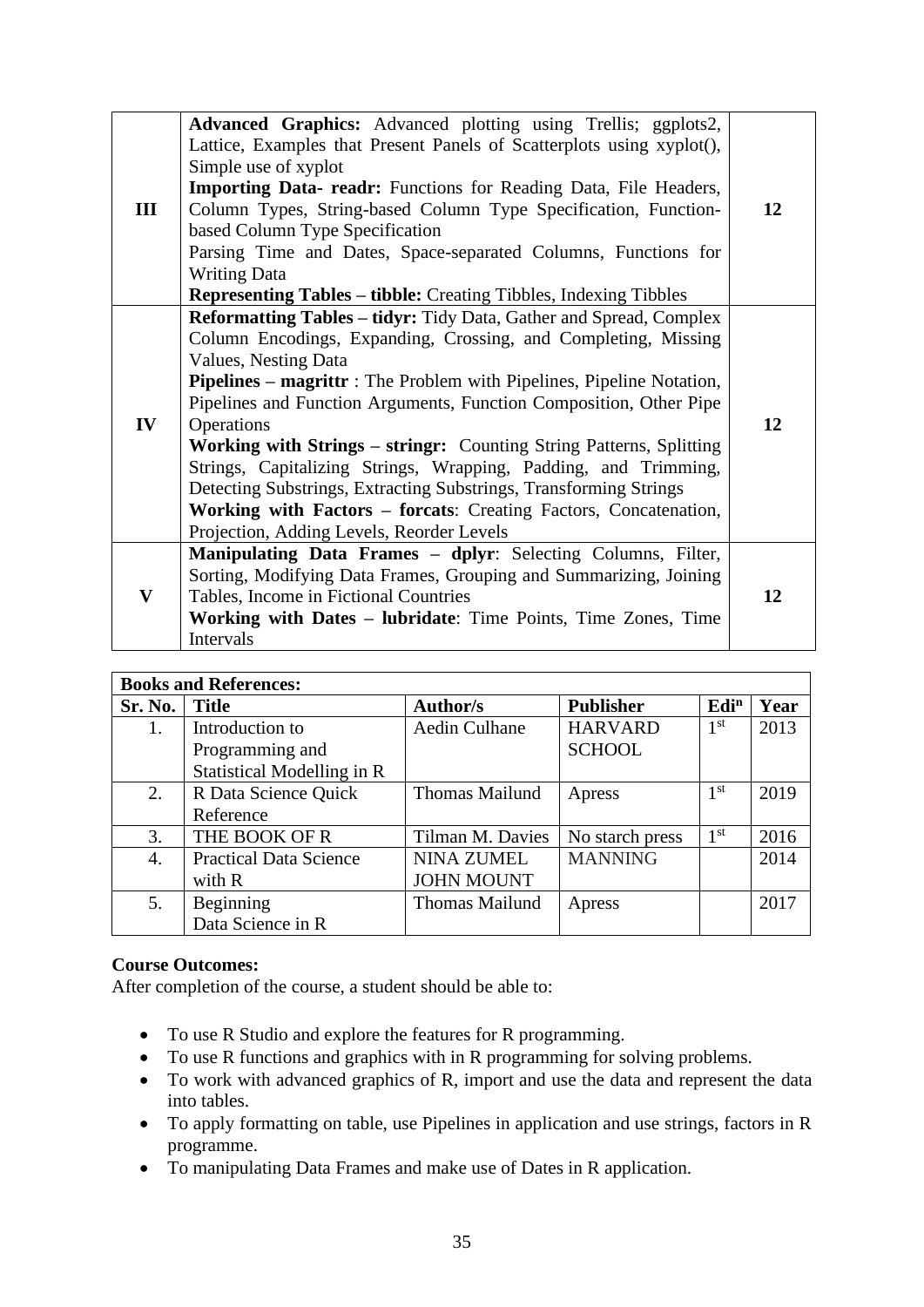## **USDS2P3: R Programming Practical**

<span id="page-41-0"></span>

| <b>B.</b> Sc (Data Science)                 | $Semester - II$              |                             |              |
|---------------------------------------------|------------------------------|-----------------------------|--------------|
| <b>Course Name: R Programming Practical</b> |                              | <b>Course Code: USDS2P3</b> |              |
| Periods per week (1 Period is 50 minutes)   |                              |                             |              |
| <b>Credits</b>                              |                              |                             |              |
|                                             |                              | <b>Hours</b>                | <b>Marks</b> |
| <b>Evaluation System</b>                    | <b>Practical Examination</b> | $2^{1/2}$                   | 30           |
|                                             | <b>Internal</b>              |                             | 20           |

- To learn implementing expressions in R
- To learn and implement control flow using loops
- To explore and use basic data structures in R

|               | <b>List of Practical:</b>                                                         |
|---------------|-----------------------------------------------------------------------------------|
| 1.            | <b>Introduction to R Programming Elements</b>                                     |
| a.            | Write an R Program to implement expressions, assignment and decision making       |
| b.            | Write an R Program to design and implement loops.                                 |
| c.            | Write a R program to demonstrate the use of essential data structures in R [Hint: |
|               | Vectors, Matrix, Arrays]                                                          |
| 2.            | <b>Using List, Data Frames and Functions in R</b>                                 |
| a.            | Write an R program to manage data and exhibit operations on it using List data    |
|               | structure                                                                         |
| $\mathbf b$ . | Write an R program to manage data and exhibit operations on it using Data         |
|               | Frames                                                                            |
| c.            | Write an R program to demonstrate the use of :                                    |
|               | i. user-defined functions                                                         |
|               | ii. built-in numeric function, character functions etc.                           |
| 3.            | <b>Implementing Strings in R</b>                                                  |
| a.            | Write an R program to store and access string in R objects (vectors, matrix,      |
|               | arrays, data frames, and lists)                                                   |
| $\mathbf b$ . | Write an R program to demonstrate use of various string manipulation functions.   |
|               | [Hint: paste(), print(), noquote(),format(), cat(), toString(), sprint()]         |
| 4.            | <b>Performing Statistics with R-I</b>                                             |
| a.            | Write an R program to apply built-in statistical functions. [Hint: mean, median,  |
|               | standard deviation and others]                                                    |
| $\mathbf b$ . | Write an R program to demonstrate Linear and Multiple Regression analysis.        |
| 5.            | <b>Performing Statistics with R-II</b>                                            |
| a.            | Write an R program to implement                                                   |
|               | Normal Distribution. [Hint: dnorm(), pnorm(), qnorm(), rnorm()]<br>i.             |
|               | ii. Binomial Distribution: [Hint: dbinom(), pbinom(), qbinom(), rbinom()]         |
| $\mathbf b$ . | Write an R program to perform time-series analysis for the given data.            |
| 6.            | <b>Data Visualization and Analysis</b>                                            |
| a.            | Write an R program to learn about Tabulation and related concepts [Hint:          |
|               | Contingency Tables, Selection of Parts, Conversion, Complex Tables, Cross         |
|               | Tabulation]                                                                       |
|               |                                                                                   |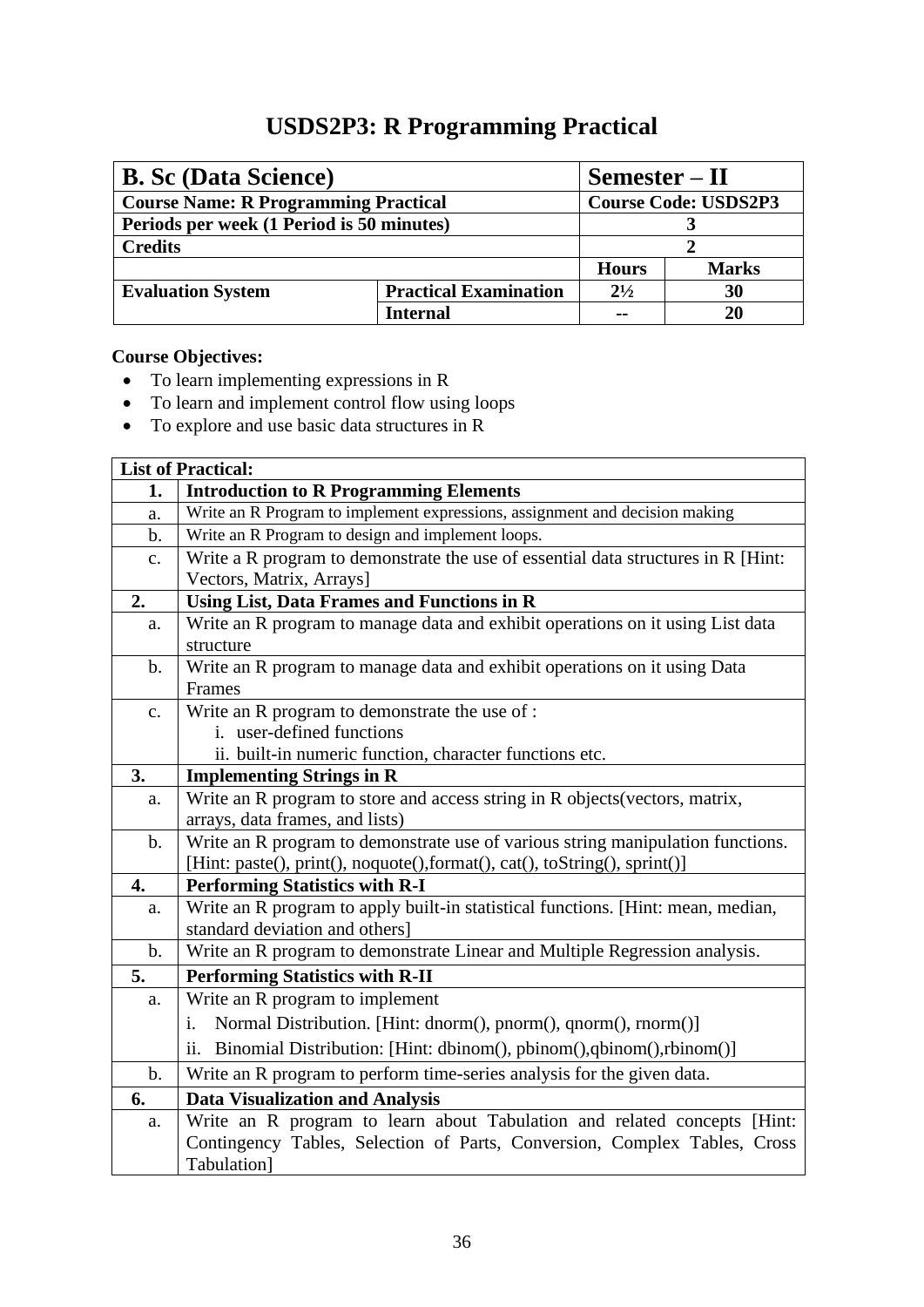| $\mathbf b$ .  | Write an R program to demonstrate various ways of performing Graphical           |
|----------------|----------------------------------------------------------------------------------|
|                | analysis. [Hint: Plots, Special Plots, Storing Graphics]                         |
|                |                                                                                  |
| 7.             | <b>Object Oriented Programming in R</b>                                          |
| a.             | Write an R program to demonstrate OOP concepts, the construction and use of      |
|                | S3 and S4 classes                                                                |
| $\mathbf{b}$ . | Write an R program to define reference class and operations on them.             |
|                |                                                                                  |
| 8.             | Data Interfaces in R                                                             |
| a.             | Write an R program to demonstrate data interface with CSV files [Hint: creating] |
|                | data for CSV, analyzing, writing CSV files]                                      |
| $\mathbf{b}$ . | Write an R program to work with spreadsheet (Excel) programs. [Hint: installing, |
|                | loading, verifying, creating data for xlsx file]                                 |
| $C_{\bullet}$  | Write an R program to manage data using XML files. [Develop data interface for   |
|                | maintaining Employee Information]                                                |
| d.             | Write an R program to demonstrate working with RMySQL Package                    |
|                |                                                                                  |
| 9.             | <b>Handling Errors in R</b>                                                      |
| a.             | Write an R program to demonstrate various error messages in R Programming        |
| $\mathbf b$ .  | Write an R program to implement Error Handling in R [Hint:                       |
|                | warning(),stop(),try(), tryCatch(), CallingHandlers()]                           |
|                |                                                                                  |
| 10.            | <b>Measuring Performance</b>                                                     |
| a.             | Write R program to measure the performance with the help of bult-in function     |
|                | like mocrobechmark().                                                            |

- Use expression for decision making, get Knowledge of types of loops and loop control statements and able to create, access and manipulate essential data structures.
- Develop skills to manage multiple data through various options available in R.
- Use R object, simple statistical function for data analysis and Differentiate between linear and multiple regression analysis.
- Get the knowledge about various function for Normal and Binomial Distribution and able to implement and analyse data using different time intervals and multiple time series
- To create Tabulation for presentation of data and operation of them and get the knowledge about various ways of plotting data and saving them
- Get the knowledge of implementing class concept in R and able to define reference class, create objects, access and modify fields
- Get the knowledge about developing data interface for storing data in CSV files also knowledge about working with Excel files and able to interface with XML files and able to interface with MySQL, query and manipulate data in it.
- Get the insight into errors related to name errors, control structure error, connection errors etc., and able to identify and handle errors in R code
- To analyze performance of the R code.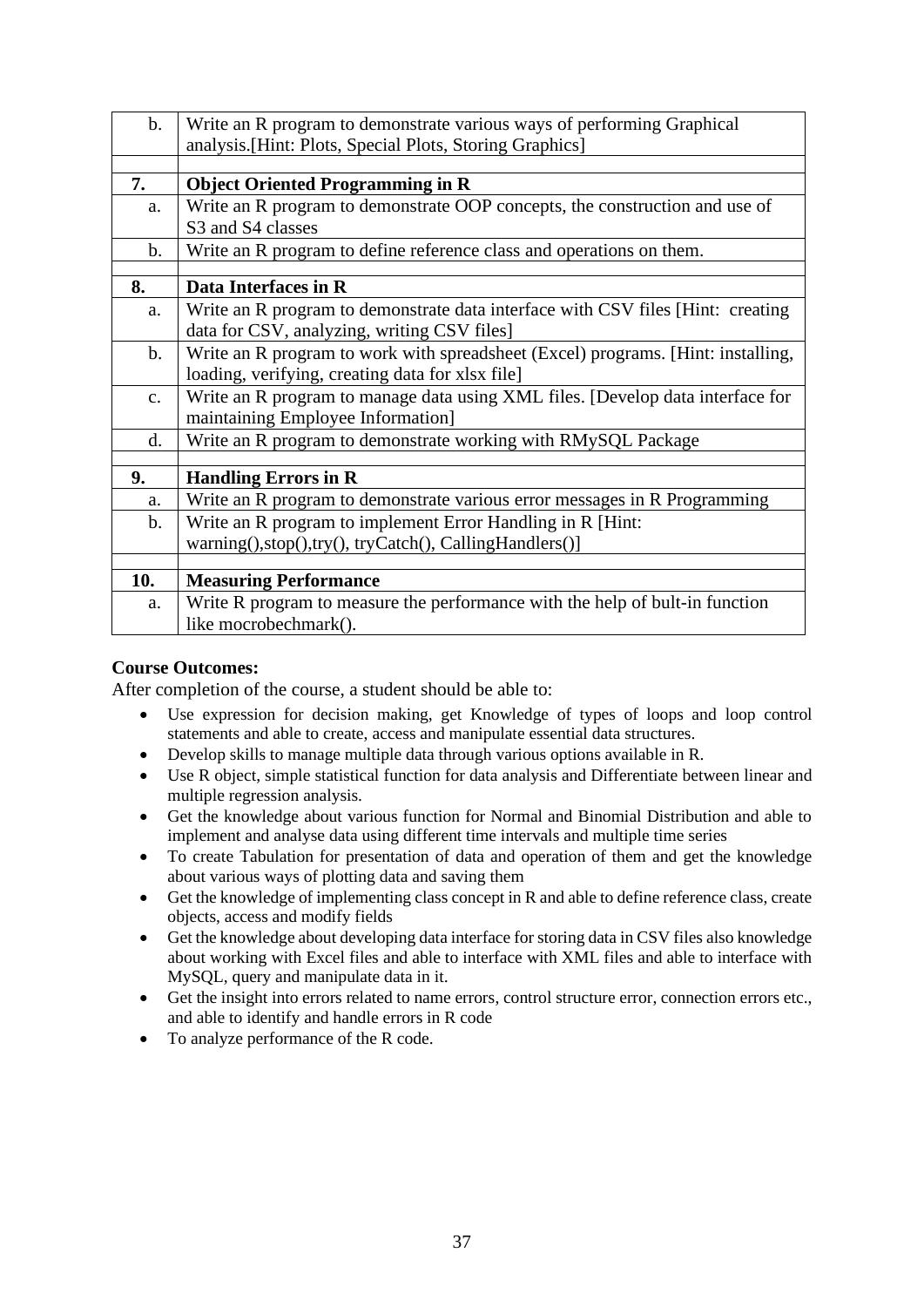## **USDS204: Environmental Science**

<span id="page-43-0"></span>

| <b>B. Sc (Data Science)</b>               |                           | $Semester - II$ |                             |  |
|-------------------------------------------|---------------------------|-----------------|-----------------------------|--|
| <b>Course Name: Environmental Science</b> |                           |                 | <b>Course Code: USDS204</b> |  |
| Periods per week (1 Period is 50 minutes) |                           |                 |                             |  |
| <b>Credits</b>                            |                           |                 |                             |  |
|                                           |                           | <b>Hours</b>    | <b>Marks</b>                |  |
| <b>Evaluation System</b>                  | <b>Theory Examination</b> | $2^{1/2}$       | 60                          |  |
|                                           | Internal                  |                 |                             |  |

- To learn and sensitize learners to their environment
- To know about natural resources, ecology and ecosystem
- To learn insights of biodiversity, pollution and its impact
- Explore about Social Issues and the Environment
- To learn about Environment Management and sustainable development

| Unit         | <b>Details</b>                                                                                                                                                                                                                                                                                                                                                                                                                                                                                                                                                                                                                                                                                                                                                                                                                                                                    | <b>Lectures</b> |
|--------------|-----------------------------------------------------------------------------------------------------------------------------------------------------------------------------------------------------------------------------------------------------------------------------------------------------------------------------------------------------------------------------------------------------------------------------------------------------------------------------------------------------------------------------------------------------------------------------------------------------------------------------------------------------------------------------------------------------------------------------------------------------------------------------------------------------------------------------------------------------------------------------------|-----------------|
|              | <b>Introduction to Environmental Studies</b>                                                                                                                                                                                                                                                                                                                                                                                                                                                                                                                                                                                                                                                                                                                                                                                                                                      |                 |
| $\mathbf I$  | Importance of Environmental Education, Environmental Literacy,<br>Engineering, Environmentalism,<br>Environmental<br>Components<br>of<br>Environment and their Interactions, Man and the Biosphere, Impacts of<br>Development on Environment<br><b>Natural Resources</b><br>Forest Resources, Dams, Water Resources, Food Resources Energy<br><b>Resources, Land Resources</b>                                                                                                                                                                                                                                                                                                                                                                                                                                                                                                    | 12              |
| $\mathbf{I}$ | <b>Ecology</b><br>Ecosystem, Ecosystem-Anthroposystem Comparison, Biome<br>and<br>Ecosystem, Energy Flow through the Ecosystem, Ecological Succession,<br>Food Chains and Webs, Ecological Pyramids, Biological Magnification or<br>Biomagnification, Human versus Natural Food Chains, Biogeochemical<br>Cycles, The Water Cycle (Hydrologic Cycle), Carbon Cycle, Oxygen<br>Cycle, , Nitrogen Cycle, Forest Ecosystems, , Grassland Ecosystems,<br><b>Aquatic Ecosystems</b><br><b>Biodiversity</b><br>Genetic Diversity, Species Diversity, Ecosystem Diversity, Value of<br>Biodiversity, Value of Genes, Biopiracy, Biogeographical Classification of<br>India, India as a Mega Diverse Nation, Endemic Species of India, Threats<br>Biodiversity, Hotspots of Biodiversity, Endangered Species,<br>to<br>Conservation of Biodiversity, Genetic Engineering and Biodiversity | 12              |
| Ш            | <b>Environmental Pollution</b><br>Air Pollution, Water Pollution, Soil Pollution, Marine Pollution, Noise<br>Pollution, Thermal Pollution, Solid Waste Management, Hazardous Waste<br>Management, Pollution Prevention, Disaster Management<br><b>Human Population and the Environment</b><br>Population Growth, Human Rights, Value Education, HIV/AIDS,<br>Environment and Human Health, Family Welfare Programmes, Women                                                                                                                                                                                                                                                                                                                                                                                                                                                       | 12              |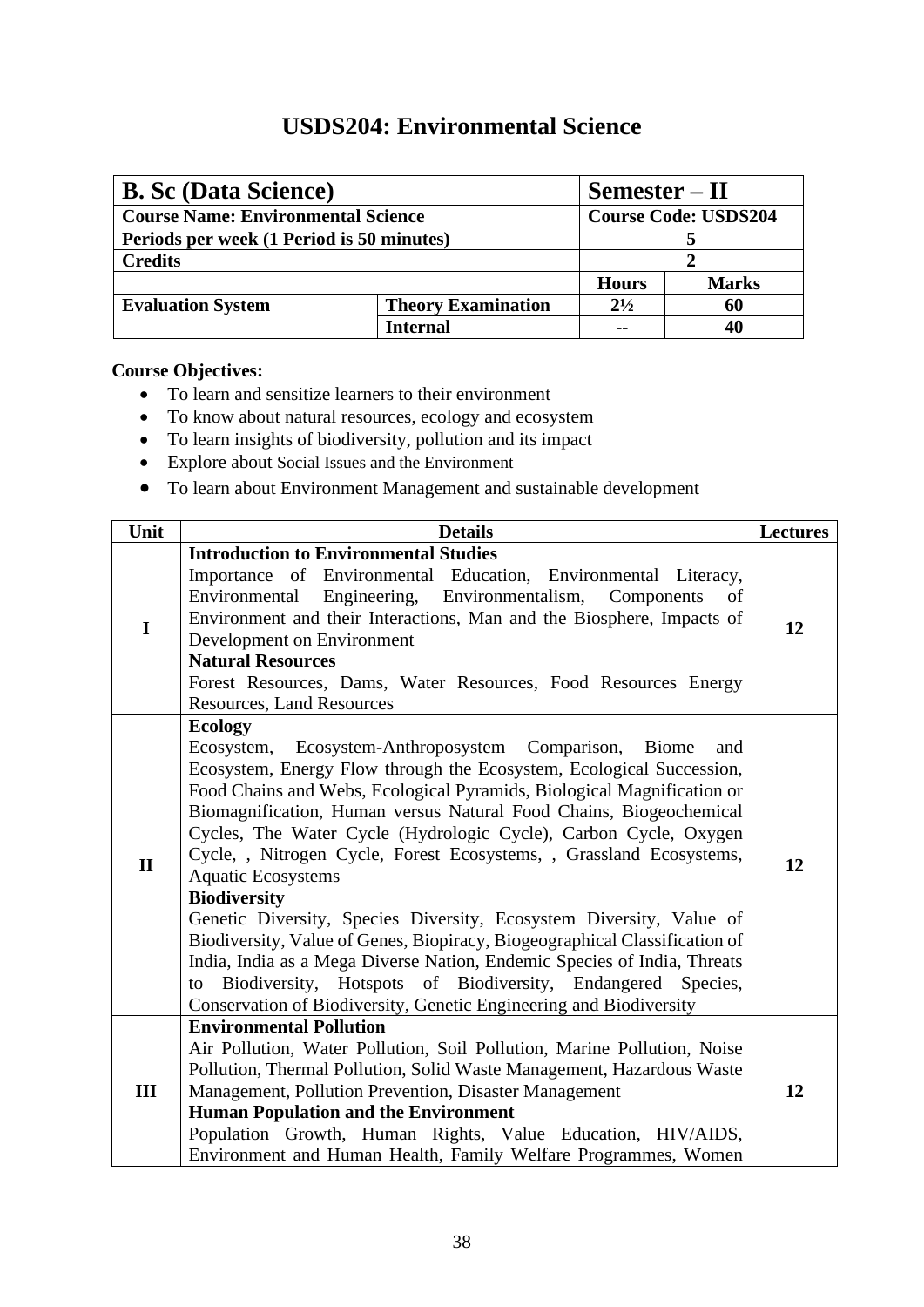|              | and Child Welfare, Role of Information Technology in Environment and                                                                                                                                                                                                                                                                                                                                                                                                                                                                                                                                                                                                                                 |    |
|--------------|------------------------------------------------------------------------------------------------------------------------------------------------------------------------------------------------------------------------------------------------------------------------------------------------------------------------------------------------------------------------------------------------------------------------------------------------------------------------------------------------------------------------------------------------------------------------------------------------------------------------------------------------------------------------------------------------------|----|
|              | Human Health                                                                                                                                                                                                                                                                                                                                                                                                                                                                                                                                                                                                                                                                                         |    |
| ${\bf IV}$   | <b>Social Issues and the Environment</b><br>From Unsustainable to Sustainable Development, Urban Problems Related<br>to Energy, Water Conservation, Watershed Management, Resettlement and<br>Rehabilitation, Environmental Ethics, Acid Rain, Ozone Layer Depletion,<br>Greenhouse Effect, Global Warming and Climate Change, Pollution<br>Control Boards and Control Pollution Acts in India, Nuclear Hazards and<br>Accidents, Environmental Impact Assessment, Risk Management,<br>Precautionary Principle, Polluter-Pays Principle, The Beneficiary-Pays<br>Principle, Role of Non-Government Organizations, ISO 14000 Series of<br>Environmental Management Standards, Economy and Environment | 12 |
| $\mathbf{V}$ | <b>Environmental Management</b><br>Environmental Impact Assessment, Methodology, Waste<br>as a<br>Resource, Environmental Laws, Requirements of a<br>Contract,<br>Environmental Legislations, Powers and Functions of Pollution Control<br>Boards, Case Studies, Environmental Management Plan, Environmental<br>Audit, Policies for Quality Improvement, Problems, Policy<br><b>Sustainable Development</b><br>Ethics, Laws of Nature, Progress, Environmental Stress, Sustainability,<br>Self-purification and Regeneration, Action Plan, Computerization and<br><b>Information Technology</b>                                                                                                     | 12 |

|         | <b>Books and References:</b>  |                         |                  |                 |      |
|---------|-------------------------------|-------------------------|------------------|-----------------|------|
| Sr. No. | <b>Title</b>                  | <b>Author/s</b>         | <b>Publisher</b> | <b>Edition</b>  | Year |
|         | <b>Environmental Studies</b>  | Benny Joseph            | McGrawHill       | 3 <sup>rd</sup> | 2017 |
| 2.      | Principles of Environmental   | P. Venugopala Rao       | PHI Learning     | 6 <sup>th</sup> | 2014 |
|         | Science and Engineering       |                         |                  |                 |      |
| 3.      | Introduction to Environmental | <b>Gilbert M Master</b> | Pearson          | 2 <sup>rd</sup> | 2015 |
|         | Engineering                   |                         |                  |                 |      |
| 4.      | Environmental Ethics: A Very  | Robin Attfield          | Oxford           | 1 <sup>st</sup> | 2019 |
|         | <b>Short Introduction</b>     |                         |                  |                 |      |
| 5.      | in<br>Fundamental<br>Concept  | D.D. Mishra             | S. Chand         | Revised         | 2010 |
|         | <b>Environmental Studies</b>  |                         |                  | Edition         |      |

- Ability to recognise explain important of environment and its resources
- Knowledge about insights of ecology and biodiversity
- Recognise the cause and effects of environmental pollution and other social issues
- Knowledge about population and its impact on environment
- Insight into environment management and sustainable development.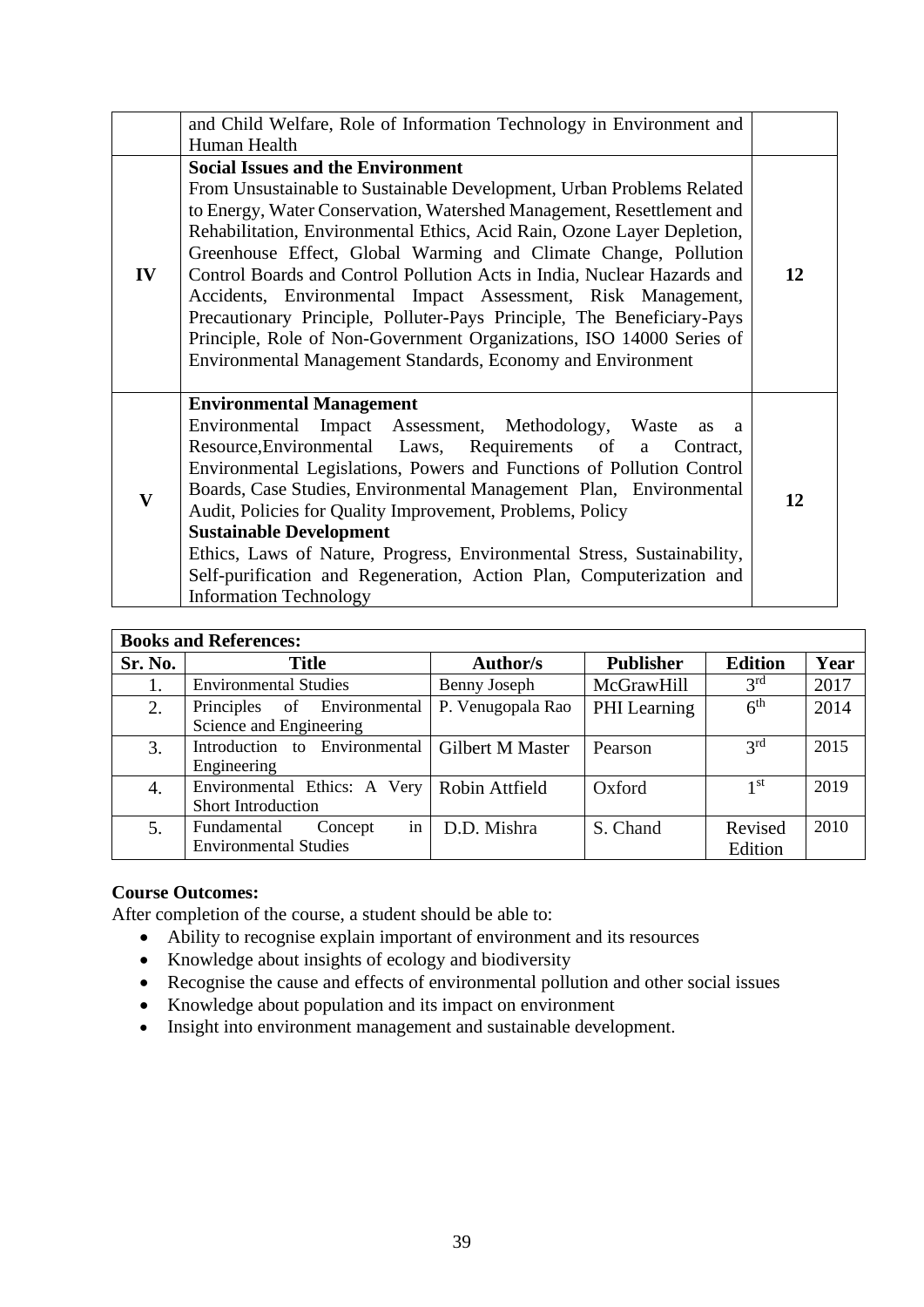## **USDS2P4: Case Studies on Environment**

<span id="page-45-0"></span>

| <b>B. Sc (Data Science)</b>                     |                             | $Semester - II$ |                             |  |
|-------------------------------------------------|-----------------------------|-----------------|-----------------------------|--|
| <b>Course Name: Case Studies on Environment</b> |                             |                 | <b>Course Code: USDS2P4</b> |  |
| Periods per week (1 Period is 50 minutes)       |                             |                 |                             |  |
| <b>Credits</b>                                  |                             |                 |                             |  |
|                                                 |                             | <b>Hours</b>    | <b>Marks</b>                |  |
| <b>Evaluation System</b>                        | <b>Tutorial Examination</b> | $2^{1/2}$       | 30                          |  |
|                                                 | Internal                    | $\sim$          | 20                          |  |

**\* 10 Case studies related to Environmental Science (USDS204) should be conducted.**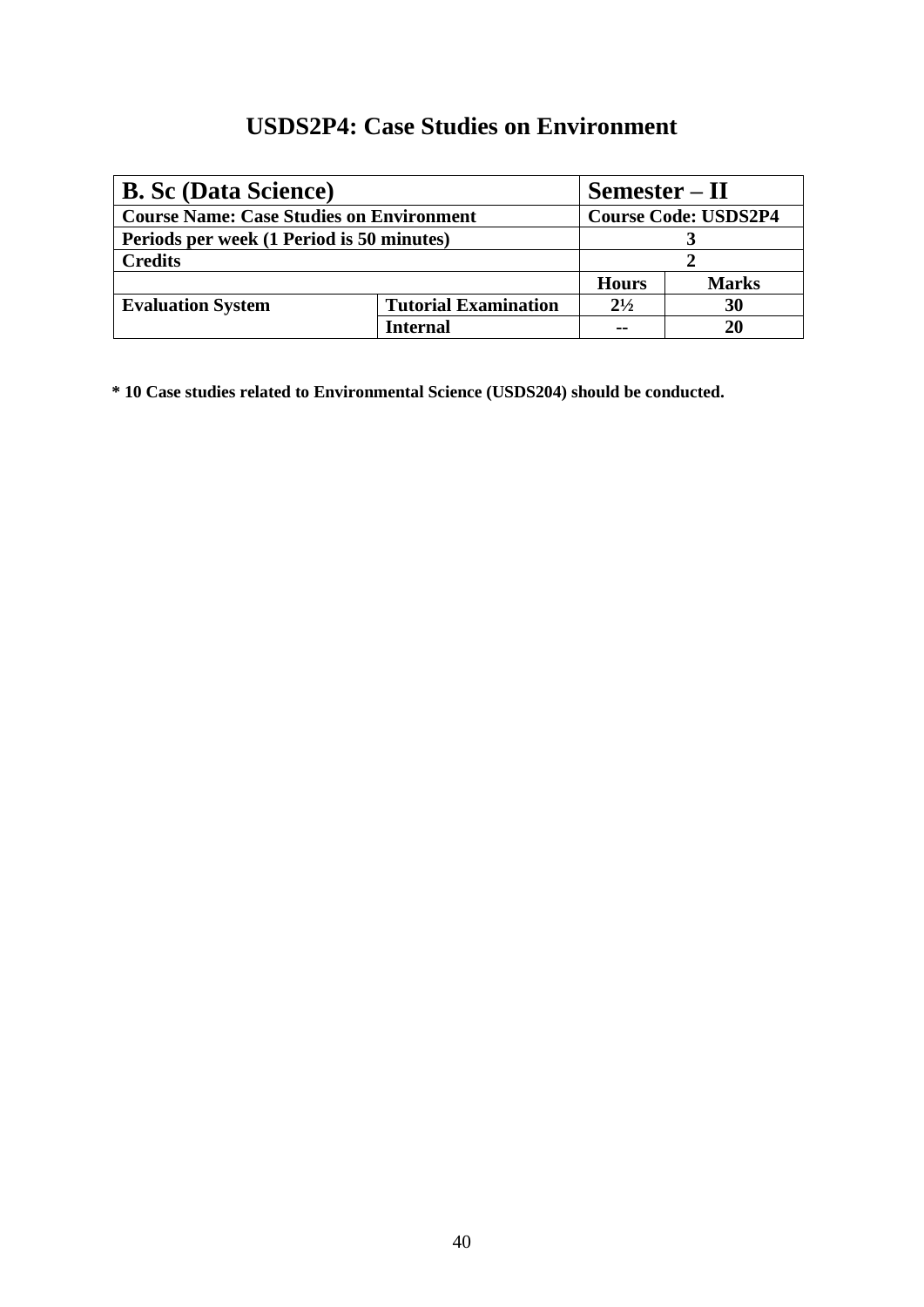## **USDS205: Calculus**

<span id="page-46-0"></span>

| <b>B.</b> Sc (Data Science)<br>$Semester - II$ |                           |              |                             |  |
|------------------------------------------------|---------------------------|--------------|-----------------------------|--|
| <b>Course Name: Calculus</b>                   |                           |              | <b>Course Code: USDS205</b> |  |
| Periods per week (1 Period is 50 minutes)      |                           |              |                             |  |
| <b>Credits</b>                                 |                           |              |                             |  |
|                                                |                           | <b>Hours</b> | <b>Marks</b>                |  |
| <b>Evaluation System</b>                       | <b>Theory Examination</b> | $2^{1/2}$    | 60                          |  |
|                                                | <b>Internal</b>           | --           |                             |  |

- To give the insight of calculus starting with continuity and derivatives.
- To gain proficiency in integration.
- To apply derivatives and integration to various domains.
- To use polar coordinates for different conics and understand multiple integrals.
- To understand partial differentiation and differential equations.

| Unit         | <b>Details</b>                                                                                                                                                                                                                                                                                                                                                                                                                                                                                                                                                  | <b>Lectures</b> |
|--------------|-----------------------------------------------------------------------------------------------------------------------------------------------------------------------------------------------------------------------------------------------------------------------------------------------------------------------------------------------------------------------------------------------------------------------------------------------------------------------------------------------------------------------------------------------------------------|-----------------|
| I            | and Derivatives: Limits<br><b>Continuity</b><br>Infinity;<br>Horizontal<br>at<br>Asymptotes, Derivatives and Rates of Change, The Derivative as a<br>Function.<br>Differentiation rules: Derivatives of Polynomials and Exponential<br>Functions, The Product and Quotient Rules, The Chain Rule, Implicit<br>Differentiation, Derivatives of Logarithmic Functions, Rates of Change<br>in the Natural and Social Sciences, Exponential Growth and Decay,<br>Related Rates, Linear Approximations and Differentials, Hyperbolic<br>Functions.                   | 12              |
| $\mathbf{I}$ | Integrals: Areas and distances, The Definite Integral, The Fundamental<br>Theorem of Calculus, Indefinite Integrals and the Net Change Theorem,<br>The Substitution Rule, Integration by Parts, Trigonometric Integrals,<br>Trigonometric Substitution, Integration of Rational Functions by Partial<br>Fractions, Strategy for Integration, Integration Using Tables and<br>Computer Algebra Systems, Approximate Integration, Improper<br>Integrals.                                                                                                          | 12              |
| III          | Applications of differentiation: Maximum and Minimum Values, The<br>Mean Value Theorem, Derivatives and Shape of a Graph, Indeterminate<br>Forms and L'Hospital's Rule, Curve Sketching, Graphing with<br>Calculus and Calculators, Optimization Problems, Newton's Method.<br>Applications of Integration: Areas between Curves, Volumes,<br>Volumes by Cylindrical Shells, Work, Average Value of a Function,<br>Arc Length, Area of a Surface of Revolution, Applications to Physics<br>and Engineering, Applications to Economics and Biology, Probability. | 12              |
| IV           | Parametric Equations and Polar Coordinates: Curves Defined by<br>Parametric Equations, Calculus with Parametric Curves, Polar<br>Coordinates, Areas and Lengths in Polar Coordinates, Conic Sections,<br>Conic Sections in Polar Coordinates.<br>Multiple Integrals: Double Integrals over Rectangles, Iterated<br>Integrals, Double Integrals over General Regions, Double Integrals in<br>Polar Coordinates, Applications of Double Integrals, Triple Integrals,                                                                                              | 12              |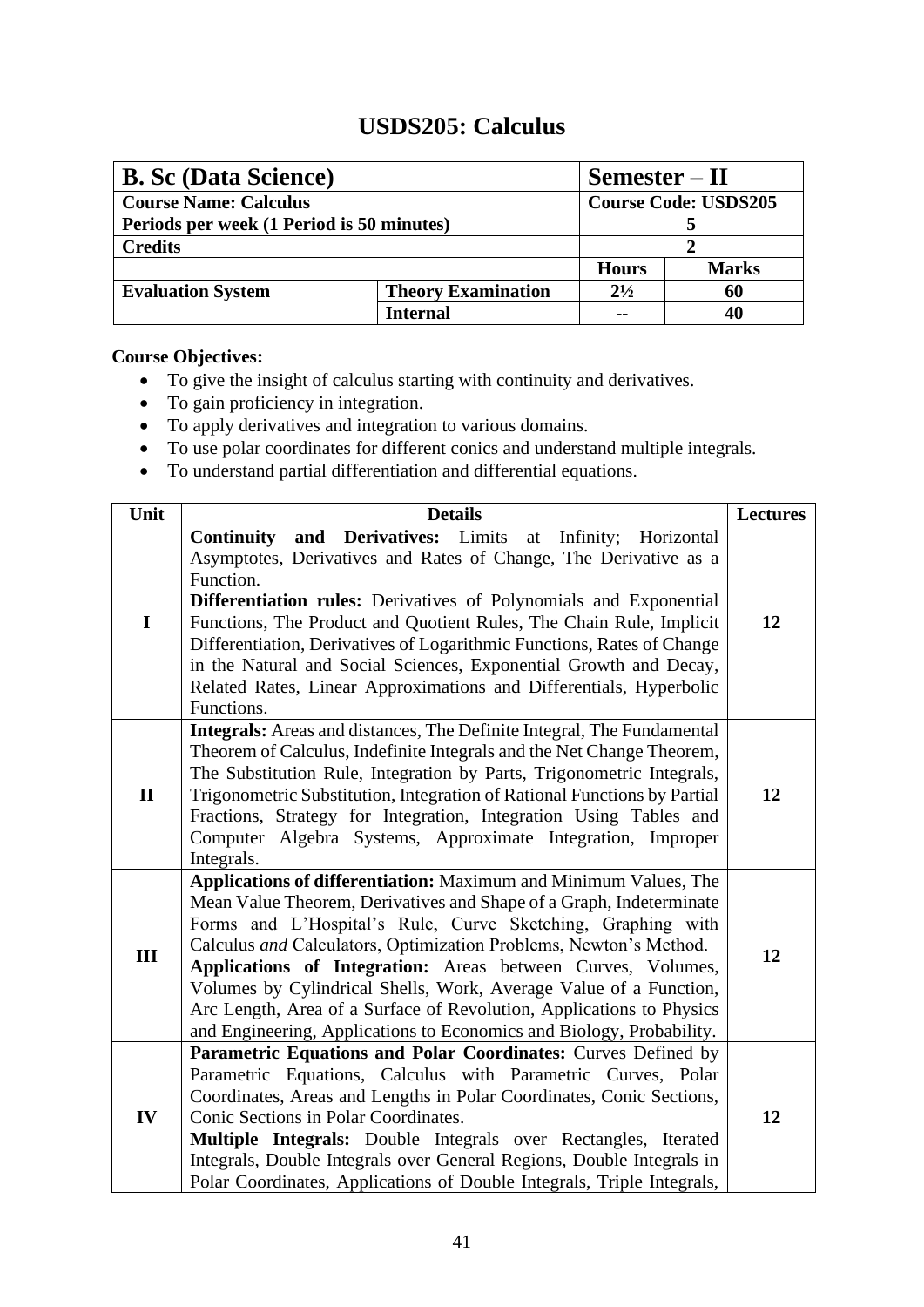| Triple Integrals in Cylindrical Coordinates, Triple Integrals in Spherical |  |  |  |
|----------------------------------------------------------------------------|--|--|--|
| Coordinates, Change of Variables in Multiple Integrals                     |  |  |  |
| Partial Derivatives: Functions of Several Variables, Limits and            |  |  |  |
| Continuity, Partial Derivatives, Tangent Planes and Linear                 |  |  |  |
| Approximations, The Chain Rule, Maximum and Minimum Values,                |  |  |  |
| Lagrange Multipliers.                                                      |  |  |  |
| Differential Equations: Modelling with Differential Equations,             |  |  |  |
| Direction Fields and Euler's Method, Separable Equations, Models for       |  |  |  |
| Population Growth, Linear Equations, Predator-Prey Systems.                |  |  |  |

|     | <b>Books and References:</b> |                              |                         |                  |      |
|-----|------------------------------|------------------------------|-------------------------|------------------|------|
| Sr. | <b>Title</b>                 | <b>Author/s</b>              | <b>Publisher</b>        | Edi <sup>n</sup> | Year |
| No. |                              |                              |                         |                  |      |
| 1.  | Calculus-Early               | <b>James Stewart</b>         | <b>Thomson</b>          | 6 <sup>th</sup>  | 2008 |
|     | Transcendentals              |                              |                         |                  |      |
| 2.  | Calculus<br>and              | George B. Thomas             | <b>Addision Wesley</b>  |                  | 1998 |
|     | <b>Analytical Geometry</b>   | Jr., Ross L. Finney          | Publishing              |                  |      |
|     |                              | Maurice D. Weir              | Company                 |                  |      |
| 3.  | Schaum's 3000 Solved         | <b>Elliot Mendelson</b>      | <b>Tata McGraw Hill</b> |                  | 1988 |
|     | Problems in Calculus         |                              |                         |                  |      |
| 4.  | The<br>Advanced              | Staff of Research            | Research<br>$\&$        |                  | 2007 |
|     | Problem<br>Calculus          | Education<br>&               | Education               |                  |      |
|     | Solver                       | Association                  | Association             |                  |      |
| 5.  | Calculus Made easy           | <b>P.</b><br><b>Silvanus</b> | <b>PALGRAVE</b>         |                  | 1998 |
|     |                              | Thompson, Martin             |                         |                  |      |
|     |                              | Gardner                      |                         |                  |      |

- Quickly and easily find the derivative of a function.
- Perform integration of functions with ease.
- Apply the knowledge of derivatives and integration to different domains and obtain the results.
- Apply the knowledge of multiple integrals and polar coordinates to solve real life problems with ease.
- Use partial derivatives and differential equations to solve variety of problems.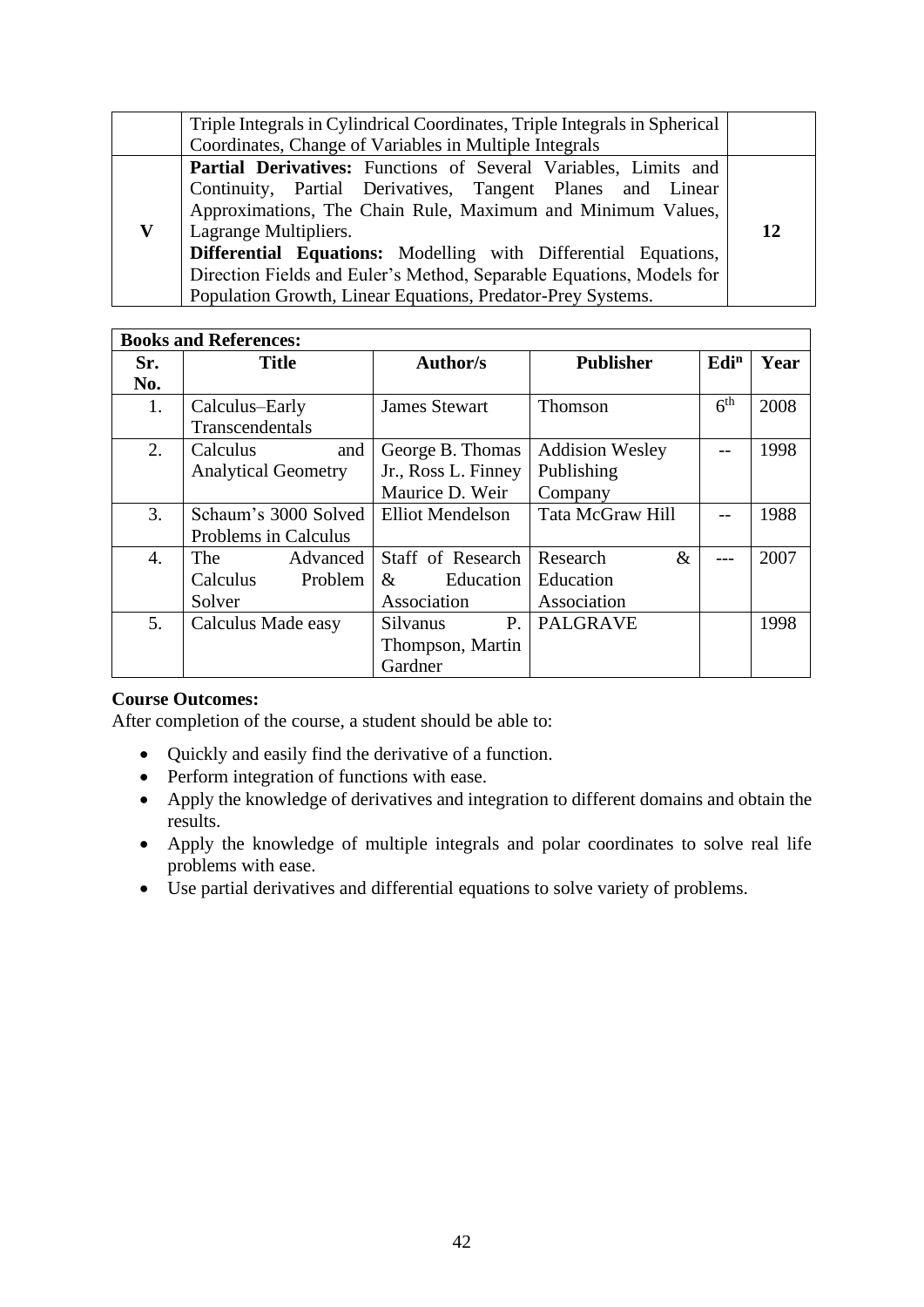## **USDS2P5: Calculus Tutorials**

<span id="page-48-0"></span>

| <b>B.</b> Sc (Data Science)               | $Semester - II$             |                             |              |
|-------------------------------------------|-----------------------------|-----------------------------|--------------|
| <b>Course Name: Calculus Tutorials</b>    |                             | <b>Course Code: USDS2P5</b> |              |
| Periods per week (1 Period is 50 minutes) |                             |                             |              |
| <b>Credits</b>                            |                             |                             |              |
|                                           |                             | <b>Hours</b>                | <b>Marks</b> |
| <b>Evaluation System</b>                  | <b>Tutorial Examination</b> | $2^{1/2}$                   | 30           |
|                                           | <b>Internal</b>             | --                          |              |

**\* 10 tutorials based on Calculus (USDS205) should be conducted.**